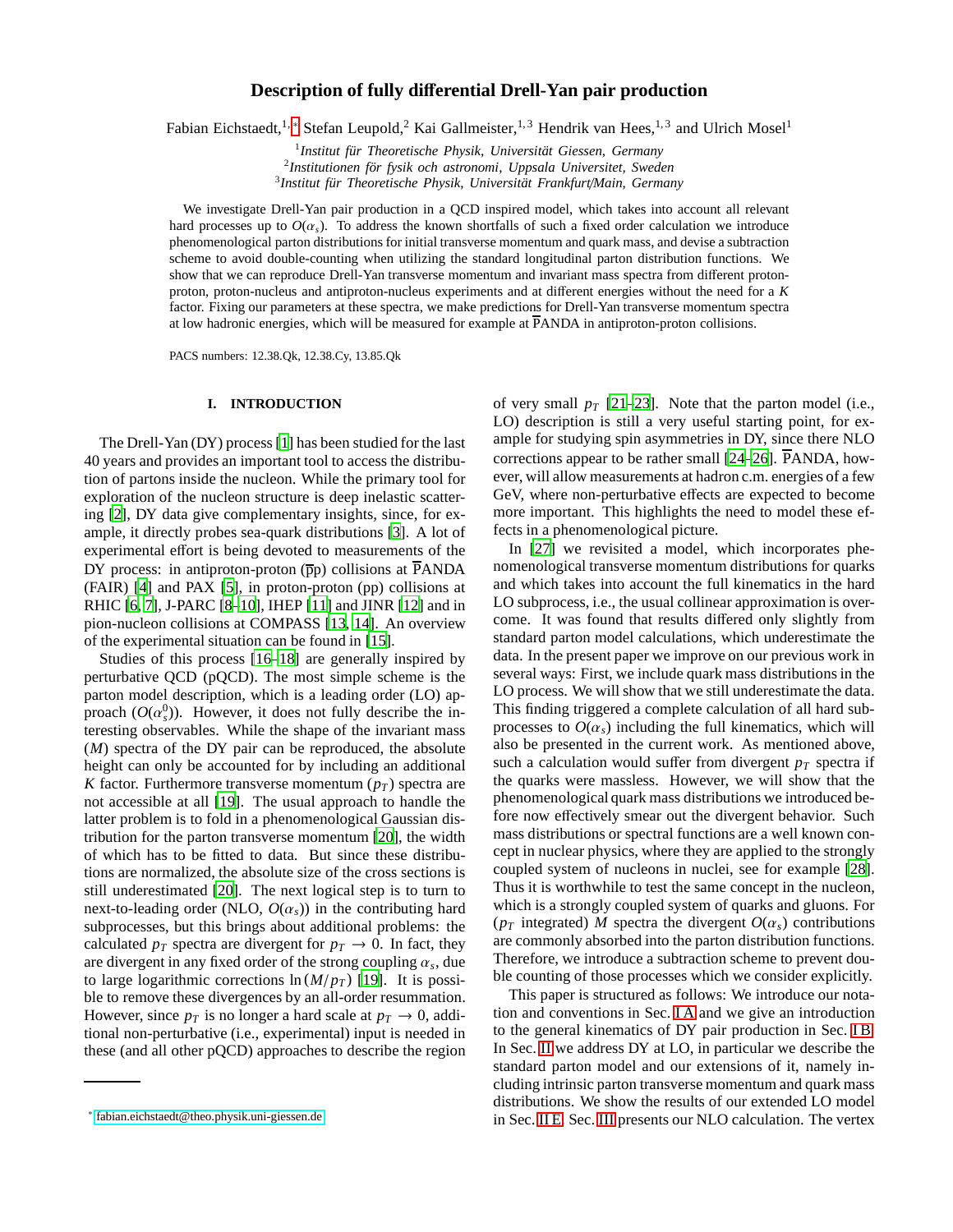correction is treated in detail in [III A](#page-8-0) and the calculation of gluon bremsstrahlung and gluon Compton scattering is pre-sented in Secs. [III B](#page-10-0) and [III C.](#page-10-1) In Sec. [III D](#page-10-2) the influence of quark mass distributions is discussed. Furthermore, we discuss the treatment of collinear singularities and describe our subtraction scheme for the  $O(\alpha_s)$  contributions in detail in Sec. [III E,](#page-11-0) before we shortly comment on the use of initial transverse momentum distributions. We show the results of our full model in Sec. [IV](#page-14-0) and compare with data from different experiments in pp, p-nucleus and  $\overline{p}$ -nucleus reactions. In addition we present our predictions for DY pair production at PANDA energies. Finally we present our conclusions in Sec. [V.](#page-22-0) The Appendix collects several topics, that are only briefly touched in the main text: since we assign different masses to the annihilating quarks and antiquarks, we explicitly prove gauge invariance in App. [A.](#page-22-1) Then we investigate the influence of different quark masses on the form factors  $F_1$  and  $F_2$  in App. [B,](#page-24-0) and finally we present the details of the phase space evaluation in App. [C.](#page-25-0)

## <span id="page-1-0"></span>**A. Notation**

In the following we present the conventions and notations used throughout this paper: It will turn out to be useful to write four-momenta using light-cone coordinates. We employ the following convention for general four-vectors *a* and *b*:

$$
a^+ = a_0 + a_z \,,\tag{1}
$$

$$
a^- = a_0 - a_z \,,\tag{2}
$$

$$
\vec{a}_{\perp} = \left( a_x, a_y \right) , \tag{3}
$$

$$
\Rightarrow a^2 = a^+a^- - (\vec{a}_\perp)^2 \,,\tag{4}
$$

$$
\Rightarrow a \cdot b = \frac{1}{2} \left( a^+ b^- + a^- b^+ - 2 \vec{a}_\perp \cdot \vec{b}_\perp \right) . \tag{5}
$$

Leptons are treated as massless. We define the target nucleon to carry the four-momentum  $P_1$  and the beam nucleon to carry the four-momentum  $P_2$  (see Fig. [1\)](#page-1-1). In the hadron centerof-mass (c.m.) frame we choose the *z*-axis as the beam line, and the beam (target) nucleon moves in the positive (negative) direction. Therefore, the nucleon four-momenta read

$$
P_1 = \left(\frac{\sqrt{S}}{2}, 0, 0, -\sqrt{\frac{S}{4} - m_N^2}\right),\tag{6}
$$

$$
P_2 = \left(\frac{\sqrt{S}}{2}, 0, 0, +\sqrt{\frac{S}{4} - m_N^2}\right),\tag{7}
$$

which implies

<span id="page-1-4"></span>
$$
P_1^- = P_2^+ = \frac{\sqrt{S}}{2} + \sqrt{\frac{S}{4} - m_N^2} \xrightarrow{m_N \to 0} \sqrt{S}
$$
 (8)

for the large momentum components of the nucleons. Note that in [\[27\]](#page-32-22) we presented a calculation with vanishing nucleon mass  $m_N$ . However, we want to study our model also at comparatively low c.m. energies (e.g.  $\sqrt{S} \sim 5.5$  GeV at PANDA). Therefore, in the present work we include the nucleon mass since its influence should become significant at these energies. We denote the four-momentum of the parton in nucleon 1 (2) as  $p_1$  ( $p_2$ ). The on-shell condition in light-cone coordinates then reads:

$$
m_i^2 = p_i^2 = p_i^+ p_i^- - (\vec{p}_{i\perp})^2.
$$
 (9)

For the virtual photon in Fig. [1](#page-1-1) the maximal  $q_z$  is derived by requiring the invariant mass of the undetected remnants to vanish and the photon to move collinearly to the nucleons:

$$
(P_1 + P_2 - q)^2 = X^2 \stackrel{!}{=} 0 \tag{10}
$$

$$
\Rightarrow S + q^2 - 2\sqrt{S}\sqrt{q^2 + (q_z)_{\text{max}}^2} = 0
$$
 (11)

<span id="page-1-2"></span>
$$
\Rightarrow \frac{S - q^2}{2\sqrt{S}} = (q_z)_{\text{max}} . \tag{12}
$$

In the literature and in the data presented by many experimental groups the Feynman variable [\[29\]](#page-32-24) is defined as:

$$
x_F = \frac{2q_z}{\sqrt{S}} \approx \frac{q_z}{(q_z)_{\text{max}}}
$$

$$
\Rightarrow (q_z)_{\text{max}} \approx \frac{\sqrt{S}}{2} .
$$
(13)

Note that this approximation for  $x_F$  is obviously only valid for  $q^2 \ll S$ . Since we perform studies in the small-*S* region, our definition of the Feynman variable  $x'_{F}$  is :

<span id="page-1-3"></span>
$$
x'_{F} = \frac{q_{z}}{(q_{z})_{\text{max}}} = q_{z} \cdot \frac{2\sqrt{S}}{S - q^{2}} ,
$$
 (14)

without any approximations. Depending on the experiment which we study we will use  $x_F$  or  $x_F'$  according to Eq. [\(13\)](#page-1-2) and Eq. [\(14\)](#page-1-3) .



<span id="page-1-1"></span>FIG. 1. DY production in a nucleon-nucleon collision;  $X_1$  and  $X_2$ denote the nucleon remnants. See main text for details.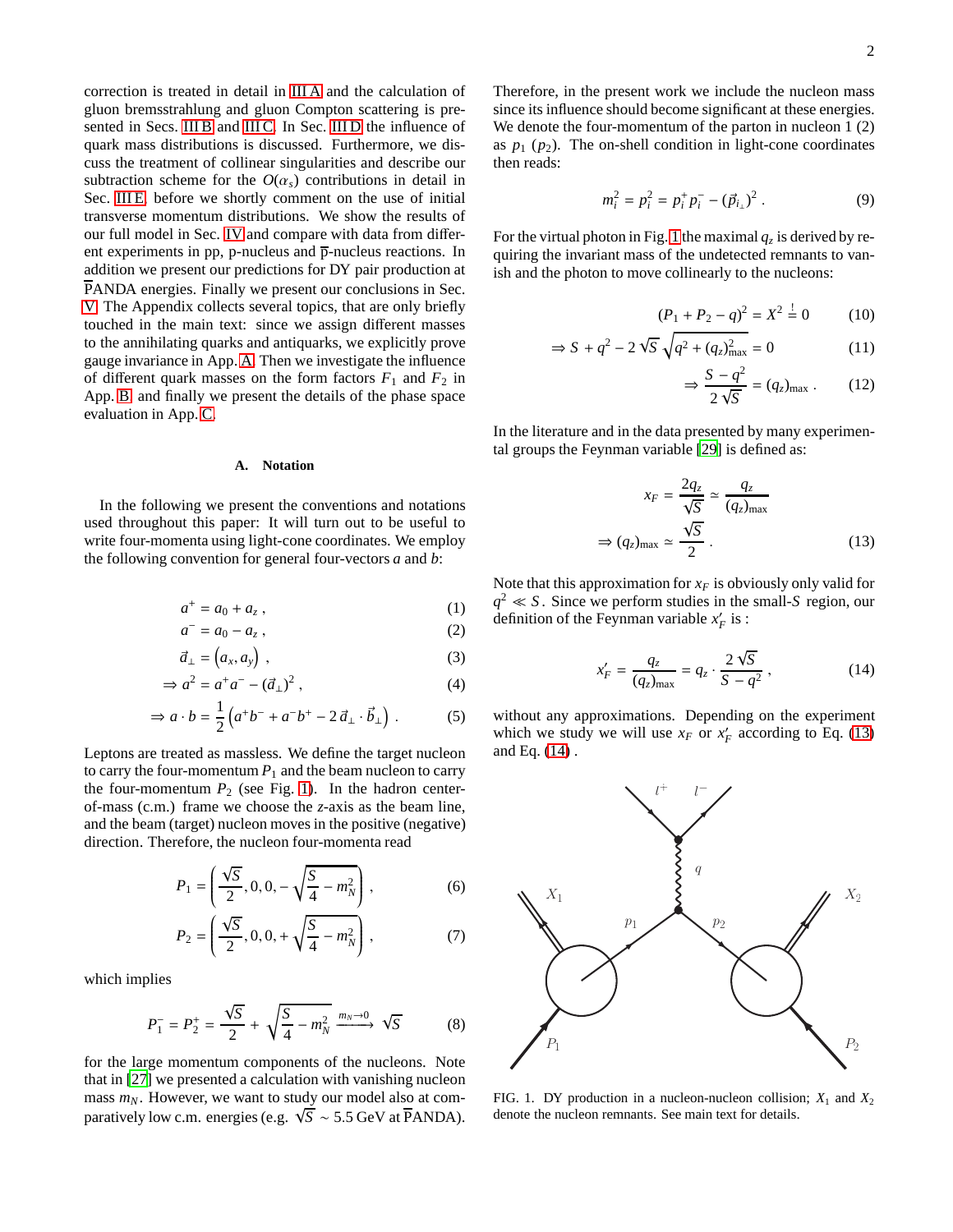

<span id="page-2-2"></span>FIG. 2. General kinematics of hard subprocesses of DY production.

## <span id="page-2-0"></span>**B. General kinematics**

In this section we shortly present the kinematic scheme, in which our calculations are performed. Note that we show the most general form for DY pair production at NLO, of which the LO process is a special case. Fig. [2](#page-2-2) is a reference for our notation.

For the initial particles we choose four-momenta  $p_1$  and  $p_2$ and masses  $m_1$  and  $m_2$ . For the final state we always choose *q* as the four-momentum of the virtual photon, i.e., the DY pair, and  $M = \sqrt{q^2}$  as its mass. The four-momentum of the remaining final state particle we define as *r* and its mass as  $m_r$  (both 0 at LO). The differential partonic cross section then takes the following general form:

$$
d\hat{\sigma} = F(p_1, p_2, q, r) \cdot \delta^{(4)}(p_1 + p_2 - q - r) dM^2 \frac{d^3 q}{E_q} \frac{d^3 r}{2E_r},
$$
\n(15)

where *F* contains squared matrix elements, the flux factor and constants, and  $E_q$  ( $E_r$ ) are the energies of the particles with momenta  $q(r)$ . Note that in the LO case there is only the virtual photon in the final state and thus

$$
F(p_1, p_2, q, r) = \tilde{F}(p_1, p_2, q) \cdot \delta^{(4)}(r) 2E_r dE_r \,. \tag{16}
$$

The Mandelstam variables read

$$
s = (p_1 + p_2)^2, \t\t(17)
$$

$$
t = (p_2 - q)^2, \t\t(18)
$$

$$
u = (p_1 - q)^2.
$$
 (19)

In DY measurements the common observables are the invariant mass  $M$ , the absolute transverse momentum  $p_T$  and the longitudinal momentum  $q<sub>z</sub>$  of the lepton pair. Thus we can integrate Eq. [\(15\)](#page-2-3) over the phase space of *r* as well as the azimuthal angle  $\phi_q$  of q. Then we obtain

$$
\frac{\mathrm{d}\hat{\sigma}}{\mathrm{d}M^2\mathrm{d}t} = \frac{\pi}{2\sqrt{s}p_{\text{cm}}} \cdot F(s, t, M^2, m_1^2, m_2^2, m_r^2) \cdot \Theta(\sqrt{s} - E_q) ,\tag{20}
$$

with the center-of-mass momentum of the incoming states [\[29](#page-32-24)]

$$
p_{\rm cm} = \frac{\sqrt{(s - (m_1 + m_2)^2)(s - (m_1 - m_2)^2)}}{2\sqrt{s}}.
$$
 (21)

Now comparing Eqs. [\(15\)](#page-2-3) and [\(20\)](#page-2-4) one finds (cf. [\[16](#page-32-14)])

$$
\frac{E_q \mathrm{d}\hat{\sigma}}{\mathrm{d}M^2 \mathrm{d}^3 q} = \frac{2\sqrt{s}p_{\text{cm}}}{\pi} \cdot \frac{\mathrm{d}\hat{\sigma}}{\mathrm{d}M^2 \mathrm{d}t} \cdot \delta \left( (p_1 + p_2 - q)^2 - m_r^2 \right) (22)
$$

and finally

<span id="page-2-5"></span>
$$
\frac{\mathrm{d}\hat{\sigma}}{\mathrm{d}M^2\mathrm{d}p_T^2\mathrm{d}x_F} = \frac{2\sqrt{sp_{\mathrm{cm}}(q_z)_{\mathrm{max}}}}{E_q} \cdot \frac{\mathrm{d}\hat{\sigma}}{\mathrm{d}M^2\mathrm{d}t} \times \delta\left((p_1 + p_2 - q)^2 - m_r^2\right). \tag{23}
$$

Thus, for all the relevant subprocesses we actually only have to calculate  $\frac{d\hat{\sigma}}{dM^2dt}$  and we will use the relation [\(23\)](#page-2-5) especially for the NLO calculation with two particles (virtual photon + quark/gluon) in the final state.

## <span id="page-2-1"></span>**II. LEADING ORDER DRELL-YAN**

In this section we will present an approach to DY pair production in LO in the hard subprocess, i.e.,  $O(\alpha_s^0)$ . We will start with the standard parton model approach and then remedy its shortcomings by introducing distributions for transverse momentum and mass of the annihilating quarks. Finally we will present the results of this LO approach.

#### <span id="page-2-9"></span>**A. Standard parton model**

<span id="page-2-3"></span>The LO DY differential cross section in the standard parton model reads [\[1](#page-32-0)]

$$
d\sigma_{LO} = \int_0^1 dx_1 \int_0^1 dx_2 \sum_i q_i^2 f_i(x_1, q^2) f_{\bar{i}}(x_2, q^2) d\hat{\sigma}(x_1, x_2, q^2) .
$$
\n(24)

The sum runs over all quark flavors and antiflavors, *q<sup>i</sup>* denotes the electric charge of quark flavor  $i$  and the functions  $f_i$  are parton distribution functions (PDFs).

As usual,  $x_1$  and  $x_2$  are the momentum fractions carried by the annihilating partons inside the colliding nucleons,

<span id="page-2-8"></span><span id="page-2-7"></span><span id="page-2-6"></span>
$$
p_1 = x_1 P_1 \tag{25}
$$

$$
p_2 = x_2 P_2 \tag{26}
$$

<span id="page-2-4"></span>Note that this implies

<span id="page-2-11"></span><span id="page-2-10"></span>
$$
p_1^- = x_1 P_1^-, \tag{27}
$$

$$
p_2^+ = x_2 P_2^+ \tag{28}
$$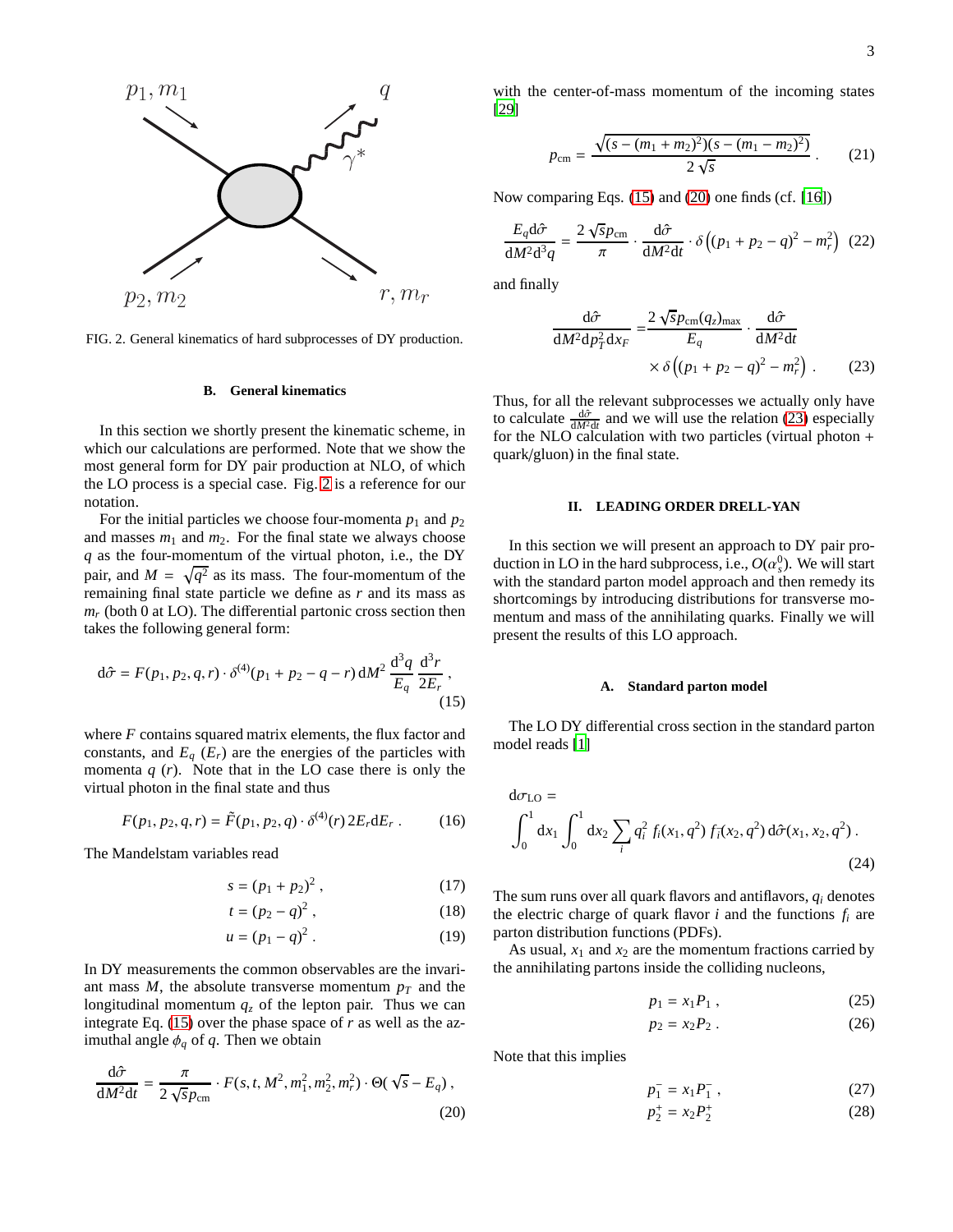for the large parton momentum components. The small components are

$$
p_1^+ = \frac{m_1^2}{p_1^-} \,,\tag{29}
$$

$$
p_2^- = \frac{m_2^2}{p_2^+} \,,\tag{30}
$$

and they are generally neglected in the standard parton model, since the partons are assumed to be massless. Consistency with the relations  $(25, 26)$  $(25, 26)$  is then achieved by assuming also the nucleon mass to be negligible.

 $d\hat{\sigma}$  is the differential cross section of the partonic subprocess,

<span id="page-3-0"></span>
$$
d\hat{\sigma}_{LO} = \frac{4\pi\alpha^2}{9q^2} \delta(M^2 - q^2) \delta^{(4)}(p_1 + p_2 - q) d^4 q dM^2 , \quad (31)
$$

and so we find

$$
\frac{d\hat{\sigma}_{LO}}{dM^2dt} = \frac{4\pi\alpha^2}{9M^2} \delta(M^2 - (p_1 + p_2)^2) \delta(t) \,. \tag{32}
$$

Here  $q$  is the four-momentum of the virtual photon,  $p_1, p_2$  are the four-momenta of the partons (cf. Fig. [1\)](#page-1-1) and  $\alpha \approx 1/137$  is the fine-structure constant.

The factorization into hard (subprocess) and soft (PDFs) physics is proven in the collinear case at least for leading twist (expansion in 1/*M*) in [\[30\]](#page-32-25).

Note that it becomes immediately clear from Eqs. [\(25\)](#page-2-6) and [\(26\)](#page-2-7) that the incoming partons move collinearly with the nucleons. According to four-momentum conservation in Eq. [\(31\)](#page-3-0) no transverse momentum can therefore be generated for the virtual photon (and thus for the DY pair) in the LO process.

The maximal information about the DY pair that can be gained from Eq. [\(24\)](#page-2-8) is double differential,

$$
\frac{d\sigma_{LO}}{dM^2\ dx_F} = \sum_i q_i^2 f_i(x_1, M^2) f_i(x_2, M^2) \frac{4\pi\alpha^2}{9M^2} \frac{(q_z)_{\text{max}}}{(P_1^-)^2 E_{\text{coll}}},
$$
\n(33)

with

$$
x_1 = \frac{-(q_z)_{\text{max}} x_F + E_{\text{coll}}}{P_1}, \qquad (34)
$$

$$
x_2 = \frac{(q_z)_{\text{max}} x_F + E_{\text{coll}}}{P_1^-}
$$
 (35)

and the energy of the collinear DY pair,

$$
E_{\text{coll}} = \sqrt{M^2 + ((q_z)_{\text{max}} x_F)^2} \,. \tag{36}
$$

In this section we have presented the standard parton model solution for the LO DY cross section. The only quantities in this approach not determined by pQCD are the PDFs. These have to be obtained by fitting parametrizations to experimental data, mainly on deep inelastic scattering (DIS), but also on measurements of DY production itself [\[31\]](#page-32-26).

## <span id="page-3-3"></span>**B. Intrinsic transverse momentum**

As already mentioned above, no DY pair transverse momentum  $(p_T)$  is generated in the simple parton model approach. Nevertheless, measurements indicate a Gaussian form of the  $p_T$  spectra at not too large  $p_T$ . This has been studied in approaches including initial quark transverse momentum distributions, e.g. [\[20,](#page-32-17) [32](#page-32-27)]. In [\[27\]](#page-32-22) we also presented an approach incorporating primordial quark transverse momentum to address this issue. However, we found that additional unphysical solutions for the momentum fractions  $x_i$  appear, which have to be removed properly. These unphysical solutions are an artifact of rewriting the momentum variables using light-cone coordinates and they reveal themselves as one of two possible solutions of a quadratic equation. The correct solutions can always be identified by putting all transverse momenta to zero and then by checking whether the well known parton model solutions for the  $x_i$  as given in Eqs. [\(34](#page-3-1)[,35\)](#page-3-2) are recovered. In [\[27](#page-32-22)] we found that in the transverse momentum dependent approach the LO DY differential cross section reads

$$
d\sigma_{LO} = \int_0^1 dx_1 \int_0^1 dx_2 \int d\vec{p}_{1_\perp} \int d\vec{p}_{2_\perp} \times \sum_i q_i^2 \tilde{f}_i(x_1, \vec{p}_{1_\perp}, q^2) \tilde{f}_i(x_2, \vec{p}_{2_\perp}, q^2) d\hat{\sigma}(x_1, \vec{p}_{1_\perp}, x_2, \vec{p}_{2_\perp}, q^2)
$$
\n(37)

The functions  $\tilde{f}_i(x, \vec{p}_\perp, q^2)$  are now extensions of the standard longitudinal PDFs, since they also describe the distribution of quark transverse momentum. We will show our ansatz for these functions in Sec. [II D.](#page-5-0) Note that we take into account the full kinematics in the partonic cross section, i.e.  $d\hat{\sigma}_{LO} = d\hat{\sigma}_{LO}(x_1, \vec{p}_{1_\perp}, x_2, \vec{p}_{2_\perp}, q^2)$ , however, the quark masses are neglected as in the previous section. In this approach the transverse momentum ( $p_T = |\vec{q}_\perp|$ ) of the DY pair is accessible, since the annihilating quark and antiquark can have finite initial transverse momenta.

The symbol  $\oint$  represents the requirement that the unphysical solutions for the  $x_i$  have to be removed, as mentioned above. This is discussed in detail in [\[27\]](#page-32-22). Note that in the current paper we take into account a finite nucleon mass. Thus the following formulas for the momentum fractions  $x_i$  are recovered from the corresponding formulas in [\[27\]](#page-32-22) by simply replacing  $\sqrt{S}$  by  $P_1^{\text{-}}$ , cf. Eq. [\(8\)](#page-1-4). Then we find for the tripledifferential hadronic cross section:

<span id="page-3-2"></span><span id="page-3-1"></span>
$$
\frac{d\sigma_{LO}}{dM^2 dx_F dp_T^2} = \int_0^{2\pi} d\phi_{\perp} \int_0^{(\vec{k}_{\perp})^2_{\text{max}}} \frac{1}{2} d\vec{k}_{\perp}^2 \frac{\pi (q_z)_{\text{max}}}{E}
$$
\n
$$
\times \left| (P_1^-)^2 - \frac{(\hat{p}_{1\perp})^2 (\hat{p}_{2\perp})^2}{(x_1)^2 (x_2)^2_{+} (P_1^-)^2} \right|^{-1} F_{LO}((x_1)_{-}, \hat{p}_{1\perp}, (x_2)_{+}, \hat{p}_{2\perp}, M^2)
$$
\n(38)

with

<span id="page-3-4"></span>
$$
F_{\text{LO}}((x_1)_{-}, \hat{\vec{p}}_{1_{\perp}}, (x_2)_{+}, \hat{\vec{p}}_{2_{\perp}}, M^2) = \sum_{i} q_i^2 \tilde{f}_i((x_1)_{-}, \hat{\vec{p}}_{1_{\perp}}, M^2) \tilde{f}_i((x_2)_{+}, \hat{\vec{p}}_{2_{\perp}}, M^2) \frac{4\pi\alpha^2}{9M^2}, \quad (39)
$$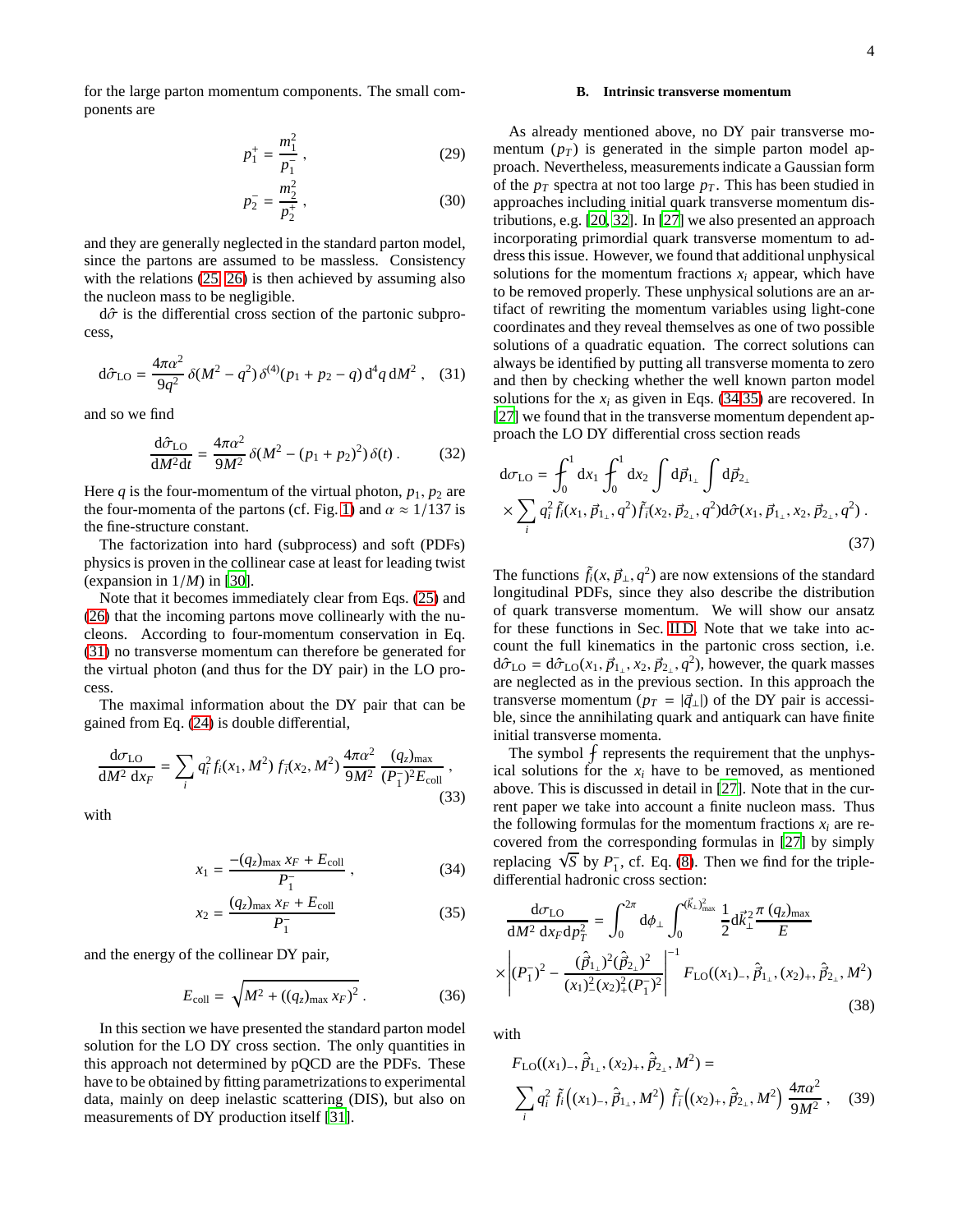$$
(x_1)_{-} = \frac{1}{P_1} \left( \frac{q^{-}}{2} - \frac{\vec{k}_{\perp} \cdot \vec{q}_{\perp}}{q^{+}} + \sqrt{\left( \frac{\vec{k}_{\perp} \cdot \vec{q}_{\perp}}{q^{+}} \right)^2 + \frac{q^{-}}{q^{+}} \left( \frac{1}{4} M^2 - \vec{k}_{\perp}^2 \right)} \right),
$$
\n(40)

$$
(x_2)_+ =
$$
  
\n
$$
\frac{1}{P_1} \left( \frac{q^+}{2} + \frac{\vec{k}_\perp \cdot \vec{q}_\perp}{q^-} + \sqrt{\left( \frac{\vec{k}_\perp \cdot \vec{q}_\perp}{q^-} \right)^2 + \frac{q^+}{q^-} \left( \frac{1}{4} M^2 - \vec{k}_\perp^2 \right)} \right)
$$
(41)

and

$$
\hat{\vec{p}}_{1_{\perp}} = \frac{1}{2}\vec{q}_{\perp} - \vec{k}_{\perp} \,, \tag{42}
$$

$$
\hat{\vec{p}}_{2_{\perp}} = \frac{1}{2}\vec{q}_{\perp} + \vec{k}_{\perp} \,, \tag{43}
$$

$$
E = \sqrt{M^2 + p_T^2 + x_F^2 (q_z)_{\text{max}}^2}
$$
 (44)

$$
q^+ = E + x_F(q_z)_{\text{max}} , \qquad (45)
$$

$$
q^- = E - x_F(q_z)_{\text{max}} , \qquad (46)
$$

$$
\left|\vec{q}_{\perp}\right| = p_T \,,\tag{47}
$$

$$
\vec{k}_{\perp} \cdot \vec{q}_{\perp} = |\vec{k}_{\perp}| p_T \cos(\phi_{\perp}), \qquad (48)
$$

$$
(\vec{k}_{\perp}^2)_{\text{max}} = \frac{(M^2 + p_T^2) \frac{M^2}{4}}{M^2 + p_T^2 (1 - \cos^2(\phi_\perp))} \,. \tag{49}
$$

In Sec. [II E](#page-6-0) we will show and compare the results of this approach to the standard parton model and the approach with mass distributions as described in Sec. [II C.](#page-4-0)

# <span id="page-4-0"></span>**C. Quark masses**

In Sec. [II B](#page-3-3) we have extended the standard collinear PDFs towards quark distributions which also include quark transverse momentum. However, we have kept the masses of the quarks fixed at zero. Since in light cone coordinates the onshell condition reads  $m^2 = p^2 = p^+p^- - (\vec{p}_\perp)^2$ , this is equivalent to varying only two of the three, in principal independent quark momentum components  $p^+$ ,  $p^-$  and  $p_\perp$ . A fully unintegrated parton distribution should depend on all three of these components. Therefore, we once more extend the parton distributions of Sec. [II B](#page-3-3) by

<span id="page-4-2"></span>
$$
\tilde{f}_i(x, \vec{p}_\perp, q^2) \to \hat{f}_i(x, \vec{p}_\perp, m^2, q^2) \,. \tag{50}
$$

We will present our ansatz for  $\hat{f}$  in Sec. [II D.](#page-5-0) The differential hadronic cross section now becomes

$$
d\sigma_{LO} = \int_0^1 dx_1 \int_0^1 dx_2 \int d\vec{p}_{1_\perp} \int d\vec{p}_{2_\perp} \int dm_1^2 \int dm_2^2
$$
  
 
$$
\times \sum_i q_i^2 \hat{f}_i(x_1, \vec{p}_{1_\perp}, m_1^2, q^2) \hat{f}_i(x_2, \vec{p}_{2_\perp}, m_2^2, q^2)
$$
  
 
$$
\times d\hat{\sigma}(x_1, \vec{p}_{1_\perp}, x_2, \vec{p}_{2_\perp}, m_1^2, m_2^2, q^2).
$$
 (51)

The partonic cross section is now given by

<span id="page-4-3"></span>
$$
d\hat{\sigma}_{LO} = \frac{4\pi\alpha^2}{9q^4} \frac{2q^4 - q^2(m_1^2 - 6m_1m_2 + m_2^2) - (m_1^2 - m_2^2)^2}{2\sqrt{(q^2 - m_1^2 - m_2^2)^2 - m_1^2m_2^2}} \times \delta(M^2 - q^2) \delta^{(4)}(p_1 + p_2 - q) d^4 q dM^2.
$$
 (52)

Note that by assigning different masses  $m_1$  and  $m_2$  to the quarks, gauge invariance is *not* preserved at the quark-photon vertex. However, the unphysical polarization states of the virtual photon produced in this manner are projected out at the lepton-photon vertex and thus the entire amplitude is indeed gauge invariant. See Appendix [A](#page-22-1) for details.

Now we have to perform the same procedure as described in [\[27](#page-32-22)] to remove the unphysical solutions for the longitudinal momentum fractions  $x_i$ . In complete analogy we find (the details of this calculation can be found in Appendix [C 2\)](#page-29-0)

$$
\frac{d\sigma_{LO}}{dM^2 dx_F dp_T^2} = \int_0^{2\pi} d\phi_\perp \int_0^{(\vec{k}_\perp)_{max}^2} \frac{1}{2} d(\vec{k}_\perp)^2 \int_0^{(m_1)_{max}^2} dm_1^2 \int_0^{(m_2)_{max}^2} dm_2^2 \frac{\pi (q_z)_{max}}{E}
$$
\n
$$
\times \left| (P_1^-)^2 - \frac{\left[ \left(\frac{1}{2}\vec{q}_\perp - \vec{k}_\perp\right)^2 + m_1^2 \right] \left[ \left(\frac{1}{2}\vec{q}_\perp + \vec{k}_\perp\right)^2 + m_2^2 \right]}{(x_1)_-^2 (x_2)_+^2 \left( P_1^- \right)^2} \right|^{-1} F_{LO}((x_1)_-, \hat{p}_1^-, m_1^2, (x_2)_+, \hat{p}_2^-, m_2^2, M^2)
$$
\n
$$
\times \Theta (1 - (x_1)_-) \Theta ((x_1)_-) \Theta (1 - (x_2)_+) \Theta ((x_2)_+).
$$
\n(53)

with

$$
F_{LO}((x_1)_{-}, \hat{p}_{1_{\perp}}, m_1^2, (x_2)_{+}, \hat{p}_{2_{\perp}}, m_2^2, M^2)
$$
\n
$$
= \sum_{i} q_i^2 \hat{f}_i((x_1)_{-}, \hat{p}_{1_{\perp}}, m_1^2, M^2) \hat{f}_i((x_2)_{+}, \hat{p}_{2_{\perp}}, m_2^2, M^2)
$$
\n
$$
\times \frac{4\pi\alpha^2}{9M^4} \frac{2M^4 - M^2(m_1^2 - 6m_1m_2 + m_2^2) - (m_1^2 - m_2^2)^2}{2\sqrt{(q^2 - m_1^2 - m_2^2)^2 - m_1^2m_2^2}} \quad (54)
$$
\n
$$
+ \sqrt{\left(\frac{\vec{k}_{\perp} \cdot \vec{q}_{\perp}}{q^+} + \frac{m_2^2 - m_1^2}{2q^+}\right)^2 + \frac{q^-}{q^+}\left(\frac{1}{4}M^2 - \vec{k}_{\perp}^2 - \frac{m_1^2 + m_2^2}{2}\right)\right), \quad (55)}
$$

<span id="page-4-1"></span>,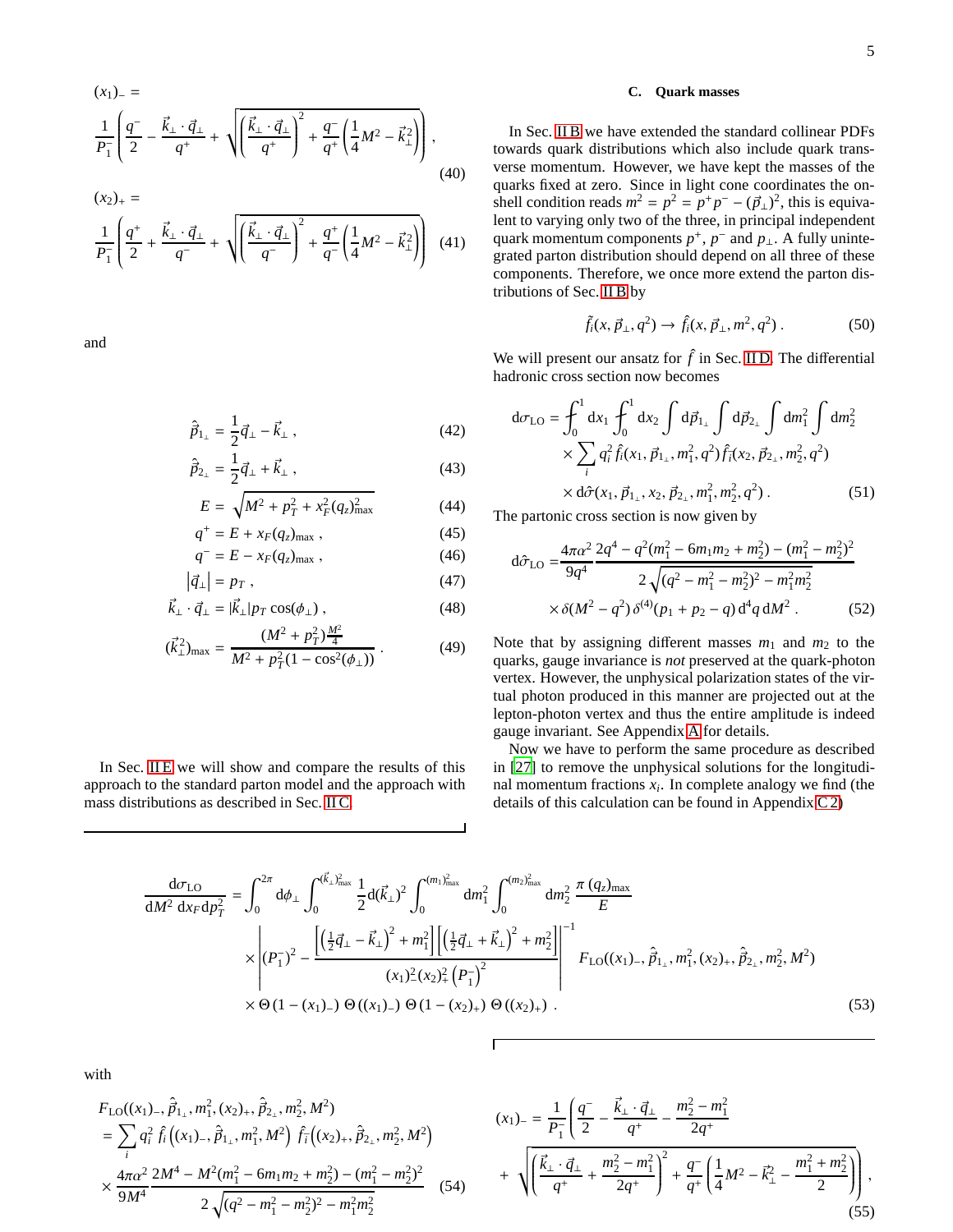$$
(x_2)_+ = \frac{1}{P_1^-} \left( \frac{q^+}{2} + \frac{\vec{k}_\perp \cdot \vec{q}_\perp}{q^-} + \frac{m_2^2 - m_1^2}{2q^-} + \sqrt{\left( \frac{\vec{k}_\perp \cdot \vec{q}_\perp}{q^-} + \frac{m_2^2 - m_1^2}{2q^-} \right)^2 + \frac{q^+}{q^-} \left( \frac{1}{4} M^2 - \vec{k}_\perp^2 - \frac{m_1^2 + m_2^2}{2} \right)} \right)
$$
\n
$$
(56)
$$

and

$$
\hat{\vec{p}}_{1_{\perp}} = \frac{1}{2} \vec{q}_{\perp} - \vec{k}_{\perp} \,, \tag{57}
$$

$$
\hat{\vec{p}}_{2_{\perp}} = \frac{1}{2}\vec{q}_{\perp} + \vec{k}_{\perp} \,, \tag{58}
$$

$$
E = \sqrt{M^2 + p_T^2 + x_F^2 (q_z)_{\text{max}}^2}
$$
 (59)

$$
q^+ = E + x_F(q_z)_{\text{max}} , \qquad (60)
$$

$$
q^- = E - x_F(q_z)_{\text{max}} , \qquad (61)
$$

$$
|\vec{q}_{\perp}| = p_T \tag{62}
$$

$$
\vec{k}_{\perp} \cdot \vec{q}_{\perp} = |\vec{k}_{\perp}| p_T \cos(\phi_{\perp}),
$$
\n(63)

$$
(\vec{k}_{\perp})_{\text{max}}^2 = \frac{(M^2 + p_T^2) \frac{M^2}{4}}{M^2 + p_T^2 (1 - \cos^2(\phi_{\perp}))},
$$
(64)

$$
(m_1)_{\text{max}}^2 = 2\vec{k}_\perp \cdot \vec{q}_\perp + q^+q^- - \sqrt{4q^+q^-\left(\vec{k}_\perp + \frac{1}{2}\vec{q}_\perp\right)^2} \,, \quad (65)
$$

$$
(m_2)_{\text{max}}^2 = -2\vec{k}_\perp \cdot \vec{q}_\perp + m_1^2 + q^+q^-
$$

$$
- \sqrt{4q^+q^-m_1^2 + 4q^+q^- \left(\vec{k}_\perp - \frac{1}{2}\vec{q}_\perp\right)^2} \,. \tag{66}
$$

In Sec. [II E](#page-6-0) we show the results of this calculation as well as of the approaches in Secs. [II A](#page-2-9) and [II B.](#page-3-3)

## <span id="page-5-0"></span>**D. Distributions**

The Bjorken limit and the corresponding infinite momentum frame, in which the standard parton model is well defined and derived from LO pQCD, is an idealization of real experiments. There the nucleons will always move with some finite momentum and thus the partons inside the nucleons will interact before the collision. These interactions will generate momentum components, which are neglected in the (purely collinear) standard parton model, namely momentum components perpendicular to the beam line,  $\vec{p}_{1_1}$ ,  $\vec{p}_{2_1}$ , as well as the small light-cone components  $p_1^+, p_2^-$ . The latter translate to non-vanishing quark masses.

Note that the factorization into hard (subprocess) and soft (PDFs) physics is proven in the transverse case at least for partons with low transverse momentum in [\[33](#page-32-28)]. For the case of mass distributions for the quarks we *assume* this factorization.

#### <span id="page-5-1"></span>*1. Transverse momentum distributions*

In Sec. [II B](#page-3-3) we introduced transverse momentum dependent parton distribution functions  $\tilde{f}_i$ . They are functions of

the light-cone momentum fraction  $x_i$ , the transverse momentum  $\vec{p}_{i_\perp}$  and the hard scale of the subprocess  $q^2$ . However, the general form of these functions is unknown. Known rather well are the longitudinal PDFs. Since data of DY pair production are compatible with a Gaussian form of the  $p<sub>T</sub>$  spectrum up to a certain  $p_T$  [\[34](#page-32-29), [35\]](#page-32-30), we assume factorization of the longitudinal and the transverse part of  $\tilde{f}_i$  and make the common ansatz [\[20,](#page-32-17) [36,](#page-32-31) [37\]](#page-32-32)

<span id="page-5-5"></span>
$$
\tilde{f}_i(x, \vec{p}_{\perp}, q^2) = f_i(x, q^2) \cdot f_{\perp}(\vec{p}_{\perp}). \tag{67}
$$

Here  $f_i$  are the usual longitudinal PDFs and for  $f_\perp$  we choose a Gaussian form,

<span id="page-5-6"></span>
$$
f_{\perp}(\vec{p}_{\perp}) = \frac{1}{4\pi D^2} \exp\left(-\frac{(\vec{p}_{\perp})^2}{4D^2}\right). \tag{68}
$$

The width parameter *D* is connected to the average squared transverse momentum via

$$
\left\langle (\vec{p}_\perp)^2 \right\rangle = \int d\vec{p}_\perp (\vec{p}_\perp)^2 f_\perp (\vec{p}_\perp) = 4D^2 \tag{69}
$$

and it has to be fitted to the available data.

#### <span id="page-5-4"></span>*2. Mass distributions*

In Sec. [II C](#page-4-0) we have extended our model by also distributing quark masses. This approach is motivated by studies of quark correlations and quark spectral functions, see for example [\[38,](#page-32-33) [39\]](#page-32-34). Note that in such a mass distribution approach one effectively parametrizes higher twist effects, i.e. effects which are suppressed by inverse powers of the hard scale *M*. These higher twist contributions should become particurlaly important in the description of DY pair production in the region of small energies (and thus small *M*), which is one aim of our studies.

For the fully unintegrated parton distributions  $\hat{f}_i$  we make the ansatz,

$$
\hat{f}_i(x, \vec{p}_\perp, m^2, q^2) = f_i(x, q^2) \cdot f_\perp(\vec{p}_\perp) \cdot A(p) \,. \tag{70}
$$

Again  $f_i$  are standard PDFs and  $f_{\perp}$  are the transverse momentum distributions of Sec. [II D 1.](#page-5-1) Since the distribution of longitudinal parton momenta is determined by the argument of the PDFs  $x \sim p^+$ , we now allow for a distribution of the remaining degree of freedom, i.e. the small component  $p^-$ , by writing

<span id="page-5-2"></span>
$$
A(p) dp^{-} = \frac{1}{N} \frac{\hat{\Gamma}(m^2)}{\left(p^- - \frac{p_T^2}{p^+}\right)^2 + \hat{\Gamma}^2(m^2)} dp^{-},
$$
 (71)

with  $m^2 = p^2$ . Rewriting in terms of  $m^2$  yields

<span id="page-5-3"></span>
$$
A(p) dm2 = \frac{1}{N} \frac{\hat{\Gamma}(m^{2})p^{+}}{m^{4} + (p^{+})^{2}\hat{\Gamma}^{2}(m^{2})} dm^{2}.
$$
 (72)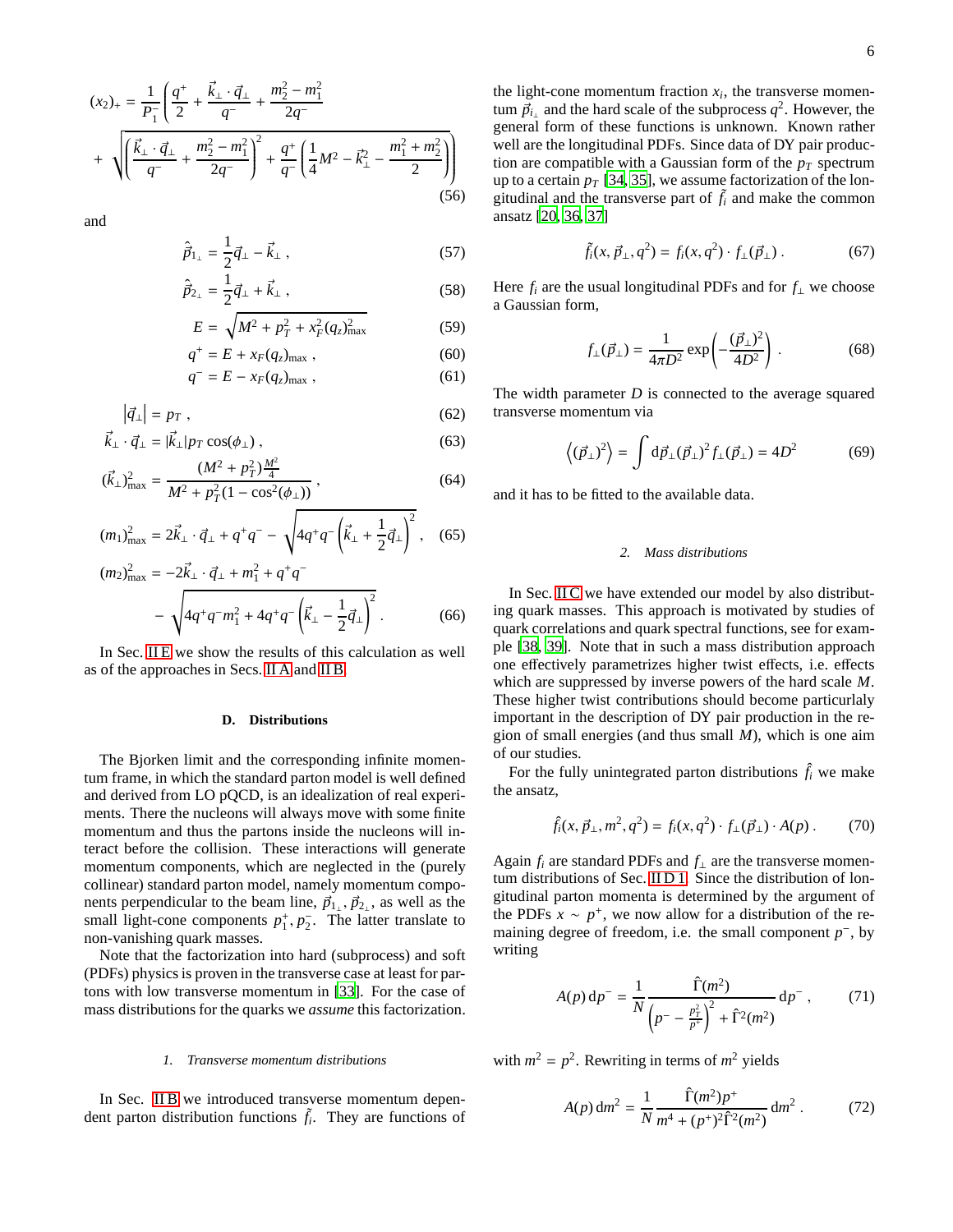We choose a non-constant width such that the quark can never become heavier than its parent nucleon,

<span id="page-6-8"></span>
$$
\hat{\Gamma}(m^2) = \frac{m_N^2 - m^2}{m_N^2} \Gamma , \qquad (73)
$$

<span id="page-6-9"></span>for  $0 < m^2 < m_N^2$  and  $\hat{\Gamma}(m^2) = 0$  otherwise, where  $\Gamma$  is a free parameter. The factor  $\frac{1}{N}$  normalizes the spectral function such that

$$
\int_0^\infty dm^2 A(p) = \int_0^{m_N^2} dm^2 A(p) = 1.
$$
 (74)



<span id="page-6-1"></span>FIG. 3. Spectral function *A* plotted for different values of the width Γ. Everywhere  $p^+ = 0.5$  GeV.

In Fig. [3](#page-6-1) we plot  $A(p)$  as a function of  $m^2$  for fixed  $p^+ =$ 0.5 GeV for different values of the width Γ. Note that for not too small  $\Gamma$  the region near  $m^2 = 0$  is heavily suppressed compared to, for example,  $\Gamma = 0.01$  GeV.

#### <span id="page-6-0"></span>**E. Results of the LO calculation**

In this section we present and compare our results for the different LO approaches of Secs. [II A](#page-2-9) - [II C.](#page-4-0) The data are from the NuSea Collaboration (E866) [\[34,](#page-32-29) [35](#page-32-30)] and from FNAL-E439 [\[40](#page-32-35)]. For the collinear PDFs we used the *leading order* MSTW2008LO68cl parametrization [\[41\]](#page-32-36) available through the LHAPDF library, version 5.8.4 [\[42](#page-32-37)].

### <span id="page-6-5"></span>*1. E866 – p<sup>T</sup> spectra*

Experiment E866 measured continuum dimuon production in pp collisions at  $S \approx 1500 \text{ GeV}^2$ . The triple-differential cross section as given by the E866 collaboration is

$$
E\frac{\mathrm{d}\sigma}{d^3p} \equiv \frac{2E}{\pi\sqrt{S}}\frac{\mathrm{d}\sigma}{\mathrm{d}x_F\mathrm{d}p_T^2},\tag{75}
$$

where an average over the azimuthal angle has been taken and where  $E$  is the energy of the DY pair, cf. Eq.  $(77)$ . The data are given in several bins of  $M$ ,  $x_F$  and  $p_T$  and for every datapoint the average values  $\langle M \rangle$ ,  $\langle x_F \rangle$  and  $\langle p_T \rangle$  are given. Since our schemes provide Eqs. [\(38\)](#page-3-4) and [\(53\)](#page-4-1) we calculate the quantity of Eq. [\(75\)](#page-6-3) for every datapoint using these averaged values and then perform a simple average in each  $M^2$  bin:

$$
\frac{2E}{\pi\sqrt{S}}\frac{d\sigma}{dx_F dp_T^2} \to \frac{2E}{\pi\sqrt{S}} \int_{M^2 \text{bin}} \frac{d\sigma}{dM^2 dx_F dp_T^2} dM^2
$$

$$
\approx \frac{2E}{\pi\sqrt{S}} \Delta M^2 \frac{d\sigma}{dM^2 dx_F dp_T^2} (\langle M \rangle, \langle x_F \rangle, \langle p_T \rangle) , \tag{76}
$$

where

<span id="page-6-6"></span><span id="page-6-2"></span>
$$
E = \sqrt{\langle M \rangle^2 + \langle p_T \rangle^2 + \langle x_F \rangle^2 \langle (q_z)_{\text{max}} \rangle^2}
$$
 (77)

and  $\Delta M^2 = M_{\text{max}}^2 - M_{\text{min}}^2$  with  $M_{\text{max}}$  ( $M_{\text{min}}$ ) the upper (lower) limit of the bin.

We plot the results for the two different approaches of Secs. [II B](#page-3-3) and [II C](#page-4-0) in Fig. [4.](#page-6-4) The different dashed lines represent the massless and the mass distribution approach for different values of  $\Gamma$  and they all agree within  $\approx 20\%$ . Note, however, that with increasing  $\Gamma$  the calculated cross section is slightly enhanced. Everywhere a value of  $D = 0.5$  GeV for the transverse momentum dispersion is chosen. With this choice of the parameter *D* the shape of the spectra is described rather well. However, in both approaches the absolute size of the cross section is underestimated: we have to multiply the result of the mass distribution approach for  $\Gamma = 0.5$  GeV by  $K = 2$  to fit the data (solid line).



<span id="page-6-4"></span>FIG. 4.  $p_T$  spectrum obtained at LO from the massless and the mass distribution approach with different values of Γ. Everywhere *D* = 0.5 GeV. The solid line is the mass distribution approach for  $\Gamma = 0.5$  GeV multiplied by a factor  $K = 2$ . Data are from E866 binned with 4.2 GeV <  $M$  < 5.2 GeV,  $-0.05 < x_F$  < 0.15. Only statistical errors are shown.

#### <span id="page-6-7"></span>*2. E439 - M spectrum*

<span id="page-6-3"></span>Experiment E439 measured dimuon production in pW collisions at  $S \approx 750 \text{ GeV}^2$ . The double differential cross sec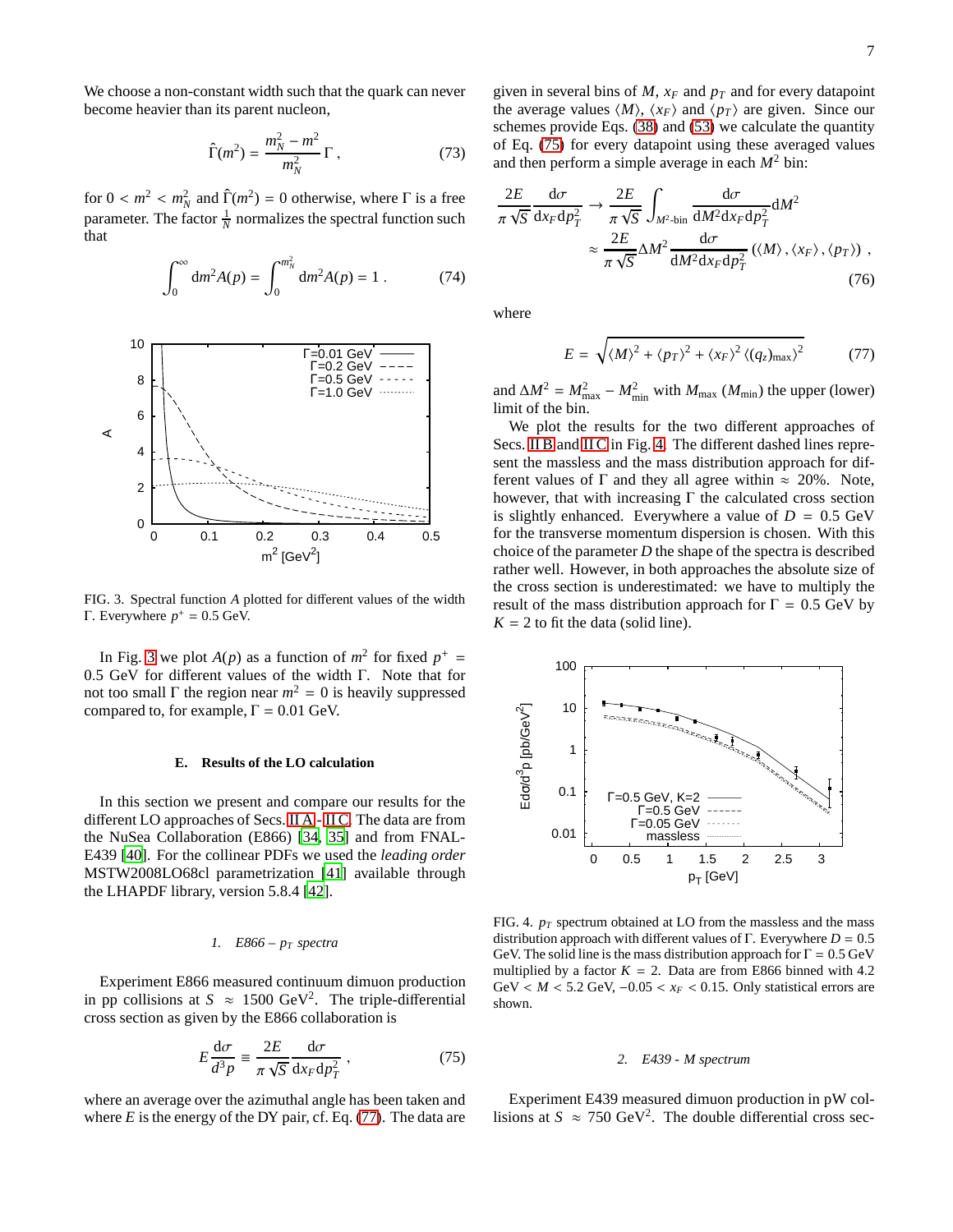<span id="page-7-1"></span>tion,

$$
\frac{\mathrm{d}\sigma}{\mathrm{d}M\mathrm{d}x'_{F}}\,,\tag{78}
$$

has been given at a fixed  $x'_F = 0.1$ .

As before we begin with Eqs. [\(38\)](#page-3-4) and [\(53\)](#page-4-1) and calculate the quantity Eq. [\(78\)](#page-7-1) by integrating over  $p_T^2$  and performing a simple transformation from  $x_F$  to  $x'_F$ :

$$
\frac{d\sigma}{dMdx'_{F}} = \int_{0}^{(p_{T})_{\text{max}}^{2}} dp_{T}^{2} \frac{d\sigma}{dMdx'_{F}dp_{T}^{2}}
$$
\n
$$
= \int_{0}^{(p_{T})_{\text{max}}^{2}} dp_{T}^{2} 2M \left(1 - \frac{M^{2}}{S}\right)
$$
\n
$$
\times \frac{d\sigma}{dM^{2}dx_{F}dp_{T}^{2}} \left(M, x_{F} = x'_{F} \left(1 - \frac{M^{2}}{S}\right)\right). \quad (79)
$$

Since the experiment was done on tungsten we calculate the cross section for pp and pn and average accordingly (74 protons and 110 neutrons). We compare the results in Fig. [5.](#page-7-2) Everywhere  $D = 0.5$  GeV except for the simple parton model, which has no  $k_T$  distribution. The lowest curve represents the indistinguishable results of the standard parton model (Sec. [II A\)](#page-2-9) and of the (massless) initial  $k_T$  approach (Sec. [II B\)](#page-3-3). The result of the mass distribution approach (Sec. [II C\)](#page-4-0) for  $\Gamma = 0.5$ GeV (long dashed) is somewhat larger but still underestimates the data: The solid line is the result of this mass distribution approach multiplied by a factor  $K = 1.2$  and it fits the data very well.



<span id="page-7-2"></span>FIG. 5. *M* spectrum obtained from the standard parton model,  $k_T$ approach (massless) and mass distribution approach  $(D = 0.5 \text{ GeV})$ for the latter two). The solid line is the result of the mass distribution approach multiplied by a factor  $K = 1.2$ . Data are from E439 with  $x'_F = 0.1$ . Only statistical errors are shown.

#### **F. Conclusion for the LO calculation**

In this section we have presented and compared three different approaches to DY pair production at LO in the partonic subprocess. The standard parton model approach describes invariant mass spectra only up to a *K* factor and it cannot describe transverse momentum  $(p_T)$  spectra. The latter issue was addressed in the initial  $k_T$  approach. We found that with a suitable choice of an initial  $k_T$  distribution the DY  $p_T$  spectra can be described very well, however, still only up to a *K* factor. The mass distribution approach can improve the picture somewhat, but the enhancement of the calculated cross sections is too small to describe the data. Still an a priori undetermined multiplicative factor *K* is needed to reproduce the measured cross sections. This finding has triggered the NLO calculations, which will be presented in Sec. [III.](#page-7-0)

## <span id="page-7-0"></span>**III. NEXT-TO-LEADING ORDER DRELL-YAN**

Building on the LO  $(O(\alpha_s^0))$  calculations of Sec. [II](#page-2-1) we here present an approach, which incorporates all relevant DY pair production processes up to  $O(\alpha_s)$ . We will show that by introducing initial  $k_T$  as well as quark mass distributions we can soften the divergences at low *p<sup>T</sup>* of the NLO processes and describe *p<sup>T</sup>* and *M* spectra without the need for a *K* factor.

In addition to the LO the following processes contribute to DY pair production to  $O(\alpha_s)$ . First we have the vertex correction diagram of Fig. [6](#page-7-3) (right). This process alone does contribute at order  $\alpha_s^2$ , however, due to identical initial and final states it interferes with the LO process of Fig. [6](#page-7-3) (left) and the interference is of order  $\alpha_s$ . The same is true for the wave function renormalization processes of Fig. [7.](#page-7-4) Then there is gluon bremsstrahlung, where either the quark or the antiquark emits a real gluon before annihilating, see Fig. [8.](#page-8-1) Somewhat different is gluon Compton scattering since there a gluon and a quark/antiquark fuse before or after emitting the virtual photon, see Fig. [9.](#page-8-2)



<span id="page-7-3"></span>FIG. 6. Leading order and vertex correction processes to DY production. Note that only the interference of the two processes contributes at NLO.



<span id="page-7-4"></span>FIG. 7. Wave function renormalization processes for DY production at NLO.

It is important to note at this point that our initial state quarks have different masses *m*<sup>1</sup> and *m*<sup>2</sup> when we evaluate the matrix elements of the loop correction and the bremsstrahlung diagrams, just as in the LO calculation in Sec. [II C.](#page-4-0) However, we keep the quark mass fixed at the quark-gluon vertex, see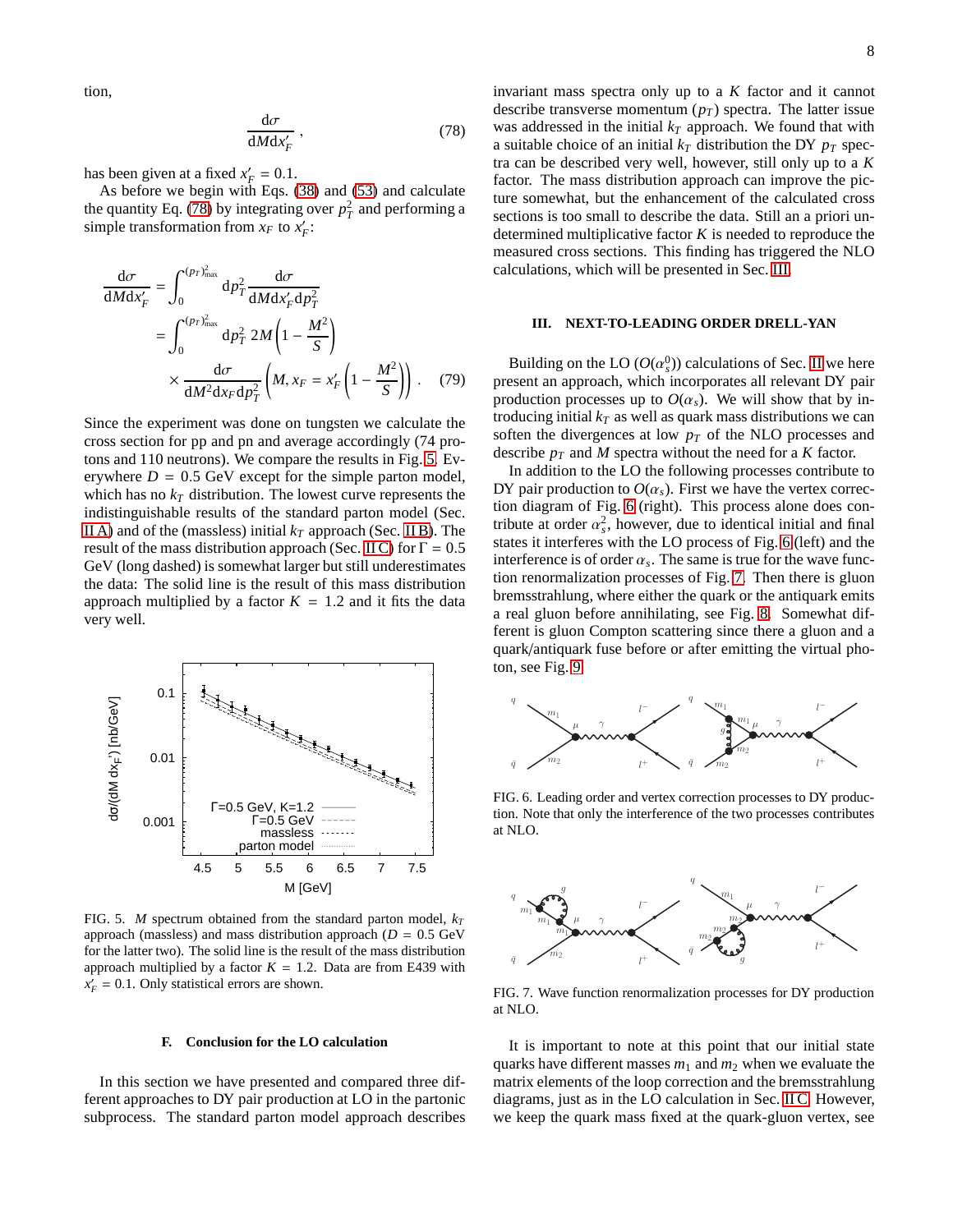Figs. [6,](#page-7-3) [7](#page-7-4) and [8.](#page-8-1) This guarantees that also in the strong sector gauge invariance is preserved, as we show in Appendix [A.](#page-22-1) For the same reason all gluons are treated as massless.

In the case of gluon Compton scattering we keep the quark mass fixed at every vertex, see Fig. [9,](#page-8-2) for the following reasons: In principle the final state quark is supposed to be "free" and thus one would assign to it a mass  $m_1 = 0$ . To preserve gauge invariance the quark mass at the gluon vertex must not change and thus the exchange quark in the right diagram in Fig. [9](#page-8-2) would have to be also massless. This, however, immediately generates an infrared (IR) divergence, as will be illustrated in Sec. [III D.](#page-10-2) Therefore, we assign a mass  $m_1$  to the entire quark line.



<span id="page-8-1"></span>FIG. 8. Gluon bremsstrahlung processes for DY production at NLO.



<span id="page-8-2"></span>FIG. 9. Gluon Compton scattering processes for DY production at NLO.

## <span id="page-8-0"></span>**A. Vertex correction**

#### <span id="page-8-4"></span>*1. Form factors*

The vertex correction process of Fig. [6](#page-7-3) together with the wave function renormalization of Fig. [7](#page-7-4) modifies the bare quark-photon vertex:

$$
\gamma^{\mu} \to \Gamma^{\mu} = \gamma^{\mu} + \delta \Gamma^{\mu}(\alpha_s) + O(\alpha_s^2) . \tag{80}
$$

From general principles one now can decompose the correction into

$$
\delta\Gamma^{\mu} = A \cdot \gamma^{\mu} + B \cdot (p_1 - p_2)^{\mu} + C \cdot (p_1 + p_2)^{\mu}, \qquad (81)
$$

where *A*, *B* and *C* are functions of  $q^2$ ,  $m_1$  and  $m_2$ . However, in DY pair-production the term  $(p_1 + p_2)^\mu$  does not contribute, as we show in detail in Appendix [A 1.](#page-22-2) Therefore, from now on we neglect this term.

The Gordon identity [\[43\]](#page-32-38) for the case of different masses  $m_1$  and  $m_2$  reads:

$$
\bar{v}(p_2, m_2)\gamma^{\mu}u(p_1, m_1) = \n\bar{v}(p_2, m_2)\left(\frac{(p_1 - p_2)^{\mu}}{m_1 + m_2} + \frac{i\sigma^{\mu\nu}q_{\nu}}{m_1 + m_2}\right)u(p_1, m_1)
$$
\n(82)

and thus we find:

$$
\Gamma^{\mu} = \gamma^{\mu} \cdot (1 + A + (m_1 + m_2)B) + \frac{i\sigma^{\mu\nu}q_{\nu}}{m_1 + m_2} \cdot (-(m_1 + m_2)B) \tag{83}
$$

We can now identify the well known form factors  $F_1$  and  $F_2$ [\[43](#page-32-38)]:

$$
F_1 = 1 + A + (m_1 + m_2)B , \t\t(84)
$$

<span id="page-8-3"></span>
$$
F_2 = -(m_1 + m_2)B. \tag{85}
$$

The calculation of *A* and *B* is tedious, but straightforward. We will only need the real parts of *A* and *B*, see Eq. [\(100\)](#page-9-0):

$$
\text{Re}(A) =
$$
\n
$$
\frac{\alpha_s}{4\pi} \cdot \text{Re}\left(-3 + \log(1 - v^2) - \frac{1}{2}\left(\log(1 - \alpha^2) + \log(1 - (\alpha + \phi)^2)\right) - \frac{\alpha}{2}\left(\log\frac{\alpha + 1}{\alpha - 1} + \log\frac{\alpha + \phi + 1}{\alpha + \phi - 1}\right) - \frac{\phi}{2}\log\frac{\alpha + \phi + 1}{\alpha + \phi - 1} + I_1\right),\tag{86}
$$

with

$$
I_1 = -1 + \frac{\phi}{2} \log \frac{1 - v^2}{1 - v^2 - 2\phi} - \frac{4v^2 + 3\phi + \tau + \frac{\phi^2}{2}}{2\alpha + \phi} \left( \log \frac{\alpha - 1}{\alpha + 1} + \log \frac{\alpha + \phi - 1}{\alpha + \phi + 1} \right) + 2(1 + v^2 + \phi) \cdot I_3 - 2\log(\kappa) + \frac{3}{2} \log \left( \frac{m_1^2}{m_2^2} \right),\tag{87}
$$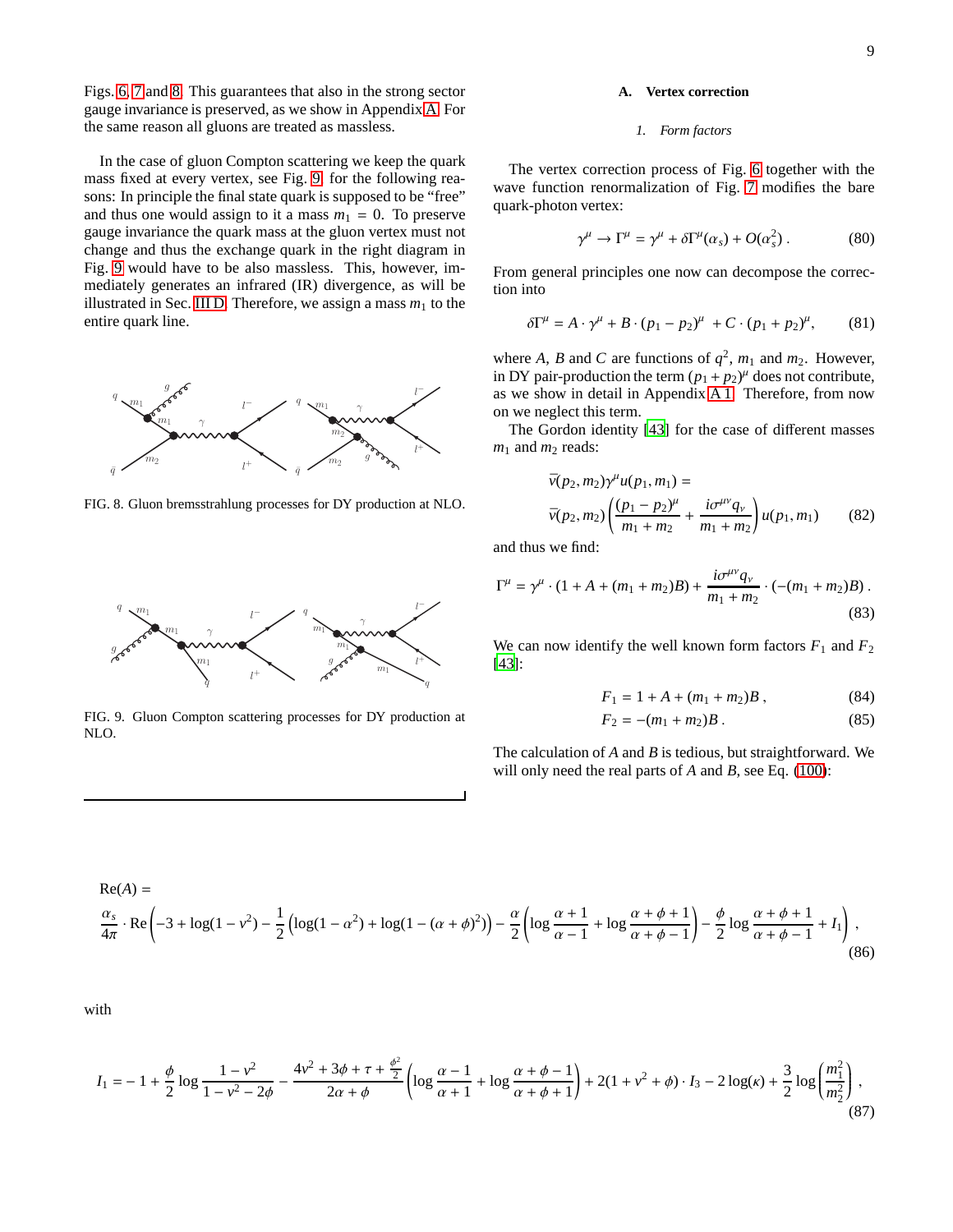$$
I_3 = \frac{1}{2r} \left[ \log(\kappa) \log \frac{r+1-\frac{\phi}{2}}{r-1-\frac{\phi}{2}} + \log \frac{v^2-1}{2r} \log \frac{r+1-\frac{\phi}{2}}{r-1-\frac{\phi}{2}} - \frac{1}{2} \log^2(r+1-\frac{\phi}{2}) + \frac{1}{2} \log^2(r-1-\frac{\phi}{2}) + \text{Li}_2\left(\frac{r+1-\frac{\phi}{2}}{2r}\right) - \text{Li}_2\left(\frac{r-1-\frac{\phi}{2}}{2r}\right) + \log^2\left(\sqrt{\frac{1-v^2}{1-v^2-2\phi}}\right) + \log\left(\sqrt{\frac{1-v^2}{1-v^2-2\phi}}\right) \log(\kappa)\right],
$$
(88)

$$
\operatorname{Re}(B) = \frac{\alpha_s}{4\pi} \frac{1}{m_1} \cdot \operatorname{Re} \left[ \frac{\frac{\tau}{4}(1-\alpha) + \frac{\nu^2 - 1}{2}}{2\alpha + \phi} \left( \log \frac{\alpha - 1}{\alpha + 1} + \log \frac{\alpha + \phi - 1}{\alpha + \phi + 1} \right) - \frac{\tau}{4} \log \frac{\alpha + \phi + 1}{\alpha + \phi - 1} \right] \tag{89}
$$

and

$$
v = \sqrt{1 - \frac{4m_1^2}{q^2}}\,,\tag{90}
$$

$$
\tau = (1 - v^2) \cdot \left(1 - \frac{m_2}{m_1}\right),\tag{91}
$$

$$
\phi = \frac{1}{2} \cdot \left( 1 - \frac{m_2^2}{m_1^2} \right) \cdot (1 - v^2) , \qquad (92)
$$

$$
\alpha = -\frac{\phi}{2} + \sqrt{\phi + v^2 + \frac{\phi^2}{4}} \,, \tag{93}
$$

$$
r = \sqrt{\phi + v^2 + \frac{\phi^2}{4}}\,,\tag{94}
$$

$$
\kappa = \frac{\lambda^2}{m_1^2} \,. \tag{95}
$$

 $Li<sub>2</sub>$  is the Dilogarithm or Spence function.

We have checked and confirmed that in the limit of equal masses  $m_2 \rightarrow m_1$  the well known formula for  $F_1(q^2, m^2)$ [\[44](#page-32-39), [45\]](#page-32-40) is recovered. We note that also for unequal masses the ultraviolet (UV) divergences of the loops, displayed in Figs. [6,](#page-7-3) [7,](#page-7-4) cancel. This is by virtue of the Ward-Takahashi identities, which are fulfilled at the quark-gluon vertices, since there by construction the mass of the quark does not change. However, for  $m_1 \neq m_2$  one finds that gauge invariance is broken at the quark-photon vertex (the full amplitude is gauge invariant, see Appendix [A 1\)](#page-22-2). The gauge dependence of the quark-photon vertex results in a finite renormalization of the charge, which cannot be canceled by gauge invariant counterterms. Therefore one finds:

$$
\lim_{q^2 \to 0} F_1(q^2, m_1^2, m_2^2) \neq 1 \tag{96}
$$

On the other hand,  $q^2 = M^2$  sets the hard scale in DY pair production and thus our model should only be applied at reasonably large  $q^2$ . A sensible lower limit would be  $q^2 > 1$  GeV<sup>2</sup>. Thus we probe  $F_1$  far away from  $q^2 = 0$  and we show in Ap-pendix [B](#page-24-0) that for these physically interesting  $q^2$  the influence of the renormalized charge is negligible.

## <span id="page-9-2"></span>*2. Soft gluon divergence*

To obtain Eqs. [\(86-](#page-8-3)[95\)](#page-9-1) we have assigned to the gluon a mass  $\lambda$  which serves as an IR regulator in the loop integral. According to the theorems by Kinoshita-Poggio-Quinn [\[46](#page-32-41)[–49\]](#page-32-42) and Kinoshita-Lee-Nauenberg [\[46,](#page-32-41) [50\]](#page-32-43) the (IR) divergence of the loop integral cancels against a similar divergence of the bremsstrahlung processes in Fig. [8.](#page-8-1) Therefore we will also introduce the same gluon mass  $\lambda$  in the calculation of the bremsstrahlung in Sec. [III B](#page-10-0) and we will show in Sec. [IV A,](#page-14-1) that the two divergences actually cancel numerically, as they should.

## *3. Interference cross section*

The LO partonic cross section can be written as  $(M^2 = q^2)$ 

$$
\frac{\mathrm{d}\hat{\sigma}_{\text{LO}}}{\mathrm{d}M^2\mathrm{d}t} = \frac{1}{3} \frac{\pi \alpha^2}{6M^3 p_{\text{cm}}} \cdot T_{\text{LO}} \cdot \delta(s - M^2) \delta(t - m_1^2) ,\qquad (97)
$$

<span id="page-9-1"></span>where  $\frac{1}{3}$  is the color factor and

$$
T_{\text{LO}} = \left(-g_{\mu\nu} + \frac{q_{\mu}q_{\nu}}{q^2}\right) \cdot \text{Tr}\left[ (p_2 - m_2)\gamma^{\mu} (p_1 + m_1)\gamma^{\nu} \right]. \quad (98)
$$

From this one easily finds that the cross section of the interference of the LO process and the vertex correction can be written as

$$
\frac{\mathrm{d}\hat{\sigma}_{\rm VC}}{\mathrm{d}M^2\mathrm{d}t} = \frac{1}{3}\frac{\pi\alpha^2}{6M^3p_{\rm cm}} \cdot T_{\rm VC} \cdot \delta(s - M^2)\,\delta(t - m_1^2) \,,\qquad(99)
$$

with

<span id="page-9-0"></span>
$$
T_{\rm VC} = \left(-g_{\mu\nu} + \frac{q_{\mu}q_{\nu}}{q^2}\right) \times \left(2\operatorname{Re}(A) \cdot \operatorname{Tr}\left[ (p_2 - m_2)\gamma^{\mu} (p_1 + m_1)\gamma^{\nu} \right] \right) \times \operatorname{Re}(B) \cdot \operatorname{Tr}\left[ (p_2 - m_2)\gamma^{\mu} (p_1 + m_1) \right] \cdot (p_1 - p_2)^{\nu} \right) \tag{100}
$$

Note that  $d\hat{\sigma}_{VC}$  depends on the gluon mass  $\lambda$  of Eq. [\(95\)](#page-9-1) and so does the cross section for gluon bremsstrahlung of Sec. [III B.](#page-10-0) Only the sum of the two cross sections is a physically meaningful quantity and thus we will only plot the sum of the two in our results in Sec. [IV.](#page-14-0)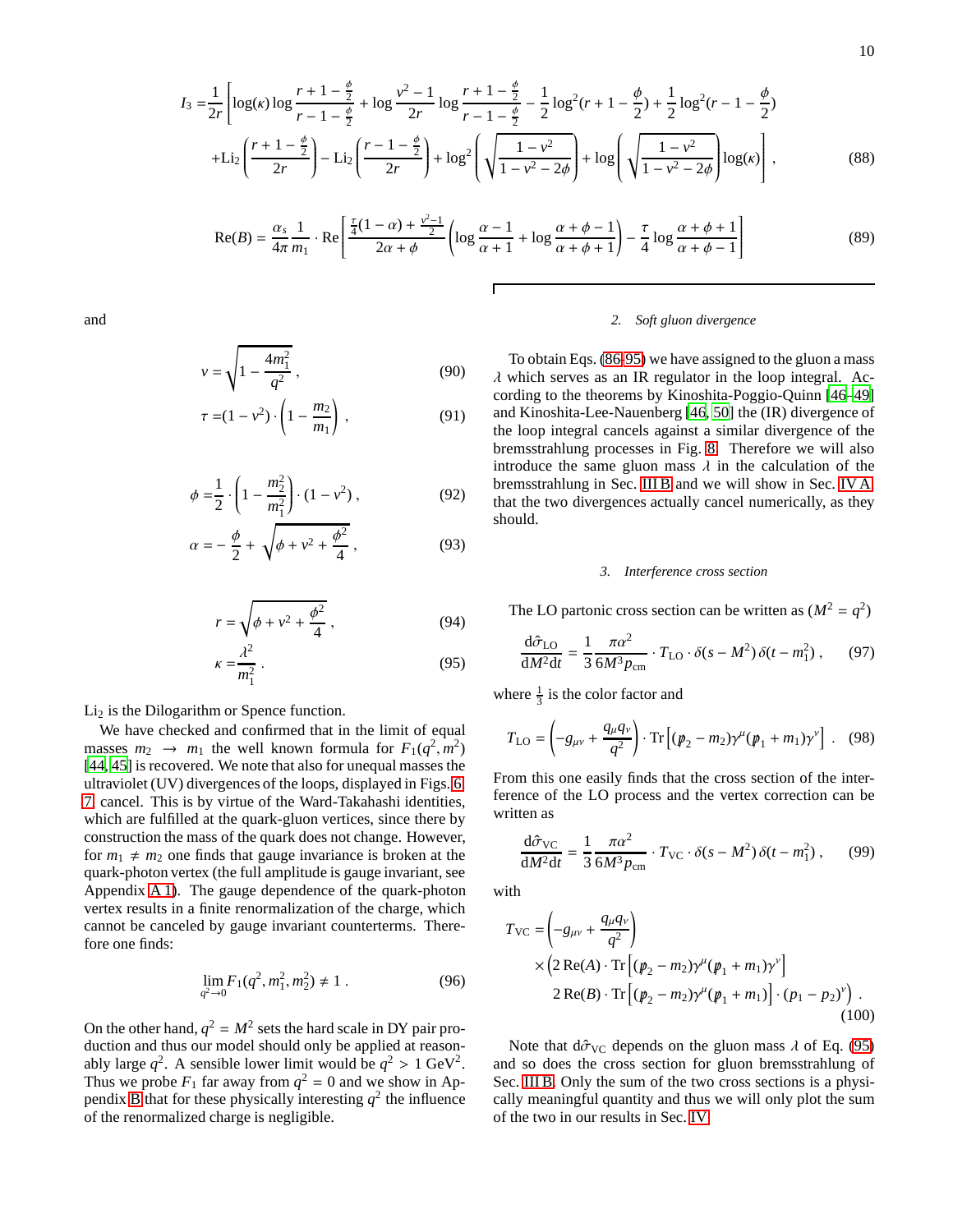Since the vertex correction shares initial and final states with the LO process, the hadronic cross section of the vertex correction is calculated exactly as described for the LO mass distribution case in Sec. [II C.](#page-4-0)

## <span id="page-10-0"></span>**B. Gluon bremsstrahlung**

In the case of gluon bremsstrahlung we assign the same fictitious mass  $\lambda$  to the gluon as for the vertex correction process. This ensures the cancellation of the soft gluon divergences, as we will show in Sec. [IV.](#page-14-0) Then the partonic cross section becomes  $(E_g \geq \lambda)$ 

$$
\frac{\mathrm{d}\hat{\sigma}_{\mathrm{B}}}{\mathrm{d}M^2\mathrm{d}t} = \frac{4}{9} \frac{\alpha^2 \alpha_s}{48M^2} \cdot \frac{T_{\mathrm{B}}}{sp_{\mathrm{cm}}^2} \cdot \Theta(E_g) \,. \tag{101}
$$

Here  $\frac{4}{9}$  is the color factor and  $T_B$  is given by

$$
T_{\rm B} = \left( g_{\mu\nu} - \frac{q_{\mu}q_{\nu}}{q^2} \right) \cdot \text{Tr} \left[ (\rlap{\,/}p_2 - m_2) S^{\alpha\mu} (\rlap{\,/}p_1 + m_1) S^{\nu}_{\alpha} \right] \tag{102}
$$

with

$$
S^{\alpha\beta} = \gamma^{\alpha} \frac{p_1 - q + m_2}{(p_1 - q)^2 - m_2^2} \gamma^{\beta} + \gamma^{\beta} \frac{q - p_2 + m_1}{(p_2 - q)^2 - m_1^2} \gamma^{\alpha} \,. \tag{103}
$$

The calculation of the hadronic cross section basically follows along the same lines as for the LO case in Sec. [II C.](#page-4-0) Once again one has to remove unphysical solutions for the momentum fractions  $x_i$ , however, the calculation of the phase space is more subtle. The details of this calculation are given in appendix [C 1.](#page-26-0)

#### <span id="page-10-1"></span>**C. Gluon Compton scattering**

For gluon Compton scattering we choose for the initial quark/antiquark to have four-momentum  $p_1$  and for the gluon to have four-momentum  $p_2$ , thus  $m_2 = 0$  since the gluon is real. For the outgoing quark/antiquark we then have  $m_r = m_1$ . The partonic cross section then reads  $(E_r \ge m_r)$ :

$$
\frac{d\hat{\sigma}_C}{dM^2dt} = \frac{1}{6} \frac{\alpha^2 \alpha_s}{12M^2(s - m_1^2)^2} \cdot T_C \cdot \Theta(E_r) ,
$$
 (104)

where  $\frac{1}{6}$  is the color factor and  $T_C$  is given by

$$
T_{\rm C} = \left( g_{\mu\nu} - \frac{q_{\mu}q_{\nu}}{q^2} \right) \cdot \text{Tr} \left[ (\not p_1 + \not p_2 - \not q + m_1) S^{\mu\alpha} (\not p_1 + m_1) S_{\alpha}^{\ \nu} \right]
$$
\n(105)

with

$$
S^{\alpha\beta} = \gamma^{\alpha} \frac{p_1 + p_2 + m_1}{(p_1 + p_2)^2 - m_1^2} \gamma^{\beta} + \gamma^{\beta} \frac{p_1 - q + m_1}{(p_1 - q)^2 - m_1^2} \gamma^{\alpha} \,. \tag{106}
$$

The calculation of the hadronic cross section is similar to the case of gluon bremsstrahlung, however, the inherent asymmetry of the initial state (massive quark hits massless gluon) requires additional care. The details can be found in appendix [C 3.](#page-30-0)

#### <span id="page-10-2"></span>**D. Influence of quark mass distributions on DY** *p<sup>T</sup>* **spectra**

As already mentioned in the introduction, massless pQCD calculations of DY pair production at NLO produce divergent  $p_T$  spectra [\[19\]](#page-32-16). The origin of these IR divergences are twofold: first there is soft gluon emission (bremsstrahlung). This type of soft divergence, however, is not problematic, since it exactly cancels against a divergence in the virtual processes (vertex correction), cf. Sec. [III A 2.](#page-9-2) Second there is emission (bremsstrahlung) or capture (Compton scattering) of a gluon by a massless participant quark (also called mass or collinear singularity): the *u*-channel exchange quarks in Figs. [8](#page-8-1) and [9](#page-8-2) can become onshell at  $p_T = 0$  and thus for  $m_1 = m_2 = 0$  the propagators in Eqs. [\(103,](#page-10-3)[106\)](#page-10-4) produce a non-integrable (in  $p_T^2$ ) singularity at  $p_T = 0$ . To address this problem was one reason for introducing mass distributions for the participating quarks. This procedure aims at smearing out the divergence and so making the  $p_T$  spectra integrable.

<span id="page-10-6"></span><span id="page-10-3"></span>We will illustrate this procedure on the example of the gluon Compton scattering process. In Fig. [10](#page-10-5) we compare *p<sup>T</sup>* spectra produced by gluon Compton scattering in two different schemes: one calculation with massless quarks and a calculation which includes quark mass distributions. In both cases the quark's initial transverse momentum is set to zero. It is seen that now indeed a transverse momentum of the dileptons is generated. However, its magnitude is significantly underestimated. One can also see clearly that the rise for  $p_T \to 0$ of the calculation with mass distributions is slower than for the calculation with massless quarks. This is a consequence of the effective cut-off, which is introduced by distributing the quark masses. We find that the divergence in  $p<sub>T</sub>$  is softened enough to make the  $p<sub>T</sub>$  spectra integrable.



<span id="page-10-5"></span><span id="page-10-4"></span>FIG. 10. *p<sup>T</sup>* spectrum of gluon Compton scattering obtained from massless and mass distribution approach with initially collinear quarks. The PDFs are the MSTW2008LO68cl set. Data are from E866 binned with 4.2 GeV <  $M$  < 5.2 GeV,  $-0.05$  <  $x_F$  < 0.15. Only statistical errors are shown.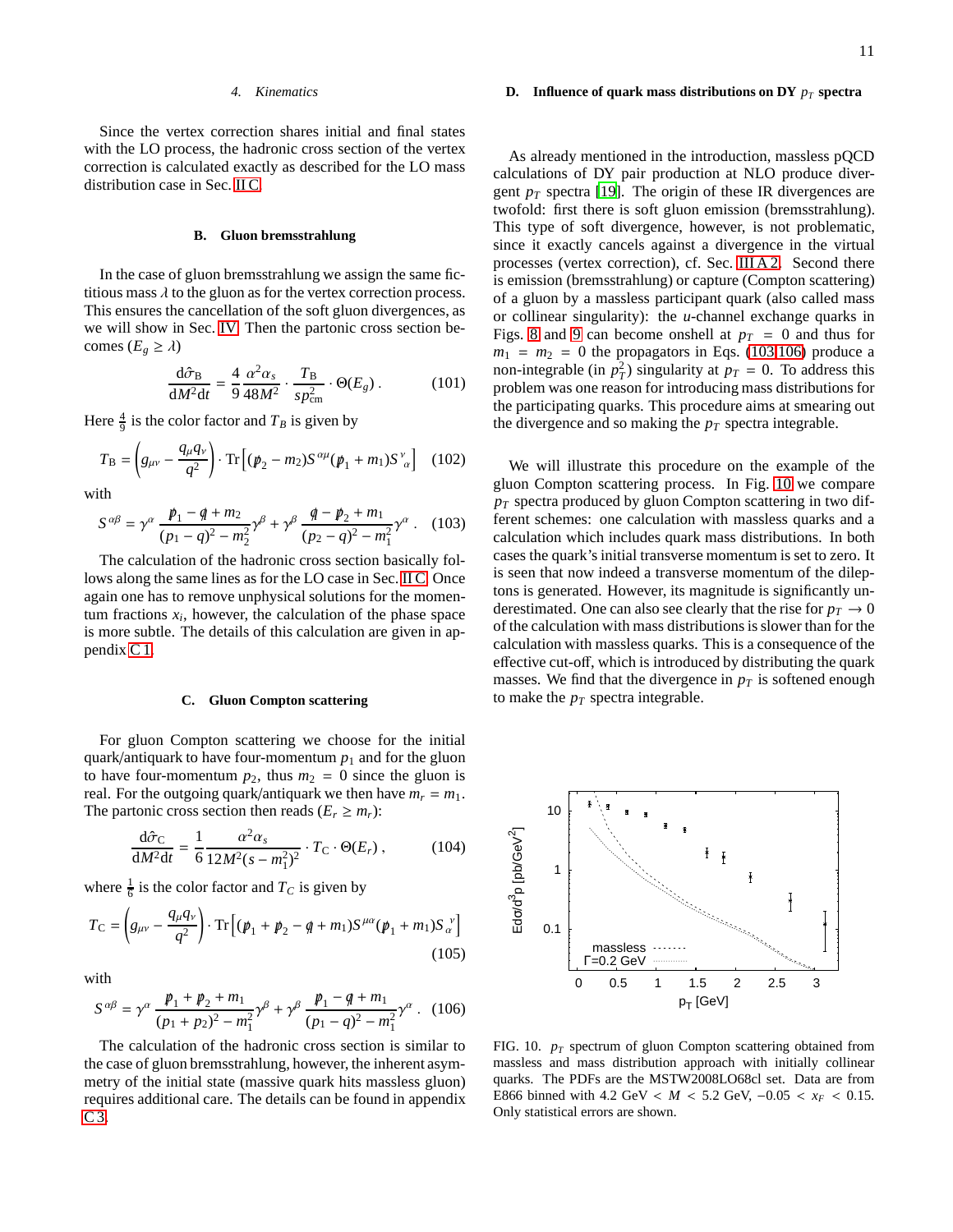## <span id="page-11-0"></span>**E. Collinear (mass) singularities and parton distribution functions**

As we have just shown, we have regularized the collinear singularities of the NLO processes by introducing quark mass distributions. However, for the calculation of the cross sections we would like to use PDFs as supplied in the literature. But exactly those collinear singularities, that we have just regularized, are commonly absorbed into the definition of the standard PDFs. Thus, to avoid double-counting, in this section we present a subtraction scheme, that leaves us with a consistent cross section to the order of the hard processes we are considering.

To set the stage we first review briefly the introduction of the renormalized PDFs into pQCD. For the DY process this concerns the calculation of *M* spectra, because the spectra differential in  $p_T$  are not accessible by pQCD. Since we are interested in the description of fully differential DY spectra by our model, we have to modify the way towards the standard renormalized PDFs. This is outlined in a second subsection.

#### *1. Collinear singularities in pQCD*

If Bjorken-scaling were not violated the PDFs found in deep inelastic scattering were functions of the momentum fraction *x* only. However, it is well known that the interactions among the quarks and gluons induce scaling violations via processes like gluon bremsstrahlung and gluon quarkantiquark production. To calculate the contributions of these processes to the longitudinal PDFs one has to integrate over the transverse momentum of the emitted particle (quark or gluon) and finds, that they suffer from collinear (or mass) singularities, i.e. they are singular because the quarks are treated as massless. The divergences appear at the boundaries of the transverse momentum integrals (which is why they are called collinear divergences). Thus, one can regulate these divergences by introducing a regulating cut-off  $\eta^2$  in the transverse momentum integral. In this scheme one can define renormalized longitudinal quark PDFs by absorbing the collinear singularities and the (non-measurable, scaling) bare quark and gluon PDFs,  $f_i^0(x)$  and  $g^0(x)$ , into one function [\[51\]](#page-32-44):

$$
f_i(x, \mu^2)
$$
  
=  $f_i^0(x) + \frac{\alpha_s}{2\pi} \int_x^1 dy \frac{1}{y} \left\{ f_i^0(y) \left[ P_{qq} \left( \frac{x}{y} \right) \log \left( \frac{\mu^2}{\eta^2} \right) + C_q^S \left( \frac{x}{y} \right) \right] + g^0(y) \left[ P_{qg} \left( \frac{x}{y} \right) \log \left( \frac{\mu^2}{\eta^2} \right) + C_g^S \left( \frac{x}{y} \right) \right] \right\},$   
(107)

with the hard scale  $\mu^2$ . The coefficient functions of the divergent logarithms are the splitting functions *Pqq* and *Pqg*, which are given below. The functions  $C_q^S$  and  $C_g^S$  contain possible finite contributions of the scaling violating processes and the superscript S reminds us of the fact, that these finite contributions depend on the chosen renormalization scheme, since only the divergent contributions actually have to be absorbed into the renormalized PDFs. The splitting functions found in deep inelastic scattering to order  $\alpha_s$  are given by [\[51\]](#page-32-44)

$$
P_{qq}(x) = \frac{4}{3} \left[ \frac{1+x^2}{(1-x)_+} + \frac{3}{2} \delta (1-x) \right],
$$
 (108)

$$
P_{qg}(x) = \frac{1}{2} \left[ x^2 + (1 - x)^2 \right],
$$
 (109)

where  $\frac{4}{3}$  and  $\frac{1}{2}$  are color factors. The plus prescription reads:

$$
\int_0^1 dx \frac{f(x)}{(1-x)_+} = \int_0^1 dx \frac{f(x) - f(1)}{1-x} , \qquad (110)
$$

where  $f$  is a smooth function on [0, 1].

Remarkably one finds the same splitting functions when calculating order  $\alpha_s$  corrections to DY pair production [\[51\]](#page-32-44): *Pqq* collects all the contributions from the processes with  $q\bar{q}$  in the initial state, i.e. the vertex correction and gluon bremsstrahlung processes of Figs. [6,](#page-7-3) [7](#page-7-4) and [8.](#page-8-1) *Pqg* contains the contributions from the gluon Compton scattering processes in Fig. [9.](#page-8-2) Then the partonic cross section for DY pair production to order  $\alpha_s$  integrated over the transverse momentum of the DY pair can be written schematically as [\[51\]](#page-32-44)

$$
\frac{\mathrm{d}\hat{\sigma}}{\mathrm{d}M^2} = \frac{4\pi\alpha^2}{9M^4} e_i^2 z \left[ \delta \left( 1 - z \right) + \frac{\alpha_s}{2\pi} \left( \mathcal{F}_{q\bar{q}}(z) + \mathcal{F}_{qg}(z) \right) \right] , \quad (111)
$$

for a quark of flavor *i* and with

<span id="page-11-1"></span>
$$
z = \frac{M^2}{\hat{s}} = \frac{M^2}{x_1 x_2 S} = \frac{\tau}{x_1 x_2},
$$
 (112)

where  $\sqrt{\hat{s}}$  ( $\sqrt{S}$ ) is the partonic (hadronic) c.m. energy and  $x_1, x_2$  the momentum fractions of the quarks. The  $\delta$ -function in [\(111\)](#page-11-1) gives just the leading-order contribution and the functions  $\mathcal{F}_{q\bar{q}}$  and  $\mathcal{F}_{qg}$  give the contributions with initial states consisting of quark-antiquark (vertex correction and gluon bremsstrahlung) and quark-gluon (gluon Compton scattering), respectively:

<span id="page-11-4"></span>
$$
\mathcal{F}_{q\bar{q}}(z) = 2P_{qq}(z)\log\left(\frac{M^2}{\eta^2}\right) + \hat{C}_q^{\rm S}(z) ,\qquad (113)
$$

<span id="page-11-5"></span>
$$
\mathcal{F}_{qg}(z) = P_{qg}(z) \log \left(\frac{M^2}{\eta^2}\right) + \hat{C}_g^S(z) ,\qquad (114)
$$

where again the cut-off  $\eta^2$  was introduced to regulate the transverse momentum integration and where the functions  $\hat{C}_q^S$  and  $\hat{C}_g^S$  are again renormalization scheme dependent, finite contributions. In principle one could obtain the hadronic cross section by folding the partonic cross section [\(111\)](#page-11-1) with the bare parton distributions and summing over all quark flavors:

<span id="page-11-3"></span><span id="page-11-2"></span>
$$
\frac{d\sigma}{dM^{2}} = \frac{4\pi\alpha^{2}}{9M^{4}} \sum_{i} e_{i}^{2} \int_{0}^{1} dx_{1} dx_{2} \frac{\tau}{x_{1}x_{2}} \Theta(x_{1}x_{2} - \tau)
$$
\n
$$
\times \left\{ \left( f_{i}^{0}(x_{1}) f_{i}^{0}(x_{2}) + \left( f_{i}^{0} \leftrightarrow f_{i}^{0} \right) \right) \left[ \delta(1 - z) + \frac{\alpha_{s}}{2\pi} \mathcal{F}_{q\bar{q}}(z) \right] + \left( g^{0}(x_{1}) \left( f_{i}^{0}(x_{2}) + f_{i}^{0}(x_{2}) \right) + \left( g^{0} \leftrightarrow f_{i}^{0}, f_{i}^{0} \right) \right) \frac{\alpha_{s}}{2\pi} \mathcal{F}_{qg}(z) \right\} . \tag{115}
$$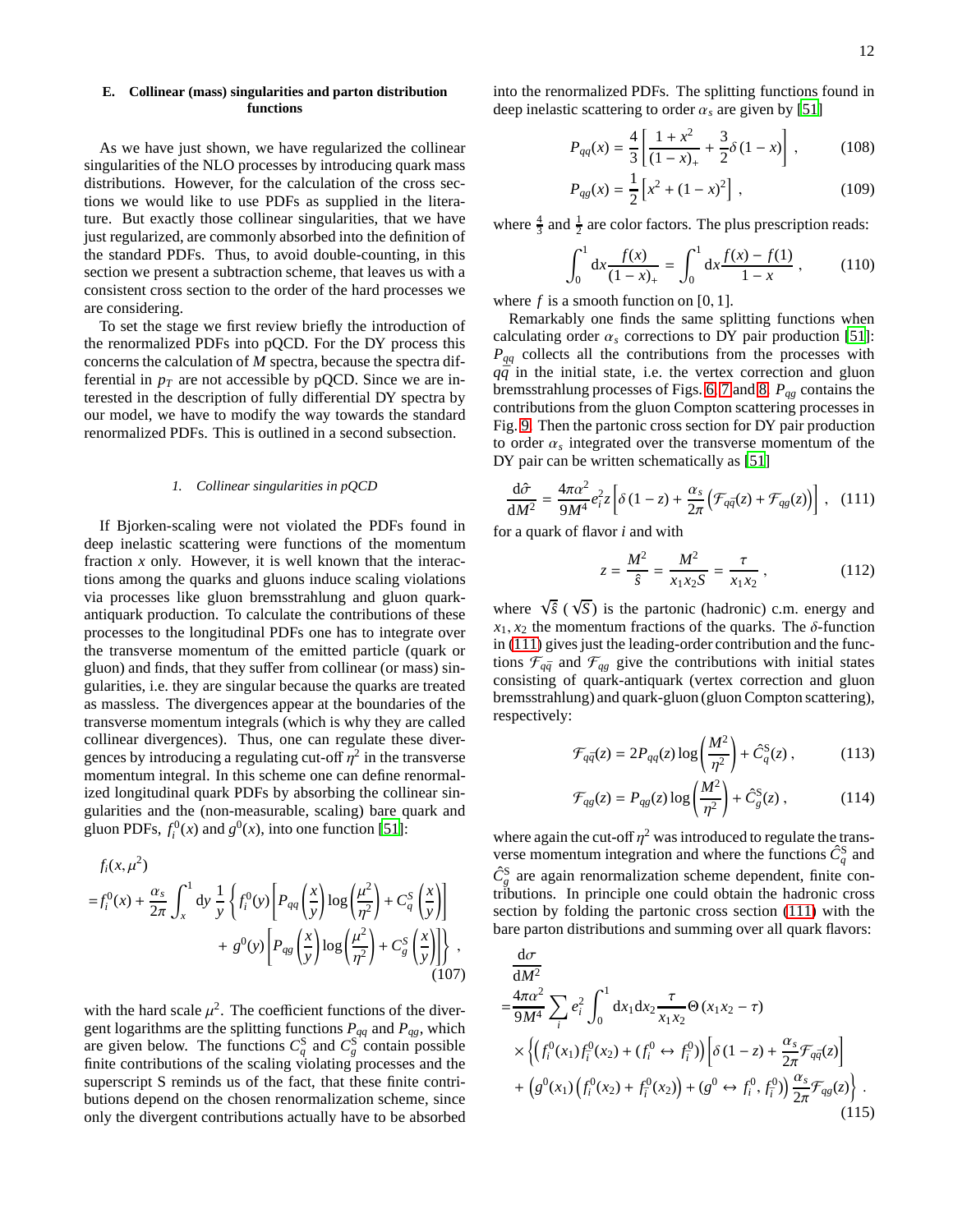This cross section cannot be evaluated straigtforwardly, since neither the bare parton distributions are available, nor are  $\mathcal{F}_{q\bar{q}}$ and  $\mathcal{F}_{qg}$  well defined, since they depend on the arbitrary cutoff  $\eta^2$ . However, we note the following relation for a general function *P*:

$$
\int_{0}^{1} dx_{1} dx_{2} \frac{\tau}{x_{1} x_{2}} \Theta(x_{1} x_{2} - \tau) f_{i}^{0}(x_{1}) f_{i}^{0}(x_{2}) P\left(\frac{\tau}{x_{1} x_{2}}\right)
$$
  
\n
$$
= \tau \int_{\tau}^{1} \frac{dx_{1}}{x_{1}} f_{i}^{0}(x_{1}) \int_{\frac{\tau}{x_{1}}}^{1} \frac{dx_{2}}{x_{2}} P\left(\frac{\tau}{x_{1} x_{2}}\right) f_{i}^{0}(x_{2})
$$
  
\n
$$
= \tau \int_{\tau}^{1} \frac{dx_{1}}{x_{1}} f_{i}^{0}(x_{1}) \int_{\tau}^{1} dx_{2} \delta\left(x_{2} - \frac{\tau}{x_{1}}\right) \int_{x_{2}}^{1} \frac{dy}{y} P\left(\frac{x_{2}}{y}\right) f_{i}^{0}(y)
$$
  
\n
$$
= \tau \int_{0}^{1} dx_{1} dx_{2} dz \delta(1 - z) \delta(x_{1} x_{2} z - \tau) f_{i}^{0}(x_{1})
$$
  
\n
$$
\times \int_{x_{2}}^{1} \frac{dy}{y} P\left(\frac{x_{2}}{y}\right) f_{i}^{0}(y) . \qquad (116)
$$

In addition one finds for the product of two renormalized PDFs of the type of Eq. [\(107\)](#page-11-2)

$$
f_i(x_1, M^2) f_i(x_2, M^2)
$$
  
\n
$$
= f_i^0(x_1) f_i^0(x_2)
$$
  
\n
$$
+ f_i^0(x_1) \frac{\alpha_s}{2\pi} \int_{x_2}^1 dy \frac{1}{y} \left\{ f_i^0(y) \left[ P_{qq} \left( \frac{x_2}{y} \right) \log \left( \frac{M^2}{\eta^2} \right) + C_q^S \left( \frac{x_2}{y} \right) \right] \right\}
$$
  
\n
$$
+ g^0(y) \left[ P_{qg} \left( \frac{x_2}{y} \right) \log \left( \frac{M^2}{\eta^2} \right) + C_g^S \left( \frac{x_2}{y} \right) \right] \right\}
$$
  
\n
$$
+ f_i^0(x_2) \frac{\alpha_s}{2\pi} \int_{x_1}^1 dy \frac{1}{y} \left\{ f_i^0(y) \left[ P_{qq} \left( \frac{x_1}{y} \right) \log \left( \frac{M^2}{\eta^2} \right) + C_q^S \left( \frac{x_1}{y} \right) \right] \right\}
$$
  
\n
$$
+ g^0(y) \left[ P_{qg} \left( \frac{x_1}{y} \right) \log \left( \frac{M^2}{\eta^2} \right) + C_g^S \left( \frac{x_1}{y} \right) \right] \right\}
$$
  
\n
$$
+ O(\alpha_s^2) .
$$
  
\n(117)

Comparing the last two equations, one finds, that one can express the hadronic cross section [\(115\)](#page-11-3) in terms of the renormalized PDFs [\(107\)](#page-11-2). One obtains [\[51\]](#page-32-44)

$$
\frac{d\sigma}{dM^2}
$$
\n
$$
= \frac{4\pi\alpha^2}{9M^4} \tau \sum_i e_i^2 \int_0^1 dx_1 dx_2 dz \delta(x_1 x_2 z - \tau)
$$
\n
$$
\times \left\{ \left( f_i(x_1, M^2) f_i(x_2, M^2) + (f_i \leftrightarrow f_i) \right) \left[ \delta(1 - z) + \frac{\alpha_s}{2\pi} \tilde{C}_q^S(z) \right] + \left[ g(x_1, M^2) \left( f_i(x_2, M^2) + f_i(x_2, M^2) \right) \right] + (g \leftrightarrow f_i, f_i) \right\} \frac{\alpha_s}{2\pi} \tilde{C}_g^S(z) \right\},
$$
\n(118)

which is correct to  $O(\alpha_s)$ . The collinear divergences and the bare PDFs have been absorbed into the renormalized PDFs. Again there remain scheme-dependent finite contributions  $\tilde{C}_q$ ,  $\tilde{C_g}$ .

## *2. Collinear singularities in our model*

The introduction of the renormalized PDFs gives rise to the famous DGLAP evolution equation which describe successfully the scaling violations [\[51\]](#page-32-44). Clearly for our model we want to inherit this fundamental QCD property. Also from a pragmatic point of view we want to use the standard (renormalized) PDFs from the literature. On the other hand, in the pQCD approach to the DY process the reshuffling of the collinear singularities into the renormalized PDFs is only possible for the  $p_T$  integrated *M* spectrum. In our model we also want to describe the DY spectra differential in  $p<sub>T</sub>$ . Therefore, we cannot follow the steps outlined in the previous subsection. However, we have an explicit regularization of the collinear singularities. This allows to make contact between the bare and the renormalized PDFs by a kind of backward engineering, which we will describe next.

Since we explicitly take into account all  $O(\alpha_s)$  processes, cf. Secs. [III A-](#page-8-0)[III C,](#page-10-1) we now have to ensure that all the  $O(\alpha_s)$  contributions to the cross section, that were absorbed into the renormalized PDFs are subtracted. Otherwise we would double-count the  $O(\alpha_s)$  contributions. Schematically the hadronic cross section for DY pair production to next-toleading order in  $\alpha_s$  can be written as

$$
d\sigma = \int \sum_{i} e_i^2 \left[ \underbrace{d\hat{\sigma}_{LO}}_{O(\alpha_s^0) = O(1)} f_i^0 \cdot f_i^0 + \underbrace{d\hat{\sigma}_{VC+B}}_{O(\alpha_s)} f_i^0 \cdot f_i^0
$$

$$
+ \underbrace{d\hat{\sigma}_{C}}_{O(\alpha_s)} g^0 \cdot (f_i^0 + f_i^0) \right],
$$
(119)

<span id="page-12-0"></span>with the bare PDFs  $f_i^0$ ,  $g^0$ . We note that  $f_i \cdot f_i = f_i^0 f_i^0 + O(\alpha_s)$ and  $g \cdot (f_i + f_i) = g^0 \cdot (f_i^0 + f_i^0) + O(\alpha_s)$ , and so to  $O(\alpha_s)$ nothing changes if we replace the bare PDFs multiplying the NLO partonic cross sections:

<span id="page-12-1"></span>
$$
d\sigma = \int \sum_{i} e_i^2 \left[ \underbrace{d\hat{\sigma}_{LO}}_{O(\alpha_s^0) = O(1)} f_i^0 \cdot f_i^0 + \underbrace{d\hat{\sigma}_{VC+B}}_{O(\alpha_s)} f_i \cdot f_i + \underbrace{d\hat{\sigma}_{C}}_{O(\alpha_s)} g \cdot (f_i + f_i) \right] + O(\alpha_s^2) . \tag{120}
$$

However, if we were to do the same with the LO term, we would get additional  $O(\alpha_s)$  contributions, cf. Eq. [\(117\)](#page-12-0). How do we subtract these contributions? After all, we cannot cal-culate the integrals in Eq. [\(117\)](#page-12-0), since we do not know  $\eta$  or the bare PDFs.

In our model we set out to calculate exactly those transverse momentum spectra that were integrated in the derivation of the renormalized PDFs in the pQCD case above. To accomplish this, we have introduced quark mass distributions to handle the collinear divergences that enter the quark PDF in Eq. [\(107\)](#page-11-2). The important difference between the pQCD approach and our model is, therefore, the following: in pQCD the regulating cut-off  $\eta^2$  is completely arbitrary and physical results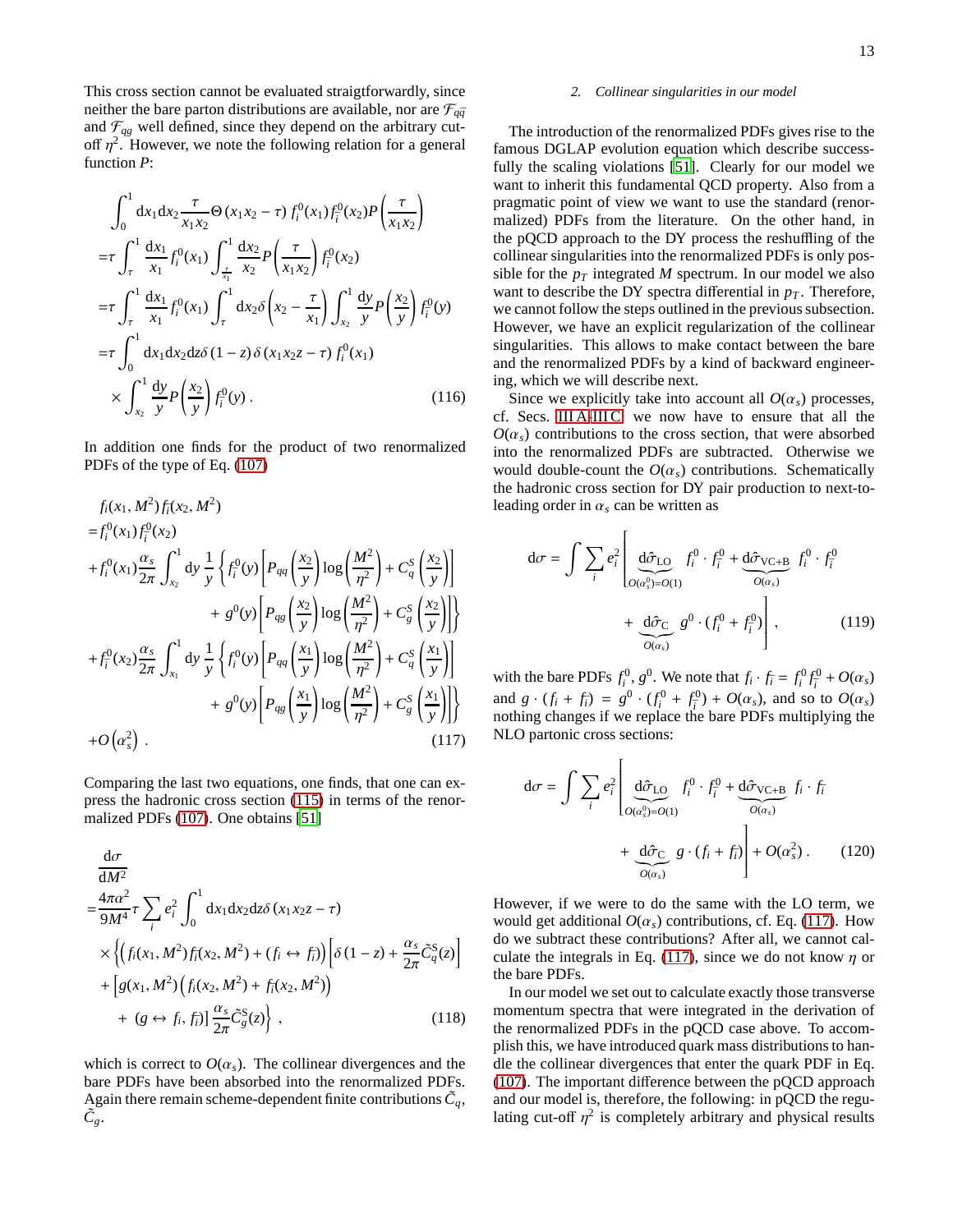can only be obtained by "absorbing" this arbitrariness into the renormalized PDFs. All the finite and scheme-depedent contributions can be calculated analytically. In our model we know the regulator  $\eta$  in [\(107\)](#page-11-2), it is nothing but our quark mass  $m$  (or better  $m^2$ ). However, we do not know the finite contributions  $C_{q,g}^{\text{S}}$  in our model. To estimate them, we introduce two new parameters  $\kappa_q$  and  $\kappa_g$ , so that the functions  $\mathcal{F}_{q\bar{q}}$  and  $\mathcal{F}_{qg}$ become:

$$
\mathcal{F}_{q\bar{q}}^{m}(z) = 2P_{qq}(z)\log\left(\frac{M^2}{\kappa_q^2 m^2}\right),\qquad(121)
$$

$$
\mathcal{F}_{qg}^{m}(z) = P_{qg}(z) \log \left(\frac{M^2}{\kappa_g^2 m^2}\right). \tag{122}
$$

Then we can rewrite the renormalized PDFs in Eq. [\(117\)](#page-12-0) as

$$
f_i(x_1, M^2) f_i(x_2, M^2)
$$
  
\n
$$
= f_i^0(x_1) f_i^0(x_2)
$$
  
\n
$$
+ f_i^0(x_1) \frac{\alpha_s}{2\pi} \int_{x_2}^1 dy \frac{1}{y} \left\{ f_i^0(y) \left[ P_{qq} \left( \frac{x_2}{y} \right) \log \left( \frac{M^2}{\kappa_q^2 m^2} \right) \right] \right\}
$$
  
\n
$$
+ g^0(y) \left[ P_{qg} \left( \frac{x_2}{y} \right) \log \left( \frac{M^2}{\kappa_g^2 m^2} \right) \right] \right\}
$$
  
\n
$$
+ f_i^0(x_2) \frac{\alpha_s}{2\pi} \int_{x_1}^1 dy \frac{1}{y} \left\{ f_i^0(y) \left[ P_{qq} \left( \frac{x_1}{y} \right) \log \left( \frac{M^2}{\kappa_q^2 m^2} \right) \right] \right\}
$$
  
\n
$$
+ g^0(y) \left[ P_{qg} \left( \frac{x_1}{y} \right) \log \left( \frac{M^2}{\kappa_g^2 m^2} \right) \right] \right\}
$$
  
\n
$$
+ O(\alpha_s^2).
$$
 (123)

Solving for the product of the bare PDFs gives

$$
f_i^0(x_1) f_i^0(x_2)
$$
  
\n
$$
= f_i(x_1, M^2) f_i(x_2, M^2)
$$
  
\n
$$
-f_i^0(x_1) \frac{\alpha_s}{2\pi} \int_{x_2}^1 dy \frac{1}{y} \left\{ f_i^0(y) \left[ P_{qq} \left( \frac{x_2}{y} \right) \log \left( \frac{M^2}{\kappa_q^2 m^2} \right) \right] + g^0(y) \left[ P_{qs} \left( \frac{x_2}{y} \right) \log \left( \frac{M^2}{\kappa_g^2 m^2} \right) \right] \right\}
$$
  
\n
$$
-f_i^0(x_2) \frac{\alpha_s}{2\pi} \int_{x_1}^1 dy \frac{1}{y} \left\{ f_i^0(y) \left[ P_{qq} \left( \frac{x_1}{y} \right) \log \left( \frac{M^2}{\kappa_q^2 m^2} \right) \right] + g^0(y) \left[ P_{qs} \left( \frac{x_1}{y} \right) \log \left( \frac{M^2}{\kappa_g^2 m^2} \right) \right] \right\}
$$
  
\n
$$
+ O(\alpha_s^2).
$$
 (124)

On the right hand side we can replace all the bare PDFs by their renormalized version, since all additional corrections introduced by this procedure are  $O(\alpha_s^2)$ :

$$
f_i^0(x_1) f_i^0(x_2)
$$
  
\n
$$
= f_i(x_1, M^2) f_i(x_2, M^2)
$$
  
\n
$$
-f_i(x_1, M^2) \frac{\alpha_s}{2\pi} \int_{x_2}^1 dy \frac{1}{y} \left\{ f_i(y, M^2) \left[ P_{qq} \left( \frac{x_2}{y} \right) \log \left( \frac{M^2}{\kappa_q^2 m^2} \right) \right] \right\}
$$
  
\n
$$
+ g(y, M^2) \left[ P_{qg} \left( \frac{x_2}{y} \right) \log \left( \frac{M^2}{\kappa_g^2 m^2} \right) \right] \right\}
$$
  
\n
$$
-f_i(x_2, M^2) \frac{\alpha_s}{2\pi} \int_{x_1}^1 dy \frac{1}{y} \left\{ f_i(y, M^2) \left[ P_{qq} \left( \frac{x_1}{y} \right) \log \left( \frac{M^2}{\kappa_q^2 m^2} \right) \right] \right\}
$$
  
\n
$$
+ g(y, M^2) \left[ P_{qg} \left( \frac{x_1}{y} \right) \log \left( \frac{M^2}{\kappa_g^2 m^2} \right) \right] \right\}
$$
  
\n
$$
+ O(\alpha_s^2).
$$
 (125)

<span id="page-13-5"></span><span id="page-13-4"></span>We define

$$
f_i^{\text{sub}}(x, M^2) = \frac{\alpha_s}{2\pi} \int_x^1 dy \frac{1}{y} f_i(y, M^2) P_{qq} \left(\frac{x}{y}\right) \log\left(\frac{M^2}{\kappa_q^2 m^2}\right),
$$
  

$$
g^{\text{sub}}(x, M^2) = \frac{\alpha_s}{2\pi} \int_x^1 dy \frac{1}{y} g(y, M^2) P_{qg} \left(\frac{x}{y}\right) \log\left(\frac{M^2}{\kappa_g^2 m^2}\right),
$$
(126)

and so we find

<span id="page-13-2"></span>
$$
f_i^0(x_1) f_i^0(x_2)
$$
  
=  $f_i(x_1, M^2) f_i^1(x_2, M^2)$   
 $- f_i(x_1, M^2) f_i^{\text{sub}}(x_2, M^2) - f_i(x_1, M^2) g^{\text{sub}}(x_2, M^2)$   
 $- f_i(x_2, M^2) f_i^{\text{sub}}(x_1, M^2) - f_i(x_2, M^2) g^{\text{sub}}(x_1, M^2)$   
+  $O(\alpha_s^2)$ . (127)

In this scheme the hadronic cross section [\(120\)](#page-12-1) becomes

$$
d\sigma = \int \sum_{i} e_i^2 \left[ d\hat{\sigma}_{LO} f_i \cdot f_i \right. \n- d\hat{\sigma}_{LO} \left( f_i \cdot f_i^{sub} + f_i^{sub} \cdot f_i \right) + d\hat{\sigma}_{VC+B} f_i \cdot f_i \n-d\hat{\sigma}_{LO} \left( f_i \cdot g^{sub} + f_i \cdot g^{sub} \right) + d\hat{\sigma}_{C} g \cdot (f_i + f_i) \right] \n+ O(\alpha_s^2).
$$
\n(128)

From now on, we label the different contributions to the cross section as sketched in the following:

<span id="page-13-3"></span>
$$
d\sigma_{LO} = \int \sum_{i} e_i^2 d\hat{\sigma}_{LO} f_i \cdot f_i, \qquad (129)
$$
  

$$
d\sigma_{q\bar{q}} = \int \sum_{i} e_i^2 d\hat{\sigma}_{VC+B} f_i \cdot f_i - d\hat{\sigma}_{LO} (f_i \cdot f_i^{sub} + f_i^{sub} \cdot f_i),
$$
  
(130)

<span id="page-13-1"></span><span id="page-13-0"></span>
$$
d\sigma_{qg} = \int \sum_{i} e_i^2 d\hat{\sigma}_C g \cdot (f_i + f_i)
$$

$$
-d\hat{\sigma}_{LO} (f_i \cdot g^{sub} + f_i \cdot g^{sub}). \qquad (131)
$$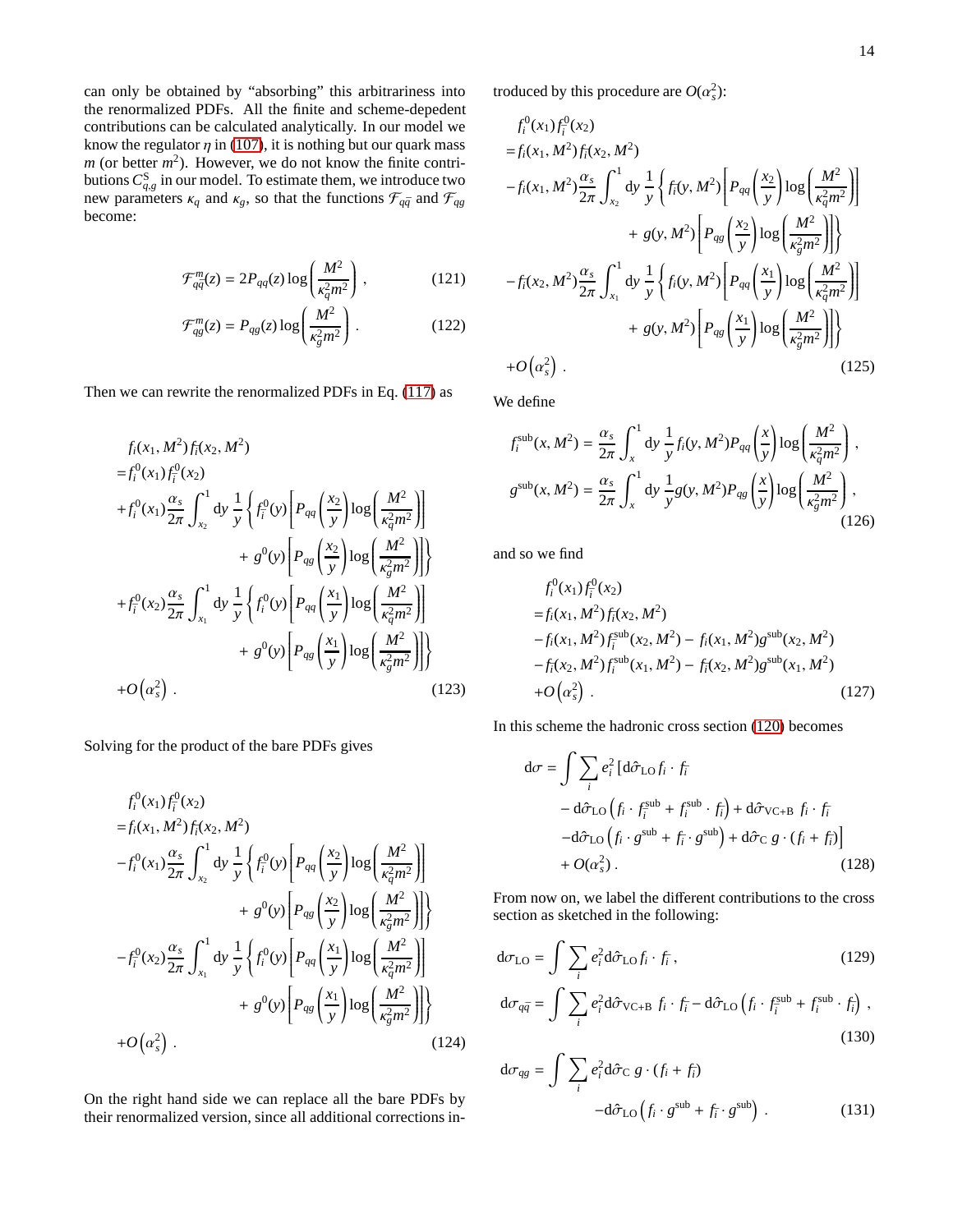In Eqs. [\(130\)](#page-13-0) and [\(131\)](#page-13-1) we subtract now precisely those  $O(\alpha_s)$ contributions which were absorbed before into the renormalized PDFs. Thus, by this procedure we have produced in our model a consistent cross section to  $O(\alpha_s)$ . Indeed, we have checked explicitly that the collinear divergences which appear in  $d\sigma_{VC+B}$ , if the quark masses are sent to zero, cancel the corresponding divergence of  $f_i^{\text{sub}}$  as given in Eq. [\(126\)](#page-13-2). The same is true for  $d\sigma_C$  and  $g^{\text{sub}}$ . Thus the expressions [\(130\)](#page-13-0) and [\(131\)](#page-13-1) remain finite for vanishing quark masses.

For the calculation of our results in Sec. [IV](#page-14-0) we will use Eqs. [\(129\)](#page-13-3)-[\(131\)](#page-13-1). The quantities which enter are, on the one hand, the standard PDFs which we can take from the literature, and, on the other hand, the parameters  $\kappa_q$  and  $\kappa_g$  which appear in Eq. [\(126\)](#page-13-2). We recall that these parameters introduced in Eqs. [\(121\)](#page-13-4) and [\(122\)](#page-13-5) correspond to finite, i.e. infrared safe, contributions which appear, e.g., as  $\hat{C}_{q,g}^S$  in Eqs. [\(113\)](#page-11-4) and [\(114\)](#page-11-5). We will vary the parameters  $\kappa_q$  and  $\kappa_g$  around natural values (i.e. around 1), to estimate these finite contributions.

#### **F. Initial transverse momentum distributions**

Even in the mass distribution approach at NLO we find that the  $p_T$  data are heavily underestimated. Therefore, we have also introduced parton initial transverse momentum distributions for the NLO processes, just as we did at LO in Sec. [II B.](#page-3-3) Taking into account these distributions we obtain a good description of measured cross sections without *K* factors, as we will show in Sec. [IV.](#page-14-0)

## <span id="page-14-0"></span>**IV. RESULTS**

In this section we present our combined results of the LO and NLO calculations of Secs. [II](#page-2-1) and [III.](#page-7-0) Since one of our main goals is to gain access to the DY *p<sup>T</sup>* spectra, we compare our model with data on *p<sup>T</sup>* spectra from different experiments. Most of these experiments were done in proton-nucleus collisions. However, the recent E866 experiment [\[34](#page-32-29), [35\]](#page-32-30) measured pp collisions and we will begin to fix the parameters of our model at the data for this more elementary reaction in Sec. [IV A.](#page-14-1) Using the fixed parameters we compare our results to data for different pp and pA experiments in Secs. [IV B-](#page-17-0)[IV F.](#page-19-0) In Sec. [IV G](#page-19-1) we study our results for an antiproton-nucleus experiment  $(\overline{p}N)$  (E537), which is useful, since one of our aims is to make predictions for DY pair production at  $\overline{P}ANDA$ , which will measure antiproton-proton  $(\overline{p}p)$  collisions. These predictions can be found in Sec. [IV H.](#page-20-0)

Our model has effectively four parameters: The width of the initial parton transverse momentum distribution, represented by *D*, the width Γ of the quark mass distribution (spectral function) and the two subtraction constants  $\kappa_q$  and  $\kappa_g$  which estimate the finite contributions which were absorbed into the PDFs. We will vary  $\kappa_q$  and  $\kappa_g$  in a natural range  $\frac{1}{2} \dots 2$ . The gluon mass  $\lambda$  is not really a parameter but a numerical necessity and we will explore its influence on our calculations in Sec. [IV A.](#page-14-1) In addition our model utilizes standard parton distribution functions. These are calculated by several different groups, for example [\[41,](#page-32-36) [52](#page-32-45)], and they are not unique. We will show results obtained with different *leading order* PDFs to get an estimate for the theoretical uncertainty. Once again we employ PDFs available through the LHAPDF library, version 5.8.4 [\[42\]](#page-32-37).

At this point we note two things: first, the divergence of the NLO processes near  $p_T = 0$  can also be cured by choosing a finite and fixed quark mass. However it is much more natural to assume a broad mass distribution, since the nucleon is composed of strongly interacting partons; we will show below, that we can describe the experimental data quantitatively well assuming broad quark mass distributions. Second, in principle we could have chosen different transverse momentum and mass distributions for valence quarks, sea quarks and gluons (only transverse momentum in this case). We have not done so for two reasons: on the one hand this would have forced us to introduce additional parameters, while one is of course always inclined to keep the number of parameters as small as possible. On the other hand, as one will see in the results, the data do not require additional modelling. Thus we always use the same distributions from Sec. [II D](#page-5-0) for all quarks and gluons (again no mass distributions for the latter).

## <span id="page-14-1"></span>**A. E866 -** *p<sup>T</sup>* **spectrum**

In this section we present the results of our full model. The data are from E866 [\[34,](#page-32-29) [35](#page-32-30)] for pp collisions at  $S =$  $1500 \text{ GeV}^2$ .



<span id="page-14-2"></span>FIG. 11.  $p_T$  spectrum obtained from our full model with different values of *D*. Everywhere  $\Gamma = 0.2$  GeV,  $\lambda = 5$  MeV,  $\kappa_a = 1$  and  $\kappa_g$  = 2. The PDFs are the MSTW2008LO68cl set. Data are from E866 binned with 4.2 GeV <  $M$  < 5.2 GeV,  $-0.05$  <  $x_F$  < 0.15. Only statistical errors are shown.

First we want to stress, that the calculation in our full model reproduces measured DY *p<sup>T</sup>* spectra without the need for a *K* factor, see for example Fig. [14.](#page-15-0) In order to better understand the parameter dependence of our model, in the following we explore the parameter space. The details of how we obtain the presented cross sections were given in Sec. [II E 1.](#page-6-5) First we show several plots, in which we vary only one parameter and keep the others fixed.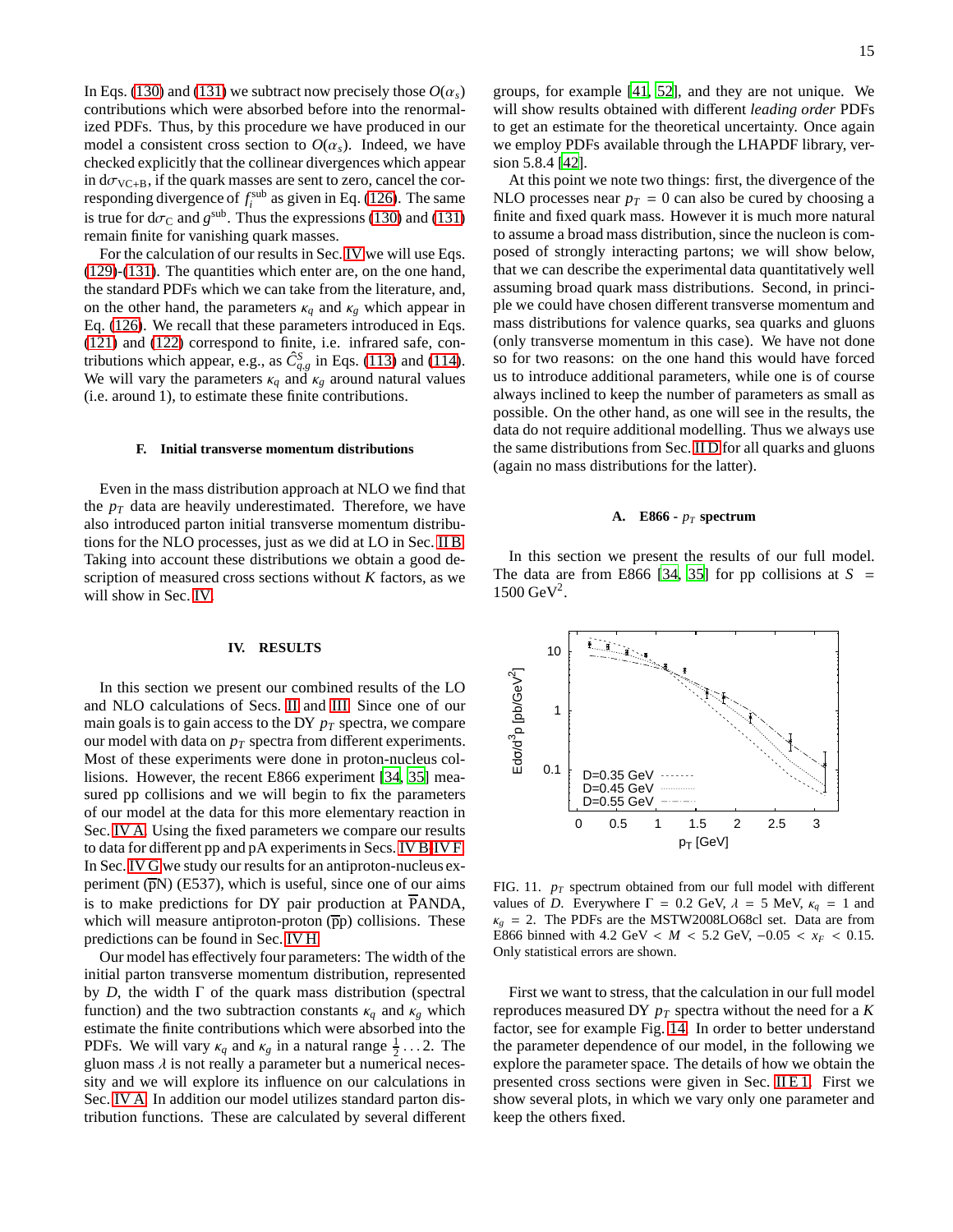In Fig. [11](#page-14-2) we plot the results of our full NLO model for different *D*. As one can see for *D* around 0.45 GeV, which corresponds to an average squared initial quark transverse momentum  $\langle k_T^2 \rangle = (0.9)^2 \text{ GeV}^2$ , the data are reproduced quite well. Obviously, *D* determines the shape of the *p<sup>T</sup>* spectra.



<span id="page-15-1"></span>FIG. 12. *p<sup>T</sup>* spectrum obtained from our full model with different values of Γ. Everywhere  $D = 0.45$  GeV,  $\lambda = 5$  MeV,  $\kappa_a = 1$  and  $\kappa_g$  = 2. The PDFs are the MSTW2008LO68cl set. Note that the curves for  $\Gamma \geq 0.2$  GeV are on top of each other. Data are from E866 binned with 4.2 GeV <  $M$  < 5.2 GeV, −0.05 <  $x_F$  < 0.15. Only statistical errors are shown.

In Fig. [12](#page-15-1) we show results for different Γ. The results for several values of Γ all agree very well with each other and at the same time reproduce the data quite well. Thus at E866 energies our model appears to be rather insensitive to changes of Γ over a wide range.



<span id="page-15-2"></span>FIG. 13. *p<sup>T</sup>* spectrum obtained from our full model with different values of  $λ$ . Everywhere  $D = 0.45$  GeV,  $Γ = 0.2$  GeV,  $κ_q = 1$  and  $\kappa_g$  = 2. The PDFs are the MSTW2008LO68cl set. Note that the curves for  $\lambda \le 5$  MeV are on top of each other. Data are from E866 binned with 4.2 GeV < *M* < 5.2 GeV, −0.05 < *x<sup>F</sup>* < 0.15. Only statistical errors are shown.

Remember that the gluon mass  $\lambda$  is introduced to regulate divergences that occur when the gluons become very soft. In the limit of  $\lambda \to 0$  these divergences of the bremsstrahlung and the vertex correction processes should exactly cancel. Therefore, it is sensible to choose  $\lambda$  as small as numerically feasible. Results for different choices of the gluon mass  $\lambda$  are shown in Fig. [13.](#page-15-2) While the results for  $\lambda = 100, 250$  MeV are still visibly larger than the results for 5 and 0.5 MeV, the latter two agree very well with each other. Thus the calculated cross section appears to converge in the  $\lambda \rightarrow 0$  limit. Therefore, we chose  $\lambda = 5$  MeV for the calculation of all the following results.



<span id="page-15-0"></span>FIG. 14. *p<sup>T</sup>* spectrum obtained from our full model with different PDF sets. Everywhere  $D = 0.45$  GeV,  $\Gamma = 0.2$  GeV,  $\lambda = 5$  MeV,  $\kappa_q =$ 1 and  $\kappa_g = 2$ . Data are from E866 binned with 4.2 GeV <  $M < 5.2$ GeV,  $-0.05 < x_F < 0.15$ . Only statistical errors are shown.

We show an example of the influence of different parton distribution functions in Fig. [14.](#page-15-0) The results with the MSTW2008LO68cl [\[41](#page-32-36)] and GJR08lo [\[52\]](#page-32-45) sets agree quite well with each other, with only small deviations. This is an illustration of the uncertainties induced by the different integrated parton distributions.



<span id="page-15-3"></span>FIG. 15. *p<sup>T</sup>* spectrum obtained from our full model with different values of the subtraction parameter  $\kappa_q$ . Everywhere  $D = 0.45$ GeV,  $\Gamma = 0.2$  GeV,  $\lambda = 5$  MeV and  $\kappa_g = 2$ . The PDFs are the MSTW2008LO68cl set. Data are from E866 binned with 4.2 GeV < *M* < 5.2 GeV, −0.05 < *x<sup>F</sup>* < 0.15. Only statistical errors are shown.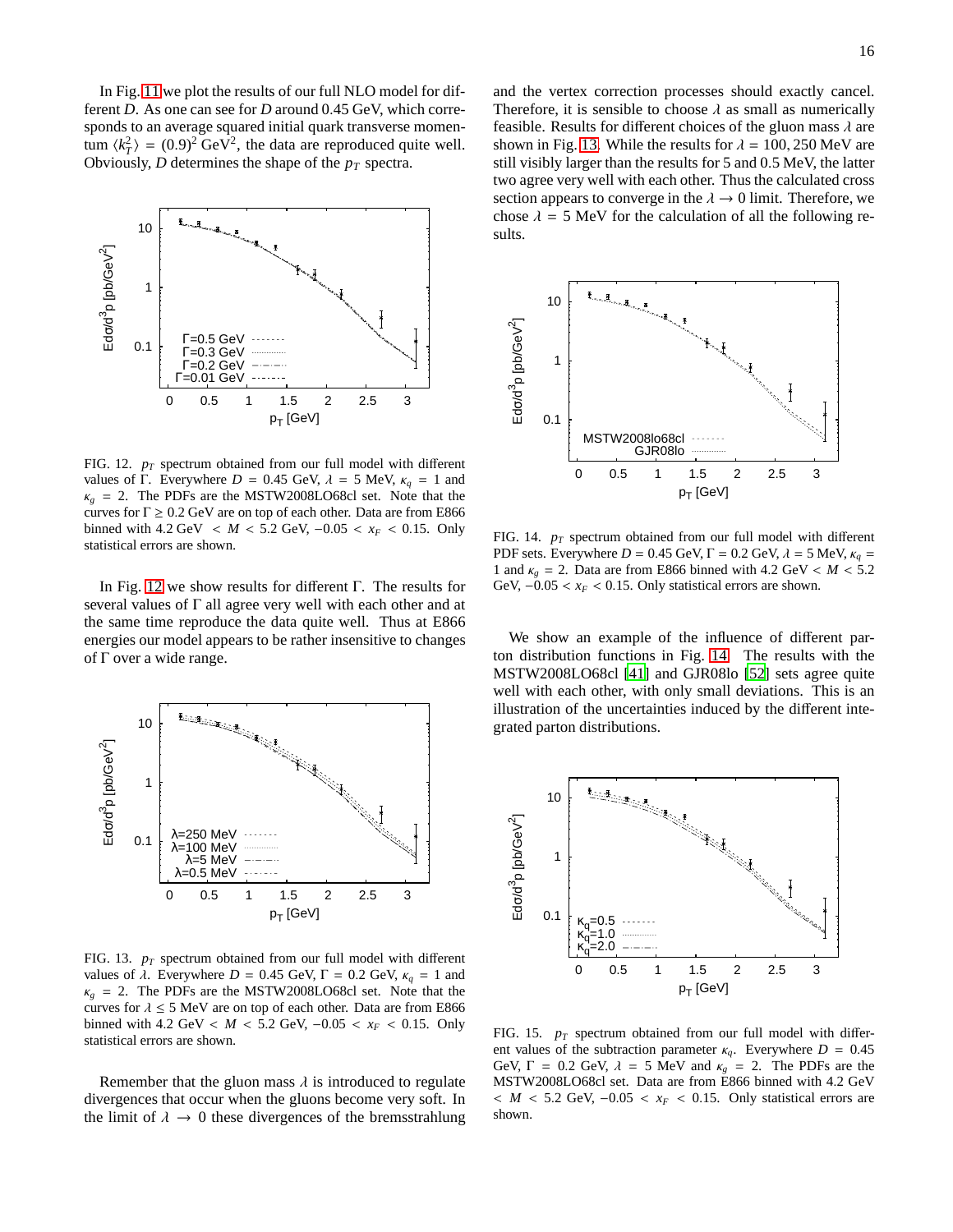

<span id="page-16-0"></span>FIG. 16. *p<sup>T</sup>* spectrum obtained from our full model with different values of the subtraction parameter  $\kappa_g$ . Everywhere  $D = 0.45$ GeV,  $\Gamma = 0.2$  GeV,  $\lambda = 5$  MeV and  $\kappa_q = 1$ . The PDFs are the MSTW2008LO68cl set. Data are from E866 binned with 4.2 GeV < *M* < 5.2 GeV, −0.05 < *x<sup>F</sup>* < 0.15. Only statistical errors are shown.

To determine the subtraction parameters  $\kappa_q$  and  $\kappa_g$  we explore the dependence of the cross section on these two parameters in Figs. [15](#page-15-3) and [16.](#page-16-0) In the range of natural choices  $(\kappa_q, \kappa_g = \frac{1}{2} \dots 2)$  we find, that with  $\kappa_q = 1$  and  $\kappa_g = 2$  the data are desribed rather well. Although Fig. [15](#page-15-3) would indicate a better fit for smaller  $\kappa_q$ , we stick to  $\kappa_q = 1$ , since for this value the slope of the *M* spectra fits also very well, as we show for example in Sec. [IV D.](#page-18-0)



<span id="page-16-1"></span>FIG. 17.  $p_T$  spectrum obtained from our model decomposed into the different contributions as described at the end of Sec. [III E.](#page-11-0) Note that we plot the *negative* quark-gluon contribution. Everywhere  $D = 0.45$ GeV,  $\Gamma = 0.2$  GeV,  $\lambda = 5$  MeV,  $\kappa_q = 1$  and  $\kappa_g = 2$ . The PDFs are the MSTW2008LO68cl set. Data are from E866 binned with 4.2 GeV < *M* < 5.2 GeV, −0.05 < *x<sup>F</sup>* < 0.15. Only statistical errors are shown.

In Fig. [17](#page-16-1) the cross sections of the different contributions to the full result are plotted individually. The definition of the LO, quark-antiquark  $(q\bar{q})$  and quark-gluon (qg) contributions is given at the end of Sec. [III E.](#page-11-0) Note that the sum of the LO contribution and the  $q\bar{q}$  corrections make up most of the

cross section. The contribution of the *qg* correction is relatively small and negative for not too large *p<sup>T</sup>* .

Fig. [18](#page-16-2) shows a comparison of the results of our model with the results of a PYTHIA event generator calculation. For this specific plot PYTHIA version 6.225 [\[53](#page-32-46)] with CTEQ5L PDFs [\[54](#page-32-47)] is used and the results are scaled up by a factor  $K = 2$ . The comparison with the experimental data suggests a good fit of the shape of the spectrum for a value of  $\langle k_T^2 \rangle = (0.8 \text{ GeV})^2$ in PYTHIA (internal parameter PARP $(91) = 0.8$ ). For our value of *D* we get  $\langle k_T^2 \rangle = (2D)^2 = (0.9 \text{ GeV})^2$ . Although the PYTHIA parameter is obviously intended to have the same meaning as our definition for the average initial transverse momentum, the complex internal treatment of the interaction in the PYTHIA code leads to some numerical mismatch with our implementation.



<span id="page-16-2"></span>FIG. 18. *p<sup>T</sup>* spectrum comparison of PYTHIA results with our full model. For the PYTHIA calculations version 6.225 with CTEQ5L PDFs were used. The PYTHIA result is plotted for two different values of the average initial  $k_T^2$  and multiplied by a factor  $K = 2$ . Our model was calculated with  $D = 0.45$  GeV,  $\Gamma = 0.2$  GeV,  $\lambda = 5$  MeV,  $\kappa_q = 1$ ,  $\kappa_g = 2$  and MSTW2008LO68cl PDF set. Data are from E866 binned with 4.2 GeV <  $M$  < 5.2 GeV, −0.05 <  $x_F$  < 0.15. Only statistical errors are shown.

For comparison we show our results for a different *M* bin in Fig. [19.](#page-17-1) With the parameters determined above our full model reproduces the measured spectrum very well. In contrast to the LO approach of Sec. [II](#page-2-1) we do not need a *K* factor to describe the absolute height of the spectrum. At the same time the width *D* of the intrinsic (non-perturbative)  $k_T$  distributions changes only little ( $D = 0.5$  GeV vs.  $D = 0.45$  GeV) when passing from the LO to the NLO calculation. Note, however, that Fig. [17](#page-16-1) indicates, that at least the results for the  $q\bar{q}$  corrections deviate from a Gaussian behavior at  $p_T \geq 3$  GeV. Thus the contributions of some of the hard NLO processes are only significant in the high (perturbative)  $p<sub>T</sub>$  region. Therefore, to describe the low *p<sup>T</sup>* regime at NLO one still requires almost the same non-perturbative input for the intrinsic parton  $k<sub>T</sub>$ , i.e., only little transverse momentum is generated dynamically and the width parameter *D* does not change considerably.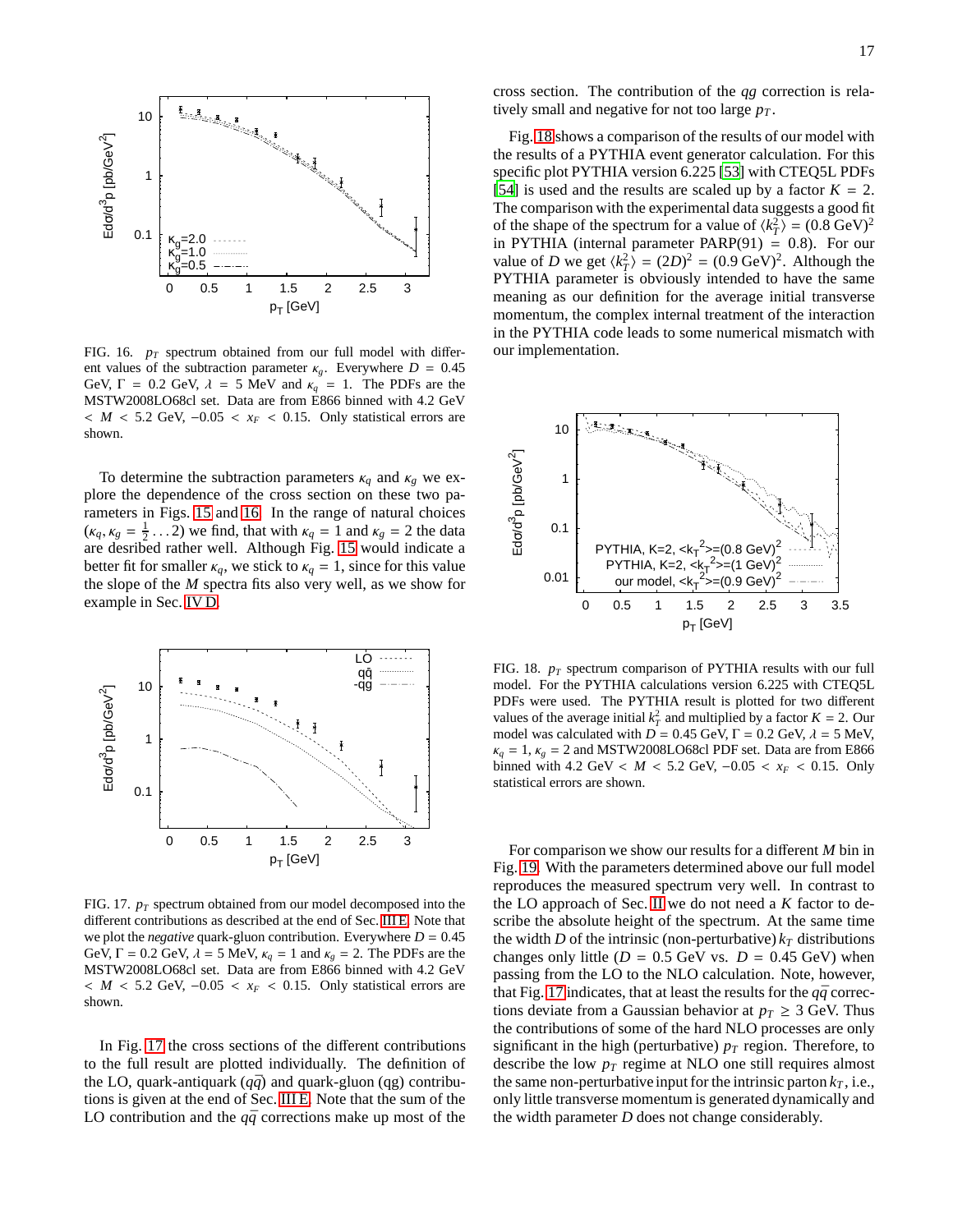

<span id="page-17-1"></span>FIG. 19. *p<sup>T</sup>* spectrum obtained from our full model. Everywhere *D* = 0.45 GeV, Γ = 0.2 GeV,  $λ$  = 5 MeV,  $κ_q$  = 1 and  $κ_g$  = 2. The PDFs are the MSTW2008LO68cl set. Data are from E866 binned with 7.2 GeV < *M* < 8.7 GeV, −0.05 < *x<sub>F</sub>* < 0.15. Only statistical errors are shown.

#### <span id="page-17-0"></span>**B. E866 -** *M* **spectrum**

In this section we compare our results with the measured *M* spectrum from E866, which are basically the *p<sup>T</sup>* spectra integrated over  $p<sub>T</sub>$ . The double-differential cross section is given by the E866 collaboration as

<span id="page-17-2"></span>
$$
M^3 \frac{\mathrm{d}\sigma}{\mathrm{d}M\mathrm{d}x_F} \,. \tag{132}
$$

Again the data are given in several bins of  $M$  and  $x_F$  and for every datapoint the average values  $\langle M \rangle$  and  $\langle x_F \rangle$  are provided. For the different contributions in our model we calculate the quantity of Eq. [\(132\)](#page-17-2) by integrating over  $p_T^2$  for every datapoint using these averaged values:

$$
M^3 \frac{d\sigma}{dMdx_F} \to \langle M \rangle^3 \int_0^{(p_T)_{\text{max}}^2} dp_T^2 \frac{d\sigma}{dMdx_F dp_T^2}
$$
  
=  $\langle M \rangle^3 \int_0^{(p_T)_{\text{max}}^2} dp_T^2 2 \langle M \rangle \frac{d\sigma}{dM^2 dx_F dp_T^2} (\langle M \rangle, \langle x_F \rangle)$ . (133)

The maximal possible  $p_T$  is determined by the kinematics to

$$
P_1 + P_2 = q + X \tag{134}
$$

$$
\Rightarrow (P_1 + P_2 - q)^2 = X^2 = M_R^2 \tag{135}
$$

$$
\Rightarrow S + M^2 - M_R^2 = 2 (P_1 + P_2) q
$$
  
= 2 \sqrt{S} E  
= 2 \sqrt{S} \sqrt{M^2 + (p\_T)\_{\text{max}}^2 + x\_F^2 (q\_z)\_{\text{max}}^2}(136)

$$
\Rightarrow E^2 = M^2 + (p_T)_{\text{max}}^2 + x_F^2 (q_z)_{\text{max}}^2 \tag{137}
$$

<span id="page-17-5"></span>
$$
=\frac{(S+M^2-M_R^2)^2}{4S}
$$
 (138)

$$
\Rightarrow (p_T)_{\text{max}}^2 = \frac{(S + M^2 - M_R^2)^2}{4S} - M^2 - x_F^2 (q_z)_{\text{max}}^2 \,, \quad (139)
$$

where  $M_R^2$  is the minimal invariant mass of the undetected remnants. For pp and pn collisions we choose a value of  $M_R = 2m_N$  and for  $\overline{p}p$  a value of  $M_R = 1.1$  GeV, which can be interpreted as two times a diquark mass. Note that at c.m. energies of  $\sqrt{S} \approx 15.3$  GeV (E537),  $\sqrt{S} \approx 27.4$  GeV (E288, E439) and  $\sqrt{S} \approx 38.8$  GeV (E605, E772, E866) we are not really sensitive to these values if they stay at or below a few GeV.

In Fig. [20](#page-17-3) we compare our result for the double differential cross section to the data from E866. The slope and absolute height of the curve agree with the data quite well. However, since here the experimental error bars are rather large, we will make comparisons to *M* spectra from other experiments in Secs. [IV D](#page-18-0) and [IV F](#page-19-0) to test our model further.



<span id="page-17-4"></span><span id="page-17-3"></span>FIG. 20. *M* spectrum obtained from our full model. Everywhere *D* = 0.45 GeV, Γ = 0.2 GeV,  $λ$  = 5 MeV,  $κ_q$  = 1 and  $κ_g$  = 2. The PDFs are the MSTW2008LO68cl set. Data are from E866 binned with  $-0.05 < x_F < 0.05$ . Only statistical errors shown.

# **C. E772**

Experiment E772 [\[55\]](#page-32-48) measured dimuon production in pd collisions at  $S \approx 1500 \text{ GeV}^2$ . For the calculation of the triple differential cross section we again use Eq. [\(76\)](#page-6-6) and for the average values of *M* and  $x_F$  we use the center of the *M* and  $x_F$ bins. Since the experiment was done on deuterium we have calculated pp and pn cross sections and then averaged.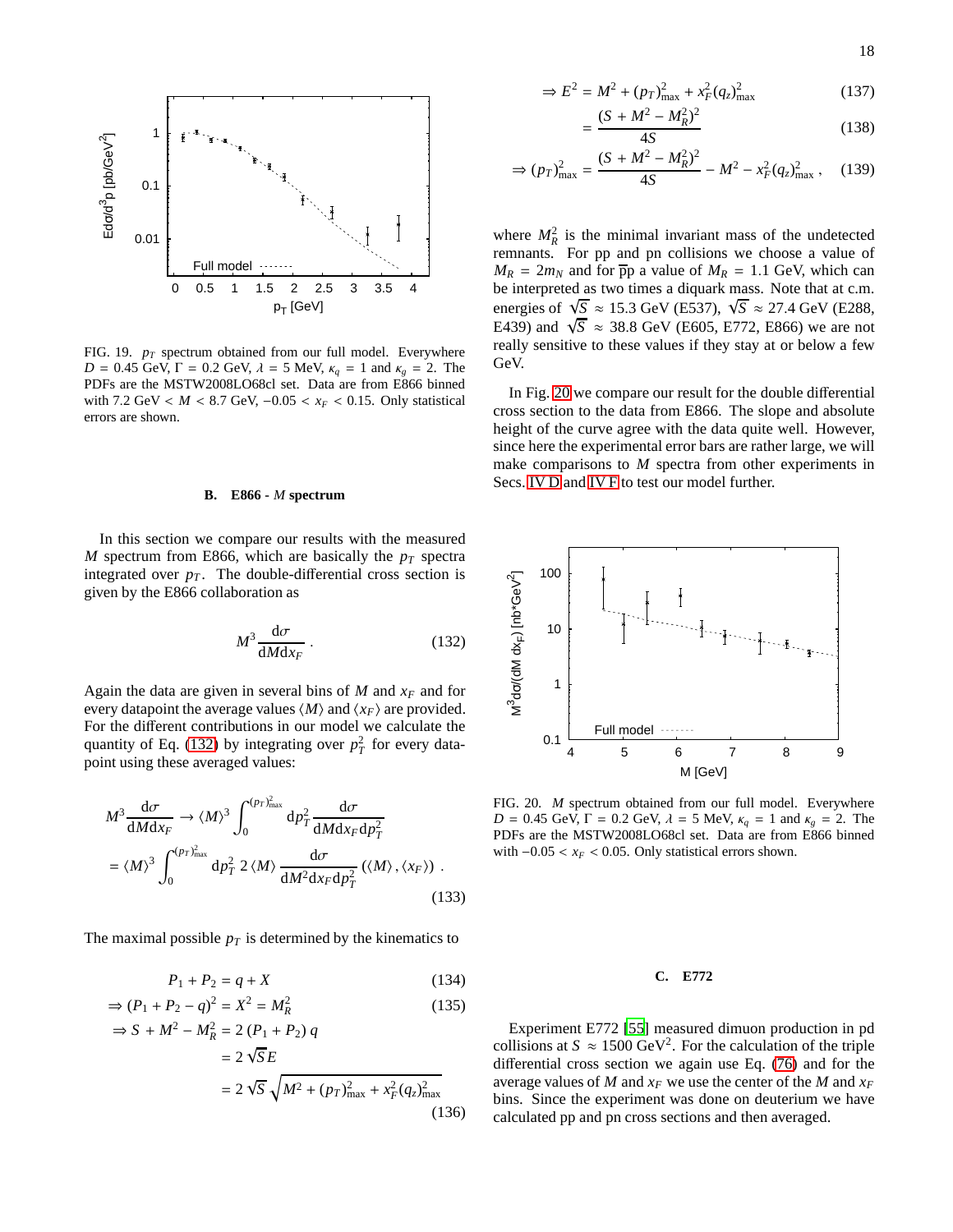



<span id="page-18-3"></span>FIG. 23. *p<sup>T</sup>* spectrum obtained from our full model with different PDF sets. Everywhere  $D = 0.45$  GeV,  $\Gamma = 0.2$  GeV,  $\lambda = 5$  MeV,  $\kappa_q = 1$  and  $\kappa_q = 2$ . Data are from E605 binned with 7 GeV <  $M < 8$ GeV,  $x_F = 0.1$ . Only statistical errors are shown.

In Fig. [23](#page-18-3) we compare the results of our full model with different PDF sets to triple differential data from E605. Here the shape of the spectrum confirms our chosen value for *D* and the overall agreement is good.

10

 0.01 0.1 1 8 10 12 14 16 18 ື $\boldsymbol{\tilde{z}}$ dσ/(dM dxF) [nb\*GeV ঐ M [GeV] MSTW2008lo68cl GJR08lo

<span id="page-18-4"></span>FIG. 24. *M* spectrum obtained from our full model. Everywhere *D* = 0.45 GeV, Γ = 0.2 GeV,  $λ = 5$  MeV,  $κ_q = 1$  and  $κ_g = 2$ . Data are from E605 with  $x_F = 0.125$ . Only statistical errors shown.

In Fig. [24](#page-18-4) we plot our result with different PDF sets for the double differential cross section together with the data from E605. Again agreement is quite good over the entire range of *M*.

#### **E. E288**

Experiment E288 [\[57](#page-32-50)] measured dimuon production in pA collisions at  $S \approx 750 \text{ GeV}^2$ . For the calculation of the triple differential cross section we again use Eq. [\(76\)](#page-6-6) and for the



<span id="page-18-1"></span>FIG. 21.  $p_T$  spectrum obtained from our full model with different PDF sets. Everywhere  $D = 0.45$  GeV,  $\Gamma = 0.2$  GeV,  $\lambda = 5$  MeV,  $\kappa_q = 1$  and  $\kappa_g = 2$ . Data are from E772 binned with 5 GeV < *M* < 6 GeV,  $0.1 < x_F < 0.3$ . Only statistical errors are shown.

In Figs. [21](#page-18-1) and [22](#page-18-2) we compare the results of our full model with different PDF sets to triple differential data from E772 in different *M* bins. Agreement is again quite well, however, the shape of the spectrum seems to favor a slightly smaller value for *D*, which would enhance the spectrum near  $p_T = 0$ . Nevertheless, we have chosen  $D = 0.45$  GeV, since this value allows us to describe the data from several different experiments with only minor deviations.



<span id="page-18-2"></span>FIG. 22. *p<sup>T</sup>* spectrum obtained from our full model with different PDF sets. Everywhere  $D = 0.45$  GeV,  $\Gamma = 0.2$  GeV,  $\lambda = 5$  MeV,  $\kappa_q = 1$  and  $\kappa_g = 2$ . Data are from E772 binned with 7 GeV <  $M < 8$ GeV,  $0.1 < x_F < 0.3$ . Only statistical errors are shown.

#### <span id="page-18-0"></span>**D. E605**

Experiment E605 [\[56](#page-32-49)] measured dimuon production in pCu collisions at  $S \approx 1500 \text{ GeV}^2$ . For the calculation of the triple differential cross section we again use Eq. [\(76\)](#page-6-6) and for the average value of *M* we use the center of the *M* bin. For the  $p_T$  spectrum E605 gives  $x_F = 0.1$ . For the double differential cross section we use Eq. [\(133\)](#page-17-4). Since the experiment was done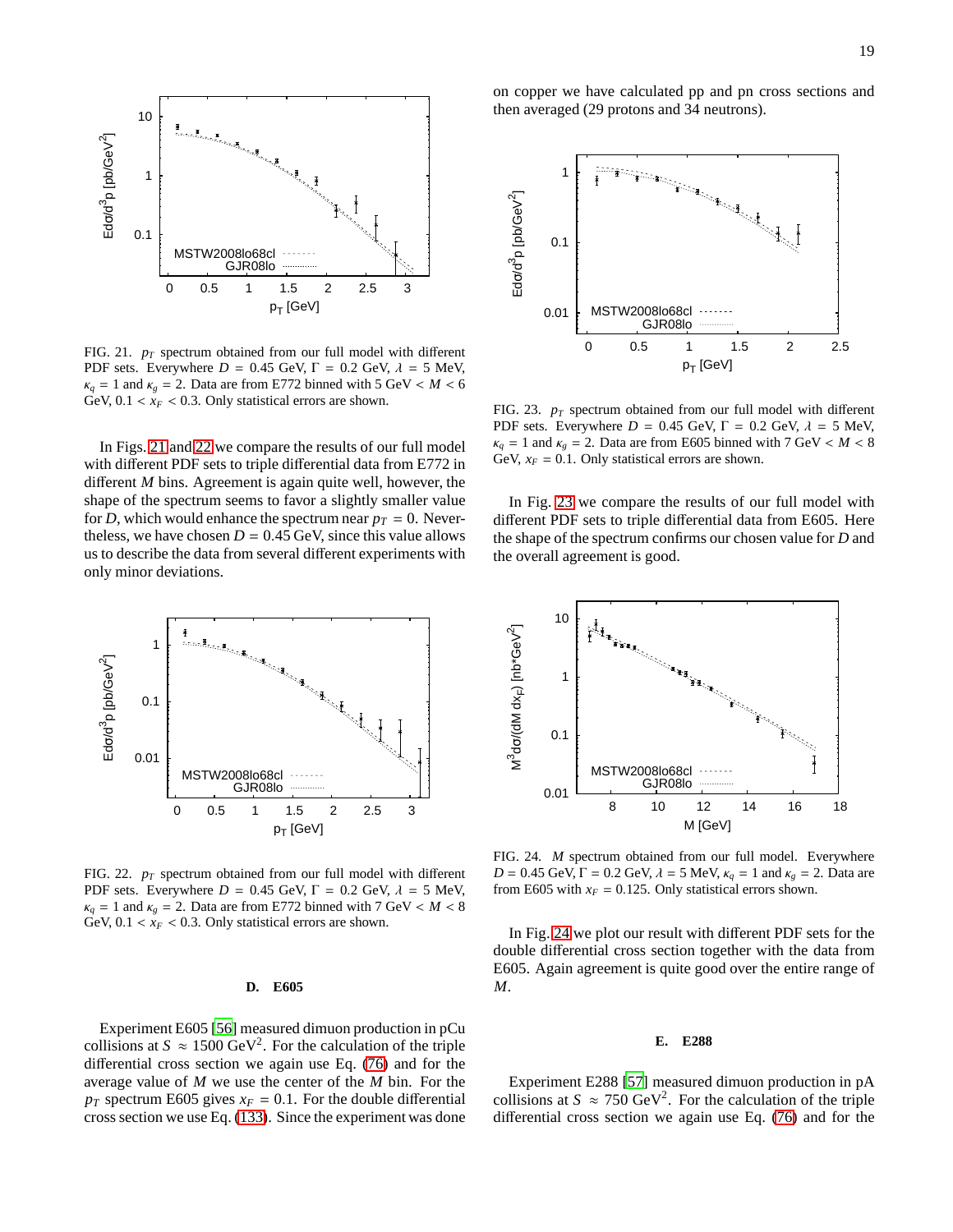average value of *M* we use the center of the *M* bin. For the  $p_T$  spectrum E288 gives for the rapidity  $y = 0.03$  and we thus chose  $x_F = 0$  for our calculation. The experiment was done on different nuclei and only data averaged over the results from these nuclei have been presented. Therefore, we have calculated pp cross sections only.



<span id="page-19-2"></span>FIG. 25. *p<sup>T</sup>* spectrum obtained from our full model with different PDF sets. Everywhere  $D = 0.45$  GeV,  $\Gamma = 0.2$  GeV,  $\lambda = 5$  MeV,  $\kappa_q = 1$  and  $\kappa_g = 2$ . Data are from E288 binned with 7 GeV <  $M < 8$ GeV,  $y = 0.03$ , we have chosen  $x_F = 0$  in our calculation. Only statistical errors are shown.

In Fig. [25](#page-19-2) we compare the results of our full model with different PDF sets to the triple differential data from E288. Again the agreement with the data is good and confirms our choice of parameters.

<span id="page-19-0"></span>**F. E439**



<span id="page-19-3"></span>FIG. 26. *M* spectrum obtained from our full model with different PDF sets. Everywhere  $D = 0.45$  GeV,  $\Gamma = 0.2$  GeV,  $\lambda = 5$  MeV,  $\kappa_q = 1$  and  $\kappa_g = 2$ . Data are from E439 with  $x'_F = 0.1$ . Only statistical errors are shown.

The details of experiment E439 and how we calculate the cross section are given in Sec. [II E 2.](#page-6-7) In Fig. [26](#page-19-3) we compare our results for the double differential cross section with the data from E439. For both PDF sets the absolute height and slope agrees well with the data.

#### <span id="page-19-1"></span>**G. E537 (Antiprotons)**

Experiment E537 [\[58\]](#page-32-51) measured dimuon production in  $\overline{p}W$ collisions at  $S \approx 236 \text{ GeV}^2$  in an invariant mass range of  $4 < M < 9$  GeV. The obtained cross sections are double differential in two of the observables *M*,  $x_F$  and  $p_T^2$ . To calculate the cross sections differential in  $p_T^2$  with our model we use

$$
\frac{d\sigma}{dx_F dp_T^2} \to \int_{M^2 \text{-bin}} \frac{d\sigma}{dM^2 dx_F dp_T^2} dM^2
$$

$$
\approx \sum_i \Delta M_i^2 \frac{d\sigma}{dM^2 dx_F dp_T^2} (\langle M_i \rangle, \langle x_F \rangle, \langle p_T \rangle) . (140)
$$

The sum runs over several mass bins, which we choose as  $M = 4 \dots 5, 5 \dots 6, 6 \dots 7, 7 \dots 8, 8 \dots 9$  GeV and in each bin we take the central value for  $\langle M_i \rangle$ . Since the experiment was done on tungsten we have calculated  $\overline{p}p$  and  $\overline{p}n$  cross sections and then averaged (74 protons and 110 neutrons).

We compare the calculated  $p_T$  spectrum with the data in Fig. [27.](#page-20-1) Our full model is on the lower side of the error bars of the data. However, one should note that the experimental error bars are rather large and thus the possibility to confirm or rule out our model is limited.

To calculate the *M* spectra we use

$$
\frac{d\sigma}{dMdx_F} = \int_0^{(p_T)_{\text{max}}^2} dp_T^2 \frac{d\sigma}{dMdx_F dp_T^2}
$$

$$
= \int_0^{(p_T)_{\text{max}}^2} dp_T^2 2M \frac{d\sigma}{dM^2dx_F dp_T^2} (M, x_F) , \quad (141)
$$

with  $(p_T)_{\text{max}}^2$  given in Eq. [\(139\)](#page-17-5). We compare our calculated *M* spectrum with the data in Fig. [28.](#page-20-2) Agreement is better than for the  $p_T$  spectrum, however, the experimental error bars are again large compared to proton data.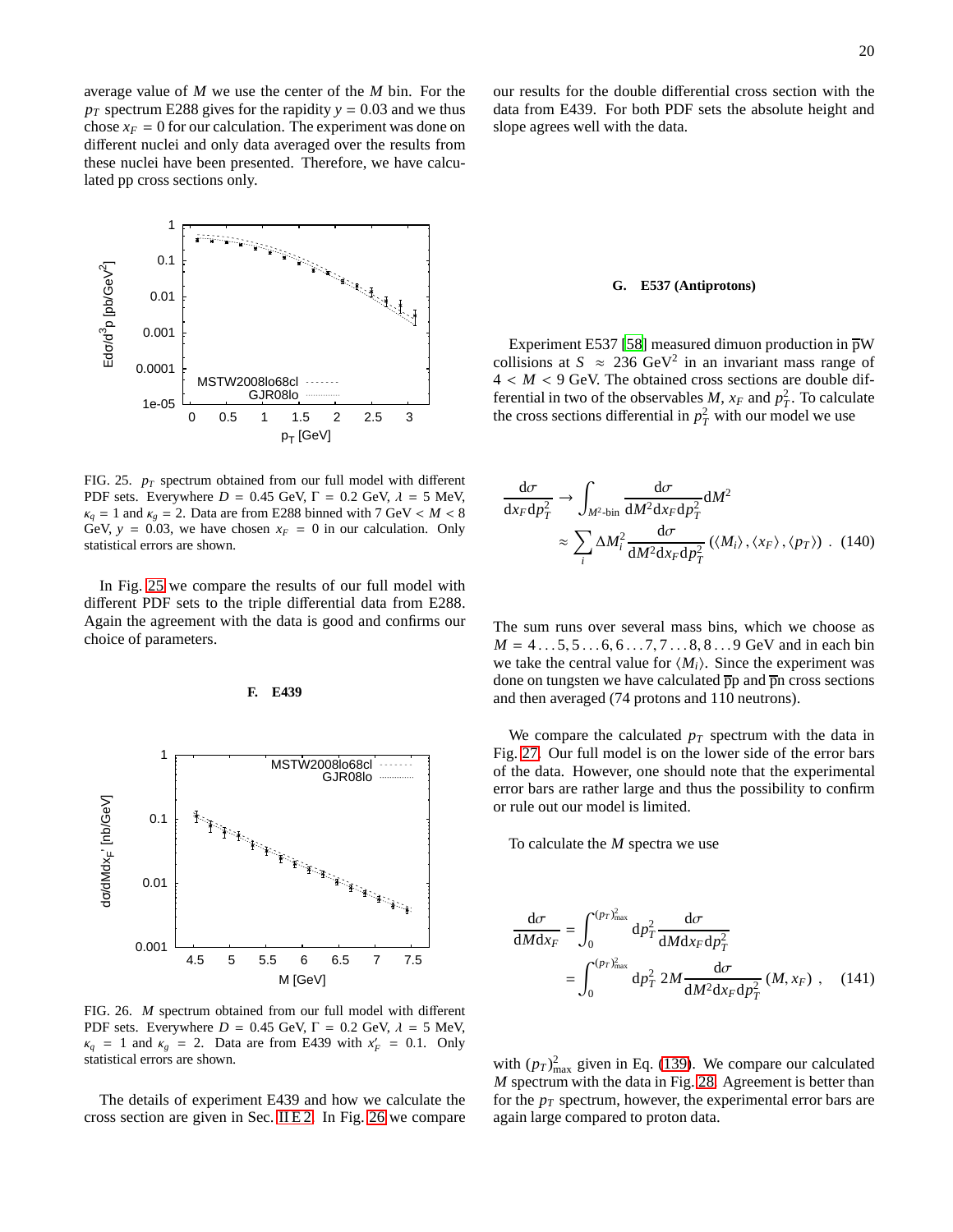

<span id="page-20-1"></span>FIG. 27. *p<sup>T</sup>* spectrum obtained from our full model. Everywhere *D* = 0.45 GeV, Γ = 0.2 GeV,  $λ$  = 5 MeV,  $κ_q$  = 1 and  $κ_g$  = 2. The PDFs are the MSTW2008LO68cl set. Data are from E537 with 4 GeV <  $M$  < 9 GeV, 0 <  $x_F$  < 0.1. We have chosen  $x_F$  = 0.05 in our calculation. Only statistical errors are shown.



<span id="page-20-2"></span>FIG. 28. *M* spectrum obtained from our full model. Everywhere *D* = 0.45 GeV, Γ = 0.2 GeV,  $λ$  = 5 MeV,  $κ_q$  = 1 and  $κ_g$  = 2. The PDFs are the MSTW2008LO68cl set. Data are from E537 with  $0 < x_F < 0.1$ . We have chosen  $x_F = 0.05$  in our calculation. Only statistical errors are shown.

# <span id="page-20-0"></span>**H. Prediction for PANDA**

Based on the parameters which we have fixed on the available data above, we here present our predictions for DY pair production at  $S = 30 \text{ GeV}^2$  in  $\overline{p}p$  collisions, where, for example, PANDA [\[4\]](#page-32-3) will measure.

For the calculation of the triple differential cross section we

use a modified version of Eq. [\(76\)](#page-6-6):

$$
\frac{2\sqrt{S}E}{\pi(S-M^2)}\frac{d\sigma}{dx'_F dp_T^2}
$$
\n
$$
\rightarrow \frac{2\sqrt{S}E}{\pi(S-M^2)}\int_{M^2\text{-bin}}\frac{d\sigma}{dM^2dx'_F dp_T^2}dM^2
$$
\n
$$
\approx \frac{2\sqrt{S}E}{\pi(S-\langle M \rangle^2)} \cdot \Delta M^2\frac{d\sigma}{dM^2dx'_F dp_T^2}(\langle M \rangle, x'_F, p_T), \quad (142)
$$

where

$$
E = \sqrt{\langle M \rangle^2 + p_T^2 + (x_F')^2 \left\langle (q_z')_{\text{max}} \right\rangle^2} \tag{143}
$$

and  $\Delta M^2 = M_{\text{max}}^2 - M_{\text{min}}^2$  with  $M_{\text{max}}$  ( $M_{\text{min}}$ ) the upper (lower) limit of the bin. For the average value of *M* we use the center of the *M* bin and we choose everywhere  $x'_F = 0$ . In Figs. [29-](#page-20-3)[30](#page-21-0) we show our predictions for different values of  $\Gamma$  in different *M* bins. Note that while at E866 energies we could not discriminate between different  $\Gamma$  over a wide range (cf. Fig. [12\)](#page-15-1), the results here become more sensitive to this parameter.



<span id="page-20-3"></span>FIG. 29. *p<sup>T</sup>* spectrum obtained from our full model for different values of Γ. Everywhere *D* = 0.45 GeV,  $\lambda$  = 5 MeV,  $\kappa_q$  = 1 and  $\kappa_g = 2$ . The PDFs are the MSTW2008LO68cl set.  $x'_F = 0$  and 1.5  $GeV < M < 2.5$  GeV.

In Fig. [31](#page-21-1) we compare results for different PDFs and the uncertainty induced by the choice of different PDFs is comparable to the uncertainties we found for high energies (e.g. at E772). To ensure that at such low hadronic energies the fictitious gluon mass is still small enough, we study our model at different values of  $\lambda$ , see Fig. [32.](#page-21-2) The results coincide, indicating that our standard choice of  $\lambda = 5$  MeV is still applicable at these energies.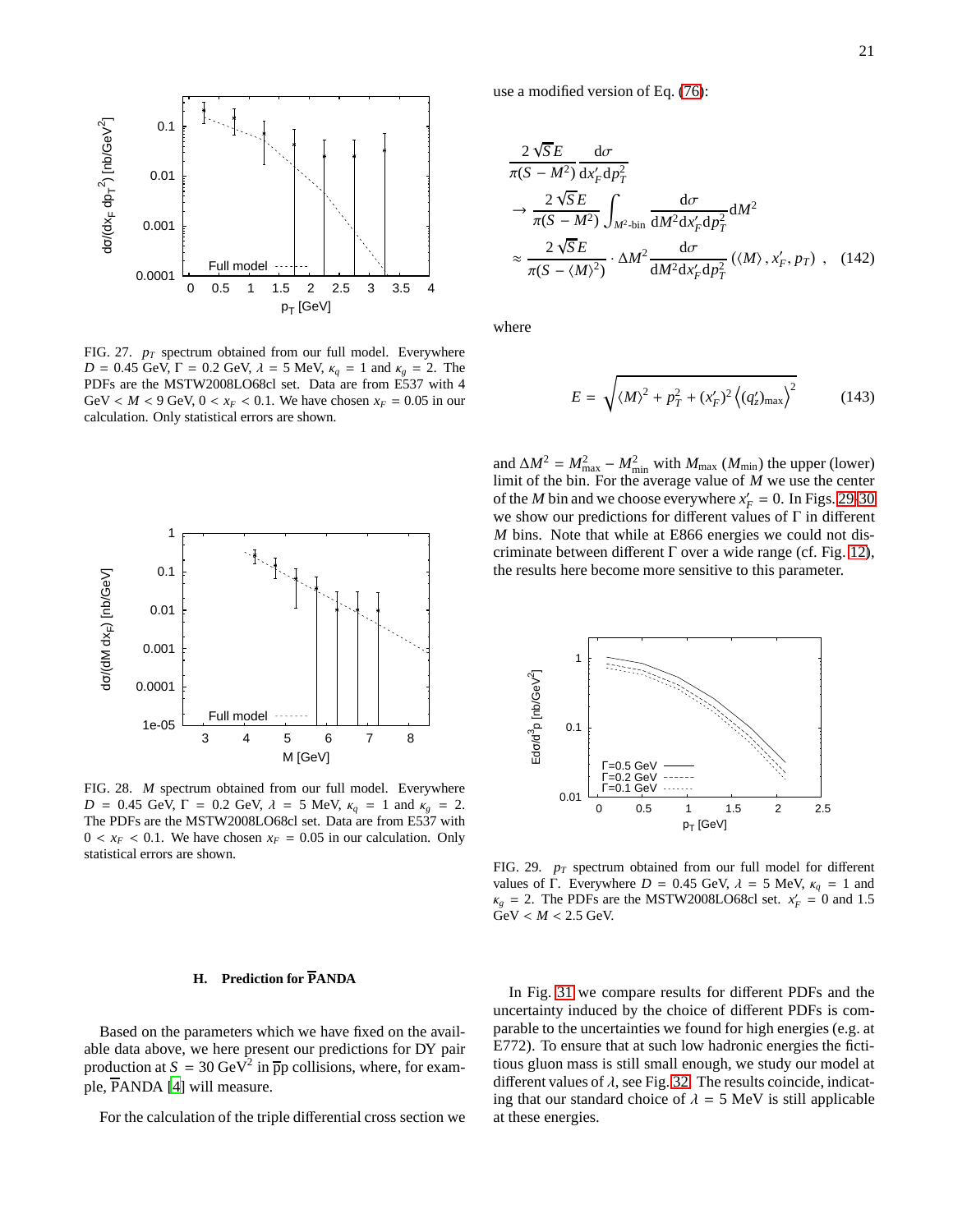

<span id="page-21-0"></span>FIG. 30. *p<sup>T</sup>* spectrum obtained from our full model for different values of Γ. Everywhere  $D = 0.45$  GeV,  $\lambda = 5$  MeV,  $\kappa_q = 1$  and  $\kappa_g$  = 2. The PDFs are the MSTW2008LO68cl set.  $x'_F = 0$  and 2.5 GeV < *M* < 3.5 GeV.



<span id="page-21-1"></span>FIG. 31. *p<sup>T</sup>* spectrum obtained from our full model for different PDF sets. Everywhere  $D = 0.45$  GeV,  $\Gamma = 0.2$  GeV,  $\lambda = 5$  MeV,  $\kappa_a = 1$ ,  $\kappa_g = 2$ .  $x'_F = 0$  and 1.5 GeV < *M* < 2.5 GeV.



<span id="page-21-2"></span>FIG. 32. *p<sup>T</sup>* spectrum obtained from our full model for different values of  $λ$ . Everywhere  $D = 0.45$  GeV,  $Γ = 0.2$  GeV,  $κ_q = 1$  and  $\kappa_g$  = 2. The PDFs are the MSTW2008LO68cl set.  $x'_F = 0$  and 1.5  $GeV < M < 2.5$  GeV. Note that both curves are basically on top of each other.

To check the dependence of our results on the choice of the subtraction parameters  $\kappa_q$  and  $\kappa_g$  (see Sec. IIIE for details) at the low hadronic energies of the  $\overline{P}$ ANDA kinematics, we again vary one of the two parameters and keep the other one fixed and show our results in Figs. [33](#page-21-3) and [34.](#page-21-4) The results for different  $\kappa_q$  deviate by about 15%, which is comparable to the deviation at E866 energies. However, the results are practically insensitive to variations in κ*g*.



<span id="page-21-3"></span>FIG. 33.  $p_T$  spectrum obtained from our full model with different values of the subtraction parameter  $\kappa_q$ . Everywhere  $D = 0.45$ GeV,  $\Gamma = 0.2$  GeV,  $\lambda = 5$  MeV and  $\kappa_g = 2$ . The PDFs are the MSTW2008LO68cl set.  $x'_F = 0$  and  $1.5 \text{ GeV} < M < 2.5 \text{ GeV}$ .



<span id="page-21-4"></span>FIG. 34. *p<sup>T</sup>* spectrum obtained from our full model with different values of the subtraction parameter  $\kappa_g$ . Everywhere  $D = 0.45$ GeV,  $\Gamma = 0.2$  GeV,  $\lambda = 5$  MeV and  $\kappa_q = 1$ . The PDFs are the MSTW2008LO68cl set.  $x'_F = 0$  and  $1.5 \text{ GeV} < M < 2.5 \text{ GeV}$ . Note that the curves are practically on top of each other.

Finally in Fig. [35](#page-22-3) we compare our predictions with a PYTHIA calculation (PYTHIA version 6.225, CTEQ5L PDFs), each for different values of the average initial  $k_T$ . As explained above, PYTHIA calculations for E866 conditions seem to prefer a somewhat smaller width for the initial  $k<sub>T</sub>$  distribution,  $\langle k_T^2 \rangle = (0.8 \text{ GeV})^2$  instead of  $(0.9 \text{ GeV})^2$ . Since various calculations ([\[59\]](#page-33-0),[\[60\]](#page-33-1)) hint to some monotonic dependence of the initial  $k_T$  with the underlying  $\sqrt{S}$ , we would expect that at  $\overline{P}$ ANDA energies, a somewhat smaller  $\langle k_T^2 \rangle$  should be used. Therefore, in Fig. [35,](#page-22-3) we also show calculations with  $\langle k_T^2 \rangle = (0.6 \text{ GeV})^2$  for PYTHIA and  $\langle k_T^2 \rangle = (0.7 \text{ GeV})^2$  $(D = 0.35$  GeV) for our model. For PYTHIA, already with  $\langle k_T^2 \rangle = (0.6 \text{ GeV})^2$ , the difference in the functional behaviour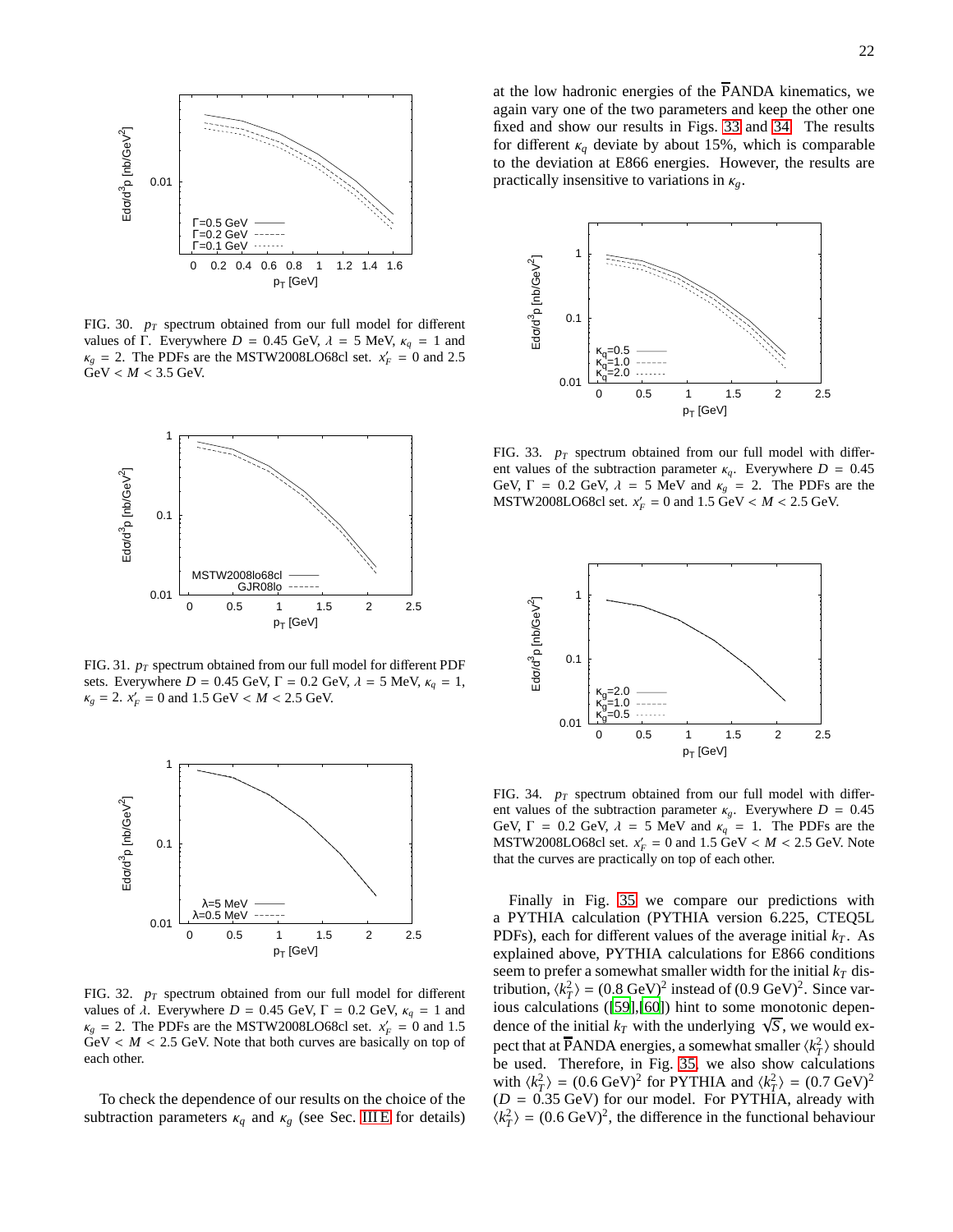is rather large compared to the PYTHIA calculations with the higher parameter values. This may be taken as some hint for the theoretical uncertainties. On the other hand, the intrinsic  $k_T$  in PYTHIA is some effective parameter. It is not clear, whether this parameter should follow the same energy dependence in pp and in  $p\overline{p}$  collisions, since multiple effects are encoded. Note, that the PYTHIA results shown in Fig. [35](#page-22-3) were not multiplied by a *K* factor, i.e.  $K = 1$ .



<span id="page-22-3"></span>FIG. 35. *p<sup>T</sup>* spectrum obtained from our full model and from PYTHIA (see main text for details) for different values of the average initial  $k_T$ . Our predictions were calculated with  $\Gamma = 0.2$  GeV,  $\lambda = 5$  MeV,  $\kappa_q = 1$ ,  $\kappa_g = 2$  and the MSTW2008LO68cl PDF set.  $x'_F = 0$  and 1.5 GeV < *M* < 2.5 GeV.

## <span id="page-22-0"></span>**V. CONCLUSIONS**

In this paper we have extended a phenomenological model of DY pair production [\[27\]](#page-32-22). We have included all relevant processes up to NLO in the strong coupling  $\alpha_s$  to account for the missing strength in the LO calculation (*K* factor). To describe DY pair  $p_T$  spectra we introduced initial parton transverse momentum distributions and to regularize the otherwise divergent *p<sup>T</sup>* spectra at NLO we distributed the masses of the quarks with spectral functions. To avoid double-counting we introduced a subtraction scheme which removes those  $O(\alpha_s)$ contributions which are usually absorbed into the renormalized quark PDFs.

The results show that with our choice for the width of the initial parton transverse momentum distribution,  $D \approx 0.45$ GeV ( $\langle k_T^2 \rangle \approx (0.9 \text{ GeV})^2$ ), the shape of the  $p_T$  spectra is reproduced very well. We note, however, that this width might be *S* dependent, which introduces additional uncertainties. The spectral functions (quark mass distributions) serve as a regulator for the NLO order processes, which for massless quarks are divergent for  $p_T \rightarrow 0$ . However, at high energies (for example at E866) over a wide range the results depend only weakly on the width  $\Gamma$  of the mass distribution. In addition we could fix the subtraction parameters  $\kappa_q$  and  $\kappa_g$  at E866 energies and found that they are of natural magnitude (*O*(1)).

In summary we found that in our phenomenological model we can reproduce measured  $p_T$  and  $M$  spectra for DY pair production in pp and pA reactions at different hadronic energies *without* the need for a *K* factor. The comparison to pA data from E537 is inconclusive, however, our full model is still within the large (compared to the pp and pA data) error bars. The general agreement of our results with the data from different experiments indicates that we effectively have parametrized the soft initial state interactions in the nucleon by fixing our parameters on the available data. Using this framework we have obtained predictions for DY pair production at the low hadronic energy regime, where future experiments, for example PANDA, are aiming at. We have found that our predictions become more sensitive to the mass distribution width Γ, which we could not reliably fix at higher energies. In addition we found some sensitivity on the subtraction parameter  $\kappa_a$ , which is comparable to the finding at high energies (E866). Nevertheless, our model provides a narrow band of estimates for the fully differential DY pair production cross section at low energies.

#### **ACKNOWLEDGEMENTS**

The work of H.v.H. was supported by the Hessian LOEWE initiative through the Helmholtz International Center for FAIR. F.E. was supported by HGS-HIRe. This publication represents a component of my (F.E.) doctoral (Dr. rer. nat.) thesis in the Faculty of Physics at the Justus-Liebig-University Giessen, Germany.

## <span id="page-22-1"></span>**Appendix A: Gauge invariance**

## <span id="page-22-2"></span>**1. Electromagnetic sector**

By assigning to the annihilating quark and antiquark different masses *m*<sup>1</sup> and *m*2, see Fig. [6,](#page-7-3) gauge invariance is broken at the quark-photon vertex. One can easily see this by contracting the quark current with the photon momentum  $q_u$ :

$$
\bar{v}(p_2, m_2) \gamma^{\mu} u(p_1, m_1) \cdot q_{\mu} \n= \bar{v}(p_2, m_2) q u(p_1, m_1) \n= \bar{v}(p_2, m_2) (p_1 + p_2) u(p_1, m_1) \n= \bar{v}(p_2, m_2) (m_1 - m_2) u(p_1, m_1) \neq 0.
$$
\n(A1)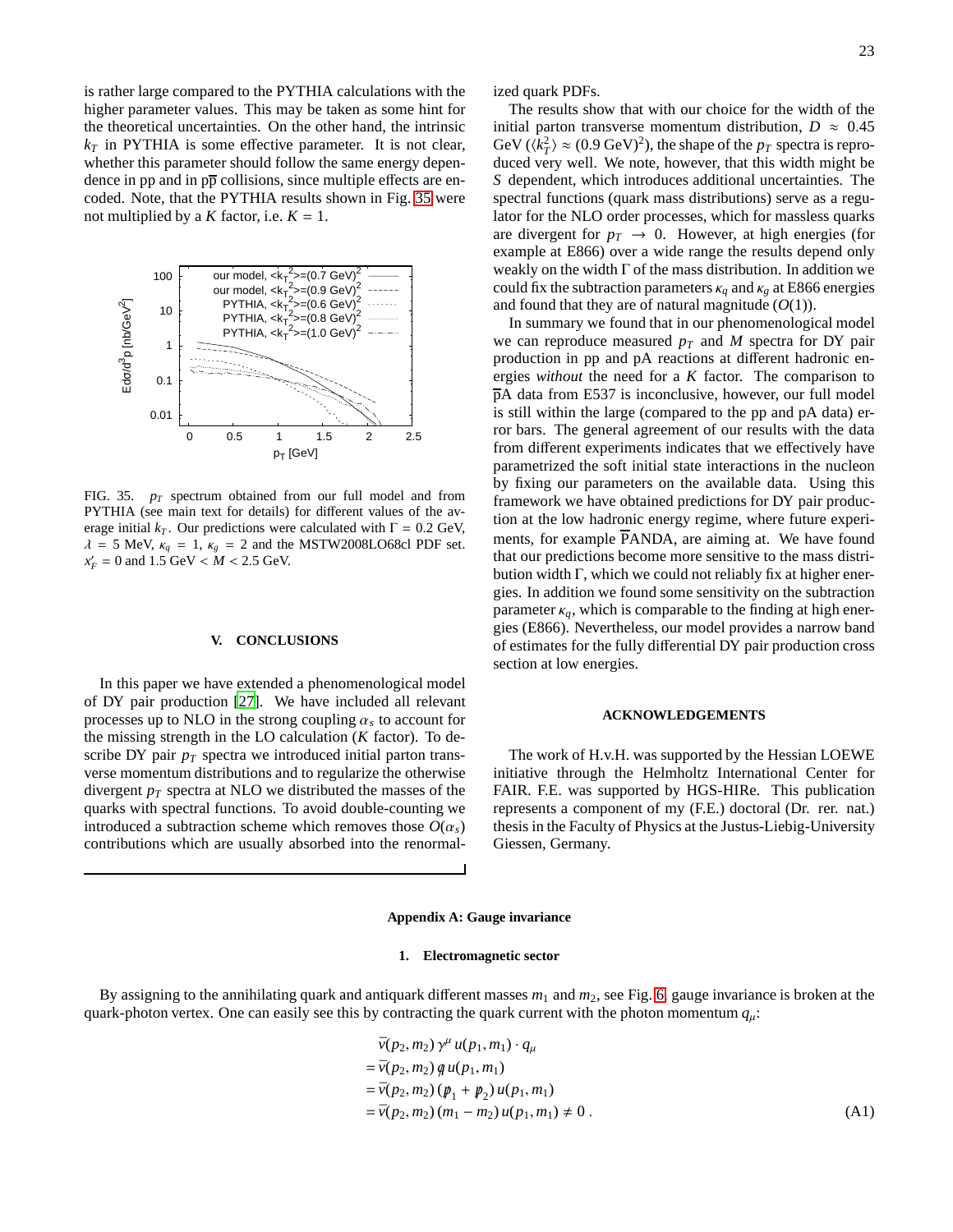<span id="page-23-0"></span>
$$
G(q) \sim \left( g_{\mu\nu} - \xi \frac{q_{\mu}q_{\nu}}{q^2} \right),\tag{A2}
$$

with a gauge parameter  $\xi$ . Now we insert the gauge dependent part of Eq. [\(A2\)](#page-23-0) between the quark and lepton currents and exploit the Dirac equation:

$$
\bar{v}(p_2, m_2) \gamma^{\mu} u(p_1, m_1) \cdot (q_{\mu} q_{\nu}) \cdot \bar{u}(k_1, m) \gamma^{\nu} v(k_2, m) \n= \bar{v}(p_2, m_2) q u(p_1, m_1) \cdot \bar{u}(k_1, m) q v(k_2, m) \n= \bar{v}(p_2, m_2) (p_1 + p_2) u(p_1, m_1) \cdot \bar{u}(k_1, m) (k_1 + k_2) v(k_2, m) \n= \bar{v}(p_2, m_2) (m_1 - m_2) u(p_1, m_1) \cdot \bar{u}(k_1, m) (m - m) v(k_2, m) \n= 0,
$$
\n(A3)

and so the amplitude is invariant under gauge transformations of the electromagnetic field.

## <span id="page-23-1"></span>**2. Strong sector**

As shown in Figs. [6,](#page-7-3) [7,](#page-7-4) [8](#page-8-1) and [9,](#page-8-2) we always keep the quark masses fixed at any quark-gluon vertex. This ensures that all our calculations are also gauge invariant in the strong sector. This is trivial for the gluon bremsstrahlung and gluon Compton scattering processes. For the vertex correction (VC) and self energy diagrams the proof proceeds as follows: We denote the LO  $(\alpha_s^0)$  DY amplitude with  $M_{\text{LO}}$  and the vertex correction amplitude with  $M_{\text{VC}}$ . Then

$$
M_{\text{LO}} \sim \bar{\nu}(p_2, m_2) \gamma^{\mu} u(p_1, m_1) \cdot L_{\mu}(q^2) , \qquad (A4)
$$

$$
M_{\rm VC} \sim \bar{\nu}(p_2, m_2) \Gamma^{\mu}(q^2) u(p_1, m_1) \cdot L_{\mu}(q^2) , \qquad (A5)
$$

where  $L_\mu$  is the leptonic part and  $\Gamma^\mu$  is of order  $\alpha_s$ . Also of order  $\alpha_s$  are the interferences of the LO process with the self energy diagrams in Fig. [7](#page-7-4) and we have to include them by dressing the external quark legs with field strength renormalization factors of  $\sqrt{Z_2(m_i)}$  with  $Z_2 = 1 + \delta Z_2 + O(\alpha_s^2)$ . Then to order  $\alpha_s$  the amplitude for the process  $q\bar{q} \to l^+l^-$  can be written as

$$
M = \sqrt{Z_2(m_1)} \sqrt{Z_2(m_2)} \cdot \bar{\nu}(p_2, m_2) \left( i e_q \gamma^{\mu} + \Gamma^{\mu}(q^2) \right) u(p_1, m_1) \cdot L_{\mu}(q^2)
$$
  
\n
$$
= \left( 1 + \frac{1}{2} \delta Z_2(m_1) + O(\alpha_s^2) \right) \left( 1 + \frac{1}{2} \delta Z_2(m_2) + O(\alpha_s^2) \right) \cdot \bar{\nu}(p_2, m_2) \left( i e_q \gamma^{\mu} + \Gamma^{\mu}(q^2) \right) u(p_1, m_1) \cdot L_{\mu}(q^2)
$$
  
\n
$$
= \bar{\nu}(p_2, m_2) \left[ i e_q \gamma^{\mu} \left( 1 + \frac{1}{2} \delta Z_2(m_1) + \frac{1}{2} \delta Z_2(m_2) \right) + \Gamma^{\mu}(q^2) \right] u(p_1, m_1) \cdot L_{\mu}(q^2) + O(\alpha_s^2)
$$
 (A6)

To prove gauge invariance we now have to calculate the gluon gauge dependent parts of  $\Gamma^\mu$  and  $\delta Z_2$ , which we denote by the index g. We begin with  $\Gamma_g^{\mu}$ . We denote the gluon momentum with k, insert only the gauge dependent part of the gluon propagator  $(k^{\alpha}k^{\beta})$  and again exploit the Dirac equation:

$$
\bar{v}(p_2, m_2) \Gamma_{g}^{\mu} u(p_1, m_1) = \int d^4 k \, \bar{v}(p_2, m_2) \left( ig \gamma_{\alpha} t^{\alpha} \right) \frac{i(-p_2 - k + m_2)}{(p_2 + k)^2 - m_2^2} i e_q \gamma^{\mu} \frac{i(p_1 - k + m_1)}{(p_1 - k)^2 - m_1^2} (ig \gamma_{\beta} t^{\alpha}) u(p_1, m_1) \cdot \frac{ik^{\alpha} k^{\beta}}{k^2} \frac{1}{k^2}
$$
\n
$$
= -e_q 4\pi \alpha_s (t^{\alpha} t^{\alpha}) \int d^4 k \, \bar{v}(p_2, m_2) \, k \frac{-p_2 - k + m_2}{(p_2 + k)^2 - m_2^2} \gamma^{\mu} \frac{p_1 - k + m_1}{(p_1 - k)^2 - m_1^2} k u(p_1, m_1) \cdot \frac{1}{k^4}
$$
\n
$$
= -e_q 4\pi \alpha_s (t^{\alpha} t^{\alpha}) \int d^4 k \, \bar{v}(p_2, m_2) \left( (-p_2 - m_2) - (-p_2 - k - m_2) \right) \frac{-p_2 - k + m_2}{(p_2 + k)^2 - m_2^2} \gamma^{\mu} \frac{p_1 - k + m_1}{(p_1 - k)^2 - m_1^2} k
$$
\n
$$
\times u(p_1, m_1) \cdot \frac{1}{k^4}
$$
\n
$$
= -e_q 4\pi \alpha_s (t^{\alpha} t^{\alpha}) \int d^4 k \, \bar{v}(p_2, m_2) (-1) \gamma^{\mu} \frac{p_1 - k + m_1}{(p_1 - k)^2 - m_1^2} \left( (-p_1 + k + m_1) - (-p_1 + m_1) \right) u(p_1, m_1) \cdot \frac{1}{k^4}
$$
\n
$$
= -e_q 4\pi \alpha_s (t^{\alpha} t^{\alpha}) \int d^4 k \, \bar{v}(p_2, m_2) (-1) \gamma^{\mu} (-1) u(p_1, m_1) \cdot \frac{1}{k^4}
$$
\n
$$
= -e_q 4\pi \alpha_s (t^{\alpha} t^{\alpha}) \int d^4 k \, \bar
$$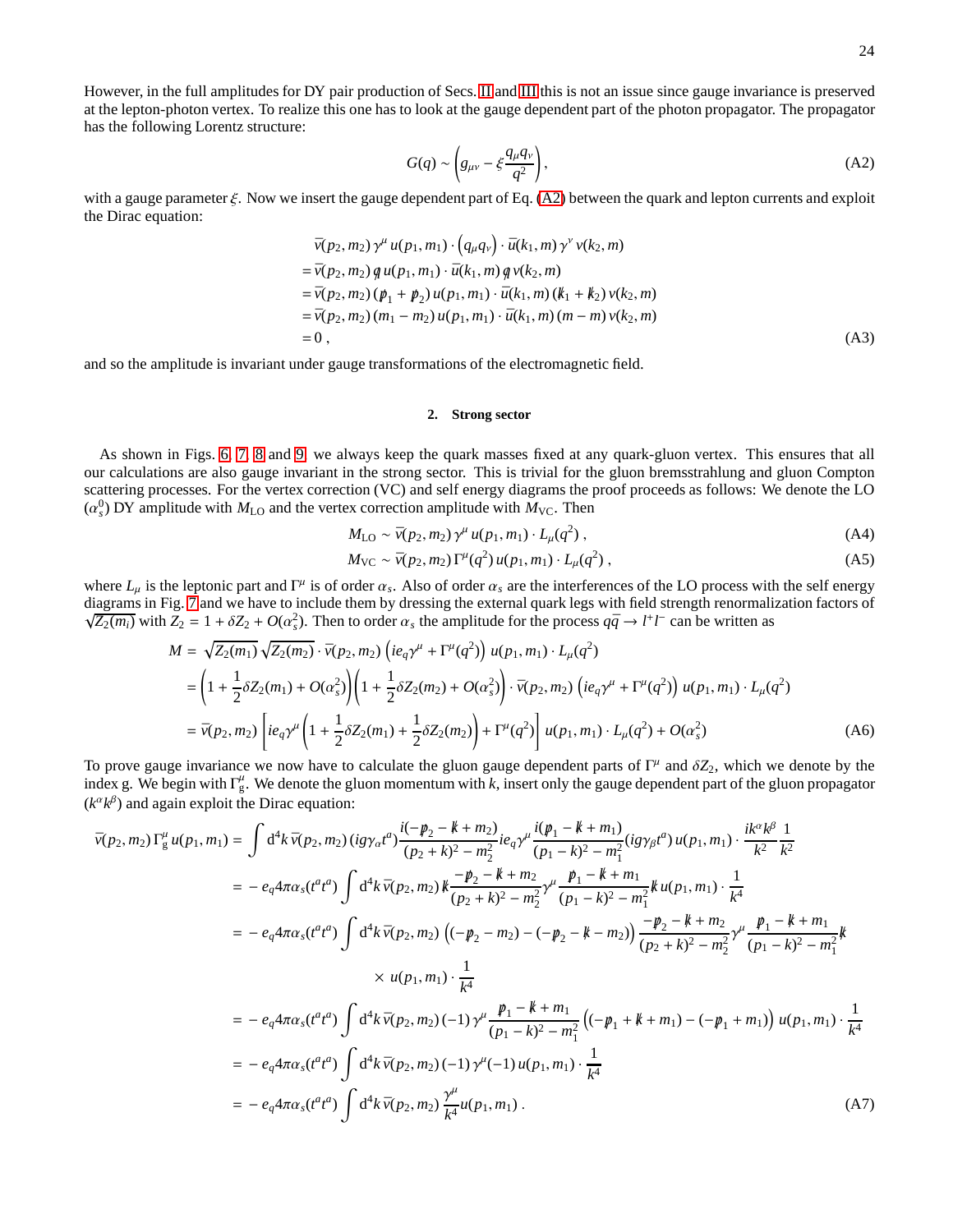The renormalization factor  $\delta Z_2^{\text{g}}$  $2<sup>g</sup>(m)$  is connected to the QCD quark selfenergy via [\[43\]](#page-32-38)

$$
\delta Z_2^g(m) = \left. \frac{\partial \Sigma^g(p)}{\partial p} \right|_{p=m} . \tag{A8}
$$

The gauge dependent part of the quark selfenergy is given by

$$
-i\Sigma^{g}(p) = \int d^{4}k (ig\gamma_{\alpha}t^{a}) \frac{i(p_{1} - k + m_{1})}{(p_{1} - k)^{2} - m_{1}^{2}} (ig\gamma_{\beta}t^{a}) \cdot \frac{ik^{\alpha}k^{\beta}}{k^{2}} \frac{1}{k^{2}}
$$
  

$$
\Rightarrow \Sigma^{g}(p) = i4\pi\alpha_{s}(t^{a}t^{a}) \int d^{4}k k \frac{p_{1} - k + m_{1}}{(p_{1} - k)^{2} - m_{1}^{2}} k \cdot \frac{1}{k^{4}}.
$$
 (A9)

Now we find for the renormalization factor:

$$
\delta Z_{2}^{\mathcal{E}}(m) = i4\pi\alpha_{s}(t^{a}t^{a}) \int d^{4}k \, k \cdot \frac{\partial}{\partial p} \left( \frac{p-k+m}{(p-k)^{2}-m^{2}} \right) \Big|_{p=m} \cdot k \cdot \frac{1}{k^{4}}
$$
\n
$$
= i4\pi\alpha_{s}(t^{a}t^{a}) \int d^{4}k \, k \cdot \left( \frac{1}{p^{2}-p^{2}k-kp+k^{2}-m^{2}} + \frac{(p-k+m)(-2p+2k)}{(p^{2}-p^{2}k-kp+k^{2}-m^{2})^{2}} \right) \Big|_{p=m} \cdot k \cdot \frac{1}{k^{4}}
$$
\n
$$
= i4\pi\alpha_{s}(t^{a}t^{a}) \int d^{4}k \left( \frac{1}{-2mk+k^{2}} + \frac{(-k+2m)(-2m+2k)}{(-2mk+k^{2})^{2}} \right) \cdot \frac{1}{k^{2}}
$$
\n
$$
= i4\pi\alpha_{s}(t^{a}t^{a}) \int d^{4}k \left( \frac{-2mk+k^{2}+(-k+2m)(-2m+2k)}{k^{2}(4m^{2}-4mk+k^{2})^{2}} \right) \cdot \frac{1}{k^{2}}
$$
\n
$$
= i4\pi\alpha_{s}(t^{a}t^{a}) \int d^{4}k \cdot \frac{-1}{k^{4}}.
$$
\n(A10)

Thus

$$
\bar{v}(p_2, m_2) \left[ i e_q \gamma^{\mu} \left( \frac{1}{2} \delta Z_2^{\rm g}(m_1) + \frac{1}{2} \delta Z_2^{\rm g}(m_2) \right) + \Gamma_g^{\mu} \right] u(p_1, m_1)
$$
\n
$$
= \bar{v}(p_2, m_2) \left[ i e_q \gamma^{\mu} \left( i 4 \pi \alpha_s (t^a t^a) \int d^4 k \cdot \frac{-1}{k^4} \right) + -e_q 4 \pi \alpha_s (t^a t^a) \int d^4 k \frac{\gamma^{\mu}}{k^4} \right] u(p_1, m_1)
$$
\n
$$
= 0 \tag{A11}
$$

and so the amplitude in Eq. [\(A6\)](#page-23-1) does not depend on the gluon gauge.

### <span id="page-24-0"></span>**Appendix B:** *F*<sup>1</sup>

As already mentioned in Sec. [III A 1](#page-8-4) we unintentionally renormalized the charge at the quark-photon vertex by assigning different masses  $m_1$  and  $m_2$  to the annihilating quark and antiquark, which breaks gauge invariance at the quark-photon vertex, see Appendix [A 1.](#page-22-2) Thus

$$
\lim_{q^2 \to 0} F_1(q^2, m_1^2, m_2^2) \neq 1 \tag{B1}
$$

which we illustrate in Fig. [36.](#page-25-1) There we plot the real part of the correction  $\delta F_1$  to  $F_1$  to order  $\alpha_s$  for small  $\sqrt{q^2}$ . The correction is defined by

<span id="page-24-1"></span>
$$
F_1 = 1 + \frac{\alpha_s}{4\pi} \delta F_1 \,. \tag{B2}
$$

As one can see,  $\delta F_1$  approaches zero for the case of equal quark masses  $m_1 = m_2 = 0.1$  GeV, as it should. However, for different quark masses (in our example plot:  $m_1 = 0.1$  GeV,  $m_2 = 0.5$  GeV) this is clearly not the case.

This behavior could potentially spoil our calculations. One should note, however, that we always stay far away from  $q^2 = 0$ , since  $q^2 = M^2$  sets the hard scale for our calculations. Therefore, reasonable physical values of  $q^2$  are larger than 1 GeV. To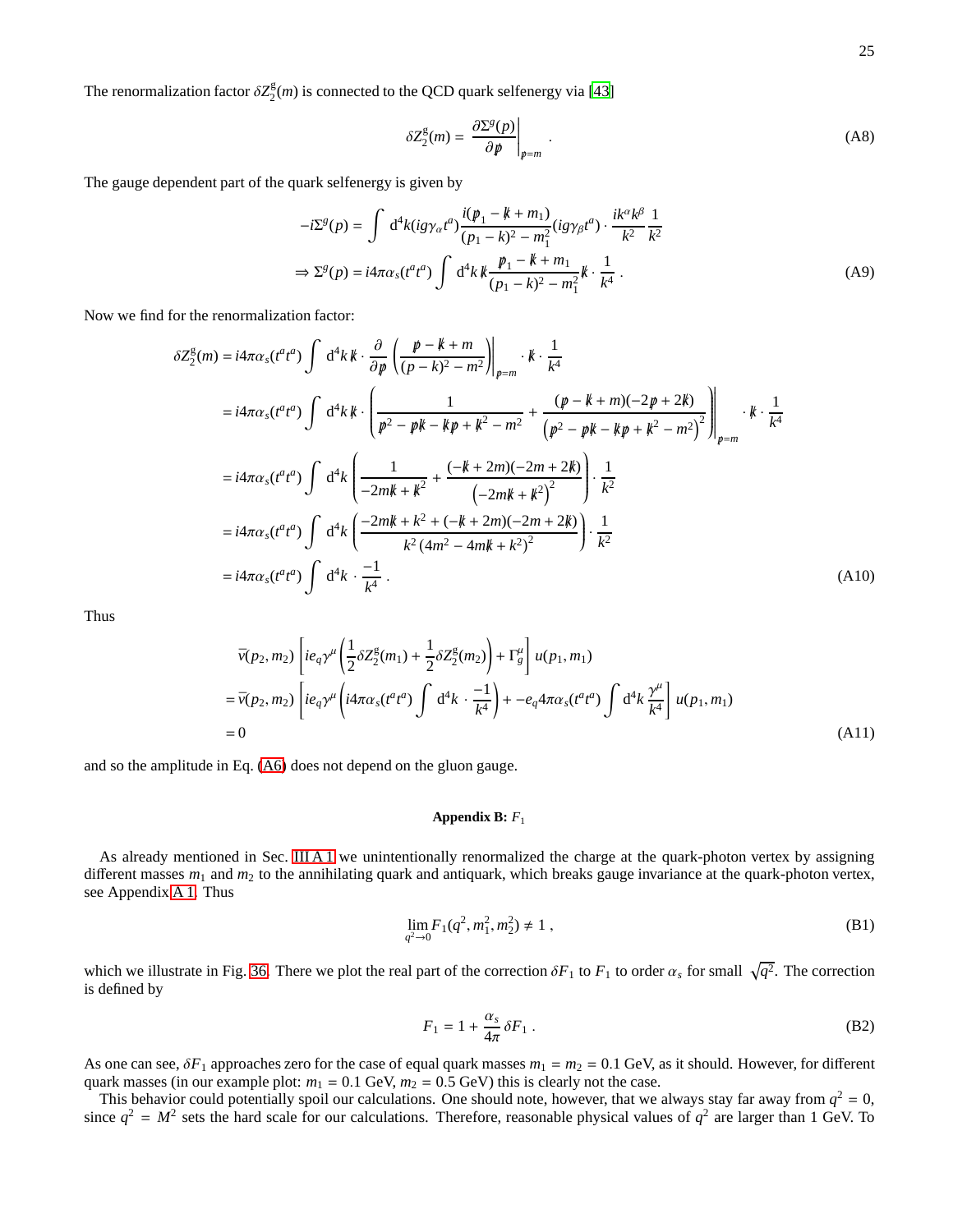

<span id="page-25-1"></span>FIG. 36. Correction to *F*<sup>1</sup> at order α*<sup>s</sup>* for equal quark masses (solid) and different quark masses (dashed). See main text for details.

study the influence of different quark masses in the physically interesting range of  $q^2$  we devise the following scheme: to calculate the hadronic cross section we weight the partonic subprocess cross sections by quark mass distributions (spectral functions), see Eqs. [\(71](#page-5-2)[-73\)](#page-6-8). Thus also the form factor  $F_1(q^2, m_1^2, m_2^2)$  is weighted by these distributions in our calculation. Therefore, it is worthwhile to compare the weighted form factors for different masses,  $F_1(q^2, m_1^2, m_2^2)$ , and for equal masses,  $F_1(q^2, m^2, m^2)$ , for physically interesting  $q^2$ . Because of Eq. [\(B2\)](#page-24-1) it suffices to compare only the corrections  $\delta F_1$ . We define

$$
\delta \hat{F}_1(q^2) = \int_0^{m_N^2} dm^2 A(p) \, \delta F_1(q^2, m^2, m^2) \,, \tag{B3}
$$

with the spectral function  $A(p)$  defined in Eq. [\(72\)](#page-5-3). Now we know that  $\delta F_1(q^2, m^2, m^2)$  shows the correct low  $q^2$  behavior,

$$
\lim_{q^2 \to 0} \delta F_1(q^2, m^2, m^2) = 0 , \tag{B4}
$$

and we know that the spectral function is normalized to 1, see Eq. [\(74\)](#page-6-9). Therefore, also the weighted correction shows the right behavior for  $q^2 \to 0$ :

$$
\lim_{q^2 \to 0} \delta \hat{F}_1(q^2) = \int_0^{m_N^2} dm^2 A(p) \cdot \lim_{q^2 \to 0} \delta F_1(q^2, m^2, m^2) = 1 \cdot 0 = 0.
$$
 (B5)

Next we define the weighted correction for different masses:

$$
\delta \tilde{F}_1(q^2) = \int_0^{m_N^2} dm_1^2 \int_0^{m_N^2} dm_1^2 A(p_1) A(p_2) \, \delta F_1(q^2, m_1^2, m_2^2) \,. \tag{B6}
$$

In Fig. [37](#page-26-1) we compare the real parts of  $\delta \hat{F}_1(q^2)$  and  $\delta \tilde{F}_1(q^2)$  for  $\sqrt{q^2} = 1$  ... 20 GeV. As one can see they agree very well over the entire range. Thus we conclude that the wrong behavior of  $\delta F_1(q^2, m_1^2, m_2^2)$  near  $q^2 = 0$  ultimately does not affect our calculations.

## <span id="page-25-0"></span>**Appendix C: Kinematics**

The calculation of the hadronic cross sections for the LO process, see Sec. [II,](#page-2-1) gluon bremsstrahlung, see Sec. [III B,](#page-10-0) and gluon Compton scattering, see Sec. [III C,](#page-10-1) requires to remove unphysical solutions for the momentum fractions *x<sup>i</sup>* . We closely follow the arguments presented in [\[27\]](#page-32-22) and refer to this publication for more details.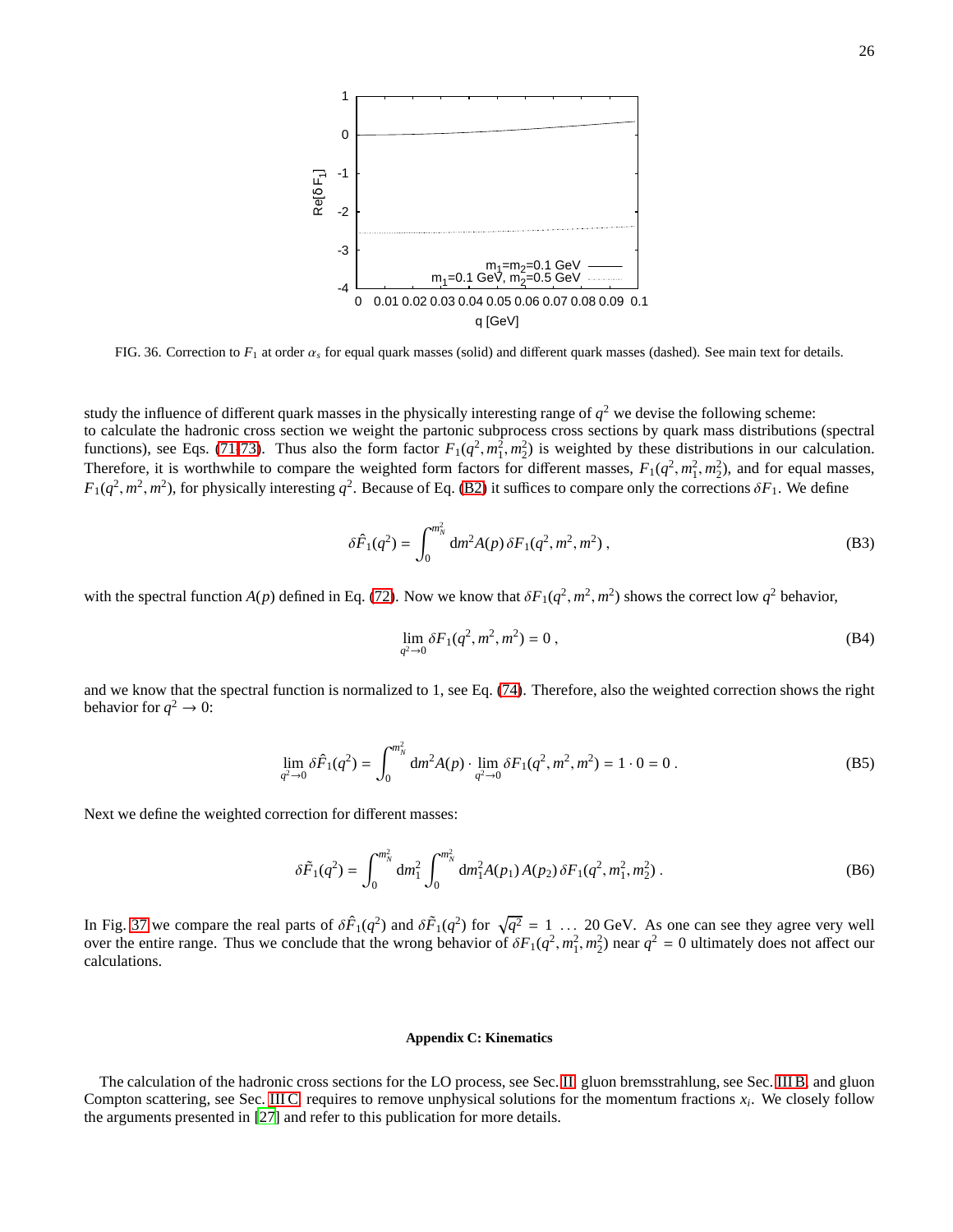

<span id="page-26-1"></span>FIG. 37. Comparison of the real parts of the weighted corrections to  $F_1$  at order  $\alpha_s$  for equal quark masses (solid) and different quark masses (dashed). For the spectral functions a width  $\Gamma = 0.2$  GeV and a large quark momentum component  $p^+ = \frac{q}{2}$  was chosen, cf. Eqs. [\(71-](#page-5-2)[73\)](#page-6-8). The gluon mass was set to  $\lambda = 0.05$  GeV, cf. Eq. [\(95\)](#page-9-1). Both curves agree well over the entire range.

## <span id="page-26-0"></span>**1. Bremsstrahlung**

We begin with the symmetric case of gluon bremsstrahlung. The hadronic cross section reads, cf. Eqs. [\(23](#page-2-5)[,51\)](#page-4-2),

$$
\frac{d\sigma_B}{dM^2 dp_T^2 dx_F} = \int_0^1 dx_1 \int_0^1 dx_2 \int d\vec{p}_{1\perp} \int d\vec{p}_{2\perp} \int dm_1^2 \int dm_2^2
$$
\n
$$
\times \sum_i q_i^2 \hat{f}_i(x_1, \vec{p}_{1\perp}, m_1^2, q^2) \hat{f}_i(x_2, \vec{p}_{2\perp}, m_2^2, q^2) \cdot \frac{2 \sqrt{s} p_{\text{cm}} (q_z)_{\text{max}}}{E_q} \cdot \frac{d\hat{\sigma}_B}{dM^2 dt} \delta((p_1 + p_2 - q)^2 - \lambda^2) \ . \tag{C1}
$$

Again, the  $\tilde{f}_i$  are our unintegrated parton distributions, see Sec. IID 2, the partonic cross section  $\frac{d\hat{\sigma}_B}{dM^2dt}$  is given in Eq. [\(101\)](#page-10-6) and λ is the fictitious gluon mass, introduced to regulate the soft divergence. Now we collect everything except δ- and Θ-functions in *F* and rewrite the cross section as

Г

$$
\frac{d\sigma_B}{dM^2 dx_F dp_T^2} = \int_0^1 dx_1 \int_0^1 dx_2 \int d\vec{p}_{1\perp} \int d\vec{p}_{2\perp} \int dm_1^2 \int dm_2^2 F(x_1, \vec{p}_{1\perp}, m_1^2, x_2, \vec{p}_{2\perp}, m_2^2, M^2) \times \delta((p_1 + p_2 - q)^2 - \lambda^2) \Theta(E_g).
$$
\n(C2)

The  $\delta$ -functions in Eq. [\(C2\)](#page-26-2) must be worked out in a way that allows to discern physical and unphysical solutions for the momentum fractions  $x_i$  in order to perform the  $f$ -integrations. For this aim it is useful to rewrite the parton momenta in terms of different variables:

$$
\hat{q} = p_1 + p_2, \qquad (C3)
$$

<span id="page-26-3"></span>
$$
k = \frac{1}{2} (p_2 - p_1) . \tag{C4}
$$

Inverting the last two equations, we can use the on-shell conditions for the partons to obtain

$$
m_1^2 = p_1^2 = \left(\frac{1}{2}\hat{q} - k\right)^2 = \frac{1}{4}\hat{q}^2 - k \cdot \hat{q} + k^2 \tag{C5}
$$

<span id="page-26-4"></span>and

$$
m_2^2 = p_2^2 = \left(\frac{1}{2}\hat{q} + k\right)^2 = \frac{1}{4}\hat{q}^2 + k \cdot \hat{q} + k^2 \ . \tag{C6}
$$

Adding and subtracting Eqs. [\(C5\)](#page-26-3) and [\(C6\)](#page-26-4) yields

<span id="page-26-9"></span><span id="page-26-6"></span><span id="page-26-5"></span><span id="page-26-2"></span>
$$
k^2 = -\frac{1}{4}\hat{q}^2 + \frac{m_1^2 + m_2^2}{2} \,,\tag{C7}
$$

$$
k \cdot q = \frac{m_2^2 - m_1^2}{2} \,. \tag{C8}
$$

<span id="page-26-8"></span>Solving Eq.  $(C7)$  for  $k^+$  yields

<span id="page-26-7"></span>
$$
k^{+} = \frac{\vec{k}_{\perp}^{2} - \frac{1}{4}\hat{q}^{2} + \frac{m_{1}^{2} + m_{2}^{2}}{2}}{k^{-}}.
$$
 (C9)

Inserting this result into Eq. [\(C8\)](#page-26-6) leads to an equation quadratic in *k*<sup>−</sup>:

$$
m_2^2 - m_1^2 = k^+ \hat{q}^- + k^- \hat{q}^+ - 2\vec{k}_\perp \cdot (\hat{q}_\perp)
$$
  
= 
$$
\frac{\vec{k}_\perp^2 - \frac{1}{4} \hat{q}^2 + \frac{m_1^2 + m_2^2}{2}}{k^-} \hat{q}^- + k^- \hat{q}^+ - 2\vec{k}_\perp \cdot (\hat{q}_\perp)
$$
 (C10)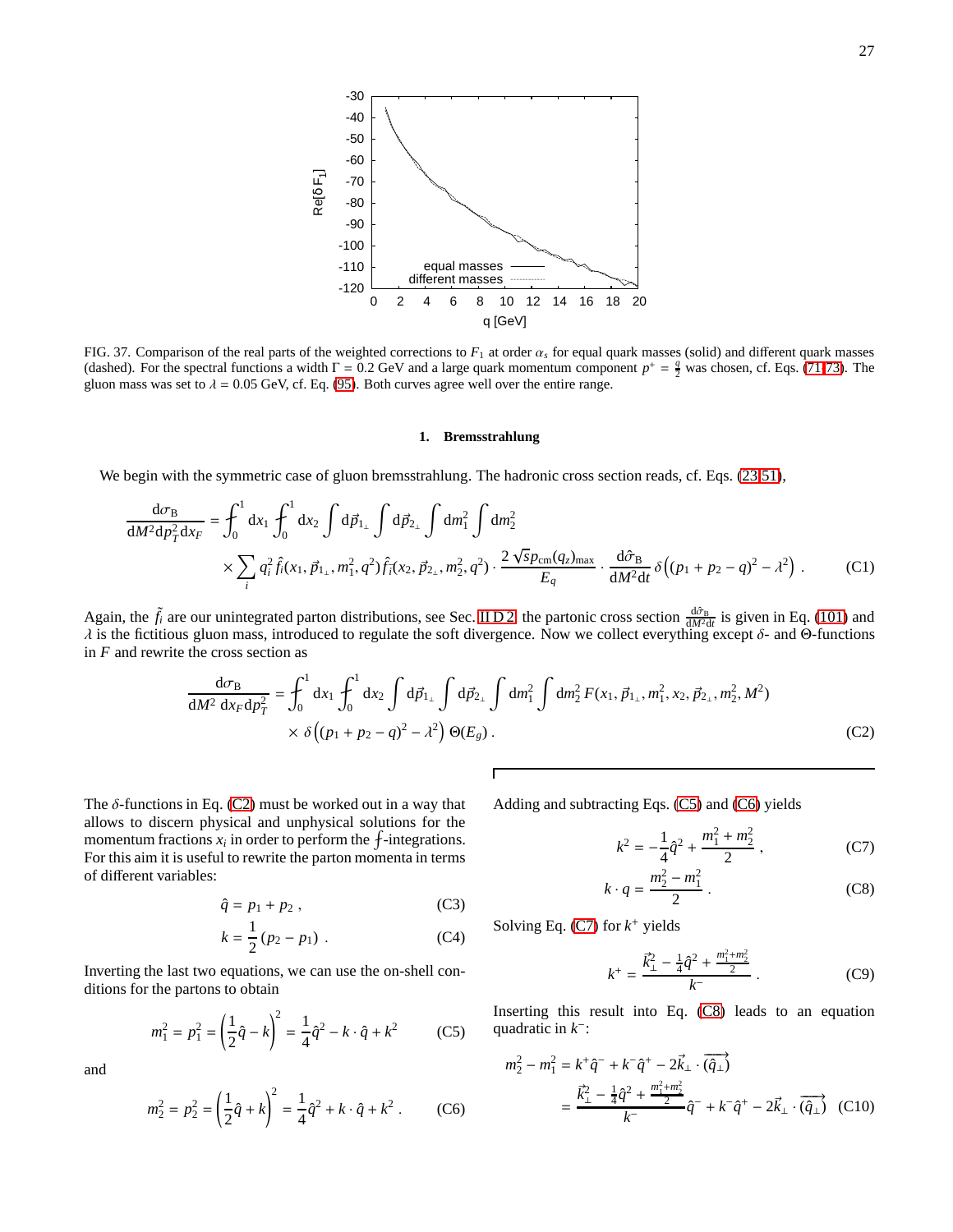$$
\Rightarrow 0 = (k^{-})^2 \hat{q}^+ + k^-(-2\vec{k}_{\perp} \cdot \overline{(\hat{q}_{\perp})} - m_2^2 + m_1^2) + \left(\vec{k}_{\perp}^2 - \frac{1}{4}\hat{q}^2 + \frac{m_1^2 + m_2^2}{2}\right)\hat{q}^-.
$$
 (C11)

The solutions are

$$
(k^{-})_{\pm} = \frac{\vec{k}_{\perp} \cdot (\overrightarrow{\hat{q}_{\perp}})}{\hat{q}^{+}} + \frac{m_{2}^{2} - m_{1}^{2}}{2\hat{q}^{+}}
$$
  

$$
\pm \sqrt{\left(\frac{\vec{k}_{\perp} \cdot (\overrightarrow{\hat{q}_{\perp}})}{\hat{q}^{+}} + \frac{m_{2}^{2} - m_{1}^{2}}{2\hat{q}^{+}}\right)^{2} + \frac{\hat{q}^{-}}{\hat{q}^{+}} \left(\frac{1}{4}\hat{q}^{2} - \vec{k}_{\perp}^{2} - \frac{m_{1}^{2} + m_{2}^{2}}{2}\right). \tag{C12}}
$$

Inserting  $(C12)$  into  $(C10)$  gives the solutions for  $k^+$ :

$$
(k^{+})_{\mp} = \frac{\hat{q}^{+}}{\hat{q}^{-}} \left( \frac{\vec{k}_{\perp} \cdot (\hat{q}_{\perp})}{\hat{q}^{+}} + \frac{m_{2}^{2} - m_{1}^{2}}{2\hat{q}^{+}} \right)
$$
  

$$
\mp \sqrt{\left( \frac{\vec{k}_{\perp} \cdot (\overline{q_{\perp}})}{\hat{q}^{+}} + \frac{m_{2}^{2} - m_{1}^{2}}{2\hat{q}^{+}} \right)^{2} + \frac{\hat{q}^{-}}{\hat{q}^{+}} \left( \frac{1}{4}\hat{q}^{2} - \vec{k}_{\perp}^{2} - \frac{m_{1}^{2} + m_{2}^{2}}{2} \right) }.
$$
(C13)

Rewriting Eqs. [\(27\)](#page-2-10) and [\(28\)](#page-2-11) in terms of  $\hat{q}$  and  $k$  we obtain the solutions for the parton momentum fractions ( $P_2^+ = P_1^-$ ):

$$
(x_1)_\pm = \frac{p_1^-}{\sqrt{S}} = \frac{1}{P_1^-} \left( \frac{1}{2} \hat{q}^- - (k^-)_\pm \right) \tag{C14}
$$

and

<span id="page-27-4"></span>
$$
(x_2)_\mp = \frac{p_2^+}{\sqrt{S}} = \frac{1}{P_1^-} \left( \frac{1}{2} \hat{q}^+ + (k^+)_\mp \right) . \tag{C15}
$$

Since there are two solutions for  $k^-$  and  $k^+$ , respectively, we also get two solutions for  $x_1$ ,  $x_2$ . To determine which set of  $x_1, x_2$  and thus  $k^+, k^-$  has to be chosen we take the limit of zero parton transverse momentum and vanishing masses,

<span id="page-27-1"></span>
$$
(k^{-})_{\pm} \to \pm \sqrt{\frac{\hat{q}^{-}1}{\hat{q}^{+}} \frac{1}{4} \hat{q}^{2}} = \pm \frac{\hat{q}^{-}}{2}, \qquad (C16)
$$

$$
(k^{+})_{\mp} \rightarrow \mp \sqrt{\frac{\hat{q}^{+}}{\hat{q}^{-}} \frac{1}{4} \hat{q}^{2}} = \mp \frac{\hat{q}^{+}}{2} .
$$
 (C17)

<span id="page-27-0"></span>Inserting expressions [\(C16\)](#page-27-1) and [\(C17\)](#page-27-2) into [\(C14\)](#page-27-3) and [\(C15\)](#page-27-4) yields two solutions for the momentum fractions,

<span id="page-27-2"></span>
$$
(x_1)_\pm \to \frac{1}{P_1^-} \begin{cases} 0 & (C18) \\ \hat{q}^- \end{cases}
$$

<span id="page-27-7"></span>and

$$
(x_2)_\mp \to \frac{1}{P_1^-} \begin{cases} 0 & (C19) \\ \hat{q}^+ \end{cases}
$$

<span id="page-27-5"></span>The upper solutions correspond to the unphysical case  $x_1$  =  $x_2 = 0$ . Thus we only keep the lower solutions when evaluating the phase space integrals. This requires the integrals in Eq. [\(C2\)](#page-26-2) to be evaluated in the correct order, otherwise one cannot disentangle the two different solutions for  $x_1$  and  $x_2$ .

<span id="page-27-3"></span>We begin by introducing several integrals over  $\delta$ -functions in Eq. [\(C2\)](#page-26-2). In this way we will transform the integration variables to the above chosen  $\hat{q}$  and  $\vec{k}_{\perp}$ :

$$
\frac{d\sigma_B}{dM^2 dx_F dp_T^2} = \int_0^1 dx_1 \int_0^1 dx_2 \int d\vec{p}_{1\perp} \int d\vec{p}_{2\perp} \int d\vec{q}_{2\perp} \int d\vec{k}_{\perp} \int dm_1^2 \int dm_2^2 \int d\hat{q}^+ \int d\hat{q}^- F(x_1, \vec{p}_{1\perp}, m_1^2, x_2, \vec{p}_{2\perp}, m_2^2, M^2)
$$
  
\n
$$
\times \delta(\hat{q}^+ - (p_1^+ + p_2^+)) \delta(\hat{q}^- - (p_1^- + p_2^-)) \delta^{(2)} (\vec{q}_{\perp}) - (\vec{p}_{1\perp} + \vec{p}_{2\perp}) \delta^{(2)} (\vec{k}_{\perp} - \frac{1}{2} (\vec{p}_{1\perp} - \vec{p}_{2\perp}) )
$$
  
\n
$$
\times \delta((p_1 + p_2 - q)^2 - \lambda^2) \Theta(E_g).
$$
 (C20)

First we perform

<span id="page-27-8"></span>
$$
\int d\vec{p}_{1_{\perp}} \int d\vec{p}_{2_{\perp}} \delta^{(2)} \left( \overrightarrow{(\hat{q}_{\perp})} - (\vec{p}_{1_{\perp}} + \vec{p}_{2_{\perp}}) \right) \delta^{(2)} \left( \vec{k}_{\perp} - \frac{1}{2} (\vec{p}_{2_{\perp}} - \vec{p}_{1_{\perp}}) \right) = 1 . \tag{C21}
$$

Now we calculate the integral

<span id="page-27-6"></span>
$$
\int_0^1 dx_1 \int_0^1 dx_2 \, \delta(\hat{q}^+ - (p_1^+ + p_2^+)) \, \delta(\hat{q}^- - (p_1^- + p_2^-)) \, .
$$
\n(C22)

According to Eqs. [\(C12\)](#page-27-0)-[\(C15\)](#page-27-4) the  $\delta$ -functions in this expression have two possible solutions for each  $p_1^-$  and  $p_2^+$ . However, as explained above, we now have to explicitly remove the unphysical solutions  $(x_1)_+$  and  $(x_2)_-$ , which are the ones corresponding to the upper sign in Eqs. [\(C12\)](#page-27-0) and [\(C13\)](#page-27-5):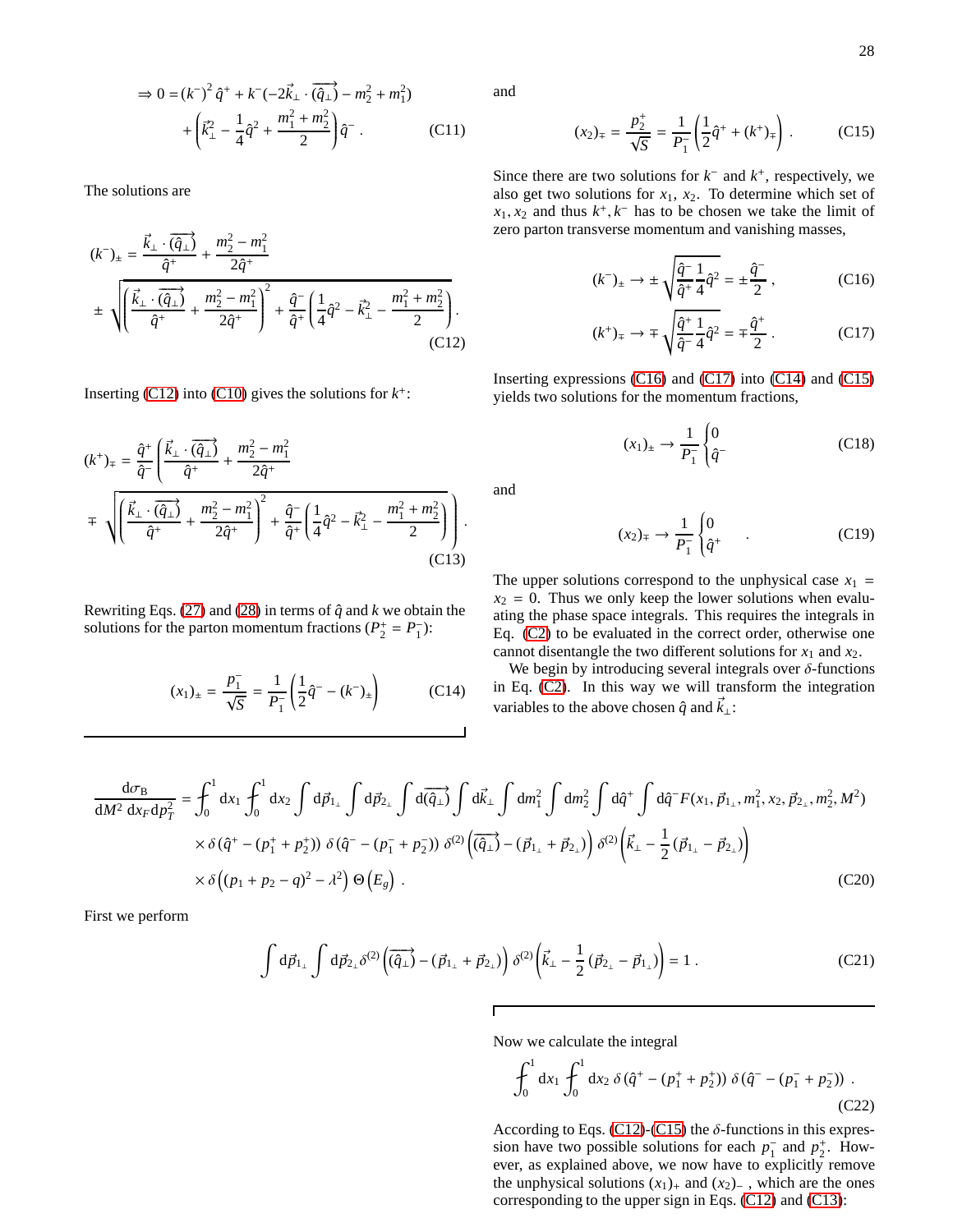$$
\int_{0}^{1} dx_{1} \int_{0}^{1} dx_{2} \delta(\hat{q}^{+} - (p_{1}^{+} + p_{2}^{+})) \delta(\hat{q}^{-} - (p_{1}^{-} + p_{2}^{-}))
$$
\n
$$
= \int_{0}^{1} dx_{1} \int_{0}^{1} dx_{2} \delta\left(\hat{q}^{+} - \frac{\left(\frac{1}{2}(\hat{q}_{\perp}) - \vec{k}_{\perp}\right)^{2} + m_{1}^{2}}{x_{1}P_{1}^{-}} - x_{2}P_{1}^{-}\right) \delta\left(\hat{q}^{-} - x_{1}P_{1}^{-} - \frac{\left(\frac{1}{2}(\hat{q}_{\perp}) + \vec{k}_{\perp}\right)^{2} + m_{2}^{2}}{x_{2}P_{1}^{-}}\right)
$$
\n
$$
= \int_{0}^{1} dx_{1} \int_{0}^{1} dx_{2} \delta\left(\hat{q}^{+} - \frac{\left(\frac{1}{2}(\hat{q}_{\perp}) - \vec{k}_{\perp}\right)^{2} + m_{1}^{2}}{(x_{1}) - P_{1}^{-}} - (x_{2})_{+}P_{1}^{-}\right) \delta\left(\hat{q}^{-} - (x_{1}) - P_{1}^{-} - \frac{\left(\frac{1}{2}(\hat{q}_{\perp}) + \vec{k}_{\perp}\right)^{2} + m_{2}^{2}}{(x_{2}) + P_{1}^{-}}\right)
$$
\n
$$
= \left| (P_{1}^{-})^{2} - \frac{\left[\left(\frac{1}{2}(\hat{q}_{\perp}) - \vec{k}_{\perp}\right)^{2} + m_{1}^{2}\right] \left[\left(\frac{1}{2}(\hat{q}_{\perp}) + \vec{k}_{\perp}\right)^{2} + m_{2}^{2}\right]}{(x_{1})_{-}^{2}(x_{2})_{+}^{2}\left(P_{1}^{-}\right)^{2}}\right]^{-1} \cdot \Theta(1 - (x_{1})_{-}) \Theta((x_{1})_{-}) \Theta(1 - (x_{2})_{+}) \Theta((x_{2})_{+}) . \tag{C23}
$$

Using  $d\hat{q}^+d\hat{q}^- = 2d\hat{q}_0d\hat{q}_z$  we can evaluate one of the remaining integrals of Eq. [\(C20\)](#page-27-6) with the help of the  $\delta$ -function:

<span id="page-28-0"></span>
$$
2\int d\hat{q}_0 \,\delta\left((p_1 + p_2 - q)^2 - \lambda^2\right) = 2\int d\hat{q}_0 \,\delta\left((\hat{q} - q)^2 - \lambda^2\right) = \frac{1}{E_g}
$$
\n(C24)

with  $E_g = \sqrt{(\vec{r})^2 + \lambda^2} = \sqrt{(\vec{q})^2 - \vec{q}}^2 + \lambda^2$ . Collecting the pieces, Eq. [\(C20\)](#page-27-6) simplifies to

$$
\frac{d\sigma_{B}}{dM^{2} dx_{F} dp_{T}^{2}} = \int_{(q_{z})_{\text{min}}}^{(q_{z})_{\text{max}}} d\hat{q}_{z} \int_{0}^{|\vec{q}_{\perp}|_{\text{max}}} d\vec{q}_{\perp} \int_{0}^{|\vec{k}_{\perp}|_{\text{max}}} d\vec{k}_{\perp} \int_{0}^{(m_{1}^{2})_{\text{max}}} dm_{1}^{2} \int_{0}^{(m_{2}^{2})_{\text{max}}} dm_{2}^{2} F((x_{1})_{-}, \hat{p}_{1_{\perp}}, m_{1}^{2}, (x_{2})_{+}, \hat{p}_{2_{\perp}}, m_{2}^{2}, M^{2})
$$
\n
$$
\times \Theta(E_{g}) \frac{1}{E_{g}} \cdot \left| (P_{1}^{-})^{2} - \frac{\left[ \left( \frac{1}{2} (\hat{q}_{\perp}) - \vec{k}_{\perp} \right)^{2} + m_{1}^{2} \right] \left[ \left( \frac{1}{2} (\hat{q}_{\perp}) + \vec{k}_{\perp} \right)^{2} + m_{2}^{2} \right]}{(x_{1})^{2} (x_{2})_{+}^{2} (P_{1}^{-})^{2}} \right|^{-1}
$$
\n
$$
\times \Theta(1 - (x_{1})_{-}) \Theta((x_{1})_{-}) \Theta(1 - (x_{2})_{+}) \Theta((x_{2})_{+}) . \tag{C25}
$$

Now  $(x_1)$ <sub>−</sub>,  $\hat{p}_{1_\perp}$ ,  $(x_2)$ <sub>+</sub> and  $\hat{p}_{2_\perp}$  are fixed:

$$
(x_1)_{-} = \frac{1}{P_1} \left( \frac{\hat{q}^-}{2} - \frac{\vec{k}_{\perp} \cdot (\overrightarrow{\hat{q}_{\perp}})}{\hat{q}^+} - \frac{m_2^2 - m_1^2}{2\hat{q}^+} + \sqrt{\left( \frac{\vec{k}_{\perp} \cdot (\overrightarrow{\hat{q}_{\perp}})}{\hat{q}^+} + \frac{m_2^2 - m_1^2}{2\hat{q}^+} \right)^2 + \frac{\hat{q}^-}{\hat{q}^+} \left( \frac{1}{4} \hat{q}^2 - \vec{k}_{\perp}^2 - \frac{m_1^2 + m_2^2}{2} \right)} \right), \qquad (C26)
$$

$$
(x_2)_+ = \frac{1}{P_1^-} \left( \frac{\hat{q}^+}{2} + \frac{\vec{k}_\perp \cdot (\overrightarrow{\hat{q}_\perp})}{\hat{q}^-} + \frac{m_2^2 - m_1^2}{2\hat{q}^-} + \sqrt{\left( \frac{\vec{k}_\perp \cdot (\overrightarrow{\hat{q}_\perp})}{\hat{q}^-} + \frac{m_2^2 - m_1^2}{2\hat{q}^-} \right)^2 + \frac{\hat{q}^+}{\hat{q}^-} \left( \frac{1}{4}\hat{q}^2 - \vec{k}_\perp^2 - \frac{m_1^2 + m_2^2}{2} \right)} \right),
$$
 (C27)

$$
\hat{\vec{p}}_{1_{\perp}} = \frac{1}{2}(\overrightarrow{\hat{q}_{\perp}}) - \vec{k}_{\perp} \,,\tag{C28}
$$

$$
\hat{\vec{p}}_{2_{\perp}} = \frac{1}{2}(\hat{\vec{q}}_{\perp}) + \vec{k}_{\perp} \,, \tag{C29}
$$

$$
\vec{k}_{\perp} \cdot (\overrightarrow{\hat{q}_{\perp}}) = k_{\perp} \hat{q}_{\perp} \cos \phi_{k_{\perp}}
$$
\n(C30)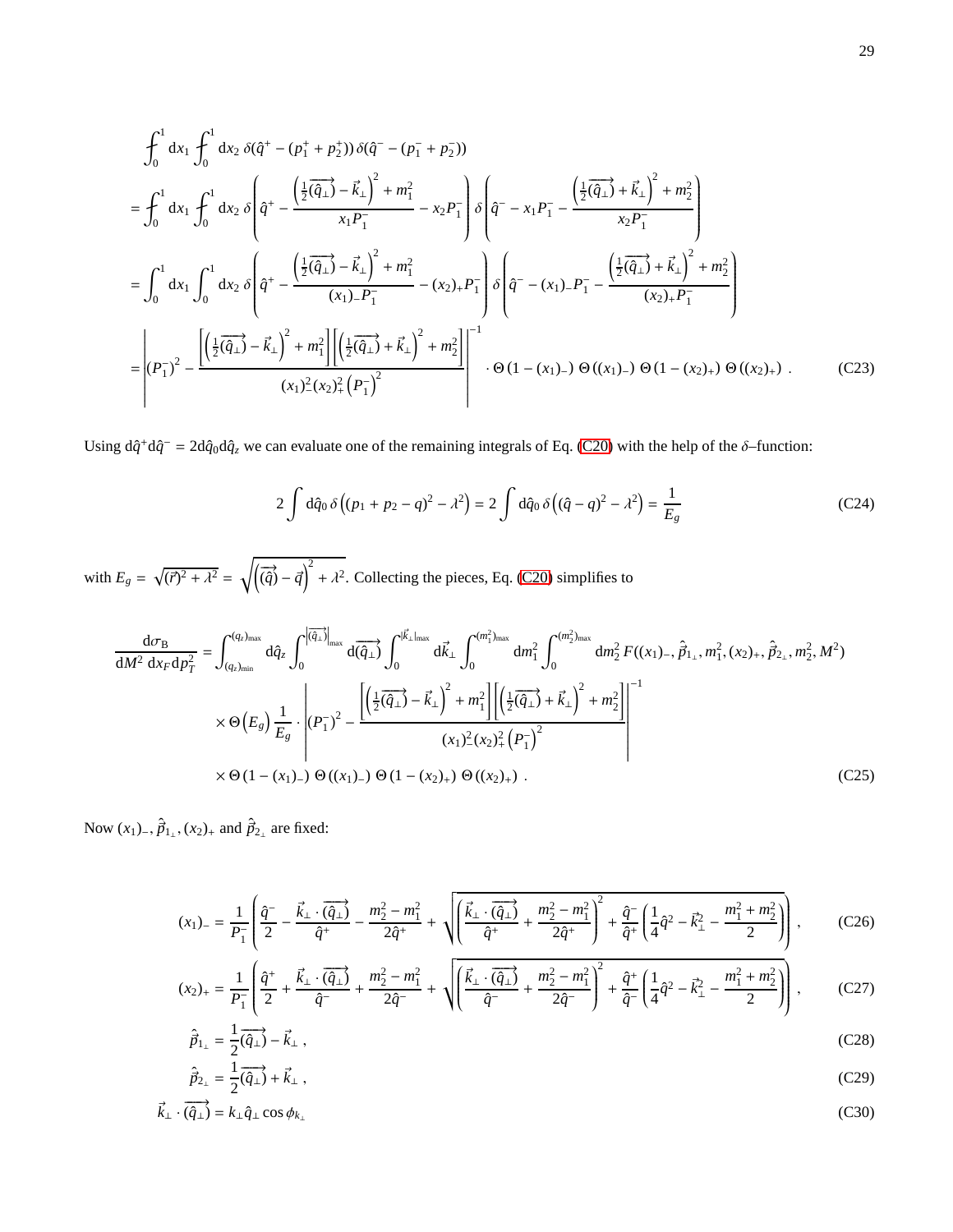with

$$
\hat{q}^+ = E_q + E_g + \hat{q}_z \,,\tag{C31}
$$

$$
\hat{q}^- = E_q + E_g - \hat{q}_z, \tag{C32}
$$

$$
E_q = \sqrt{M^2 + p_T^2 + q_z^2},
$$
 (C33)

$$
E_g = \sqrt{(\hat{q}_\perp)^2 + \hat{q}_z^2 - 2(\hat{q}_\perp) \cdot \vec{q}_\perp - 2\hat{q}_z \cdot q_z + p_T^2 + q_z^2 + \lambda^2} \,, \tag{C34}
$$

$$
\overrightarrow{\left(\hat{q}_{\perp}\right)} \cdot \vec{q}_{\perp} = \hat{q}_{\perp} p_T \cos \phi_{\hat{q}_{\perp}},\tag{C35}
$$

$$
q_z = x_F(q_z)_{\text{max}} \tag{C36}
$$

The integration limits can now be found from general considerations:  $(m_2^2)_{\text{max}}$  is fixed by the condition that  $(x_1)$ – and  $(x_2)$ <sub>+</sub> must be real numbers,

$$
(m_2^2)_{\text{max}} = -2\vec{k}_\perp \cdot (\vec{q}_\perp) + m_1^2 + \hat{q}^+ \hat{q}^- - \sqrt{4\hat{q}^+ q^- m_1^2 + 4\hat{q}^+ \hat{q}^- \left(\frac{1}{2}(\vec{q}_\perp) - \vec{k}_\perp\right)^2} \,. \tag{C37}
$$

From  $(m_2^2)_{\text{max}} > 0$  we find

$$
(m_1^2)_{\text{max}} = 2\vec{k}_\perp \cdot \overrightarrow{(q_\perp)} + \hat{q}^+ \hat{q}^- - 2\sqrt{\hat{q}^+ \hat{q}^- \left(\frac{1}{2}(\overrightarrow{q_\perp}) + \vec{k}_\perp\right)^2} \,,\tag{C38}
$$

and from  $(m_1^2)_{\text{max}} > 0$  follows

<span id="page-29-2"></span><span id="page-29-1"></span>
$$
|\vec{k}_{\perp}|_{\text{max}}^2 = \frac{\hat{q}^+ \hat{q}^- \left(\hat{q}^+ \hat{q}^- - \hat{q}_{\perp}^2\right)}{4\left(\hat{q}^+ \hat{q}^- - \hat{q}_{\perp}^2 \cos^2(\phi_{k_{\perp}})\right)}.
$$
\n(C39)

The energy of the incoming partons must be less than the energy of the hadronic system,  $\hat{q}_0 < \sqrt{S}$ , and so

$$
|\overrightarrow{(q_{\perp})}|_{\text{max}} = p_T \cos \phi_{\hat{q}} + \sqrt{p_T^2 \left(\cos^2 \phi_{\hat{q}} - 1\right) - (q_z - \hat{q}_z)^2 + \left(\sqrt{S} - E_q\right)^2 - \lambda^2}.
$$
 (C40)

Finally,  $\hat{q}_{\perp}$  is a real number and thus

$$
(\hat{q}_z)_{\min}^{\max} = q_z \pm \sqrt{p_T^2 \left(\cos^2 \phi_{\hat{q}_\perp} - 1\right) + \left(\sqrt{S} - E_q\right)^2 - \lambda^2} \,. \tag{C41}
$$

# <span id="page-29-0"></span>**2. Leading order process**

The kinematics of the LO cross section is a special case of the bremsstrahlung kinematics of Appendix [C 1.](#page-26-0) Namely at LO the four-momentum of the incoming partons is equal to the four-momentum of the virtual photon:  $\hat{q} = q$ . From Eq. [\(52\)](#page-4-3) we note for the partonic cross section

$$
\frac{d\hat{\sigma}_{LO}}{dM^2dx_Fdp_T^2} \sim \delta\left(M^2 - (p_1 + p_2)^2\right)\delta\left(p_T^2 - (\vec{p}_{1_\perp} + \vec{p}_{2_\perp})^2\right)\delta\left(x_F - \frac{(p_1)_z + (p_2)_z}{(q_z)_{\text{max}}}\right) \,. \tag{C42}
$$

Now employing Eqs. [\(C4-](#page-26-8)[C19\)](#page-27-7) and Eqs. [\(C21-](#page-27-8) [C23\)](#page-28-0) and everywhere replacing  $\hat{q}$  by  $q$  we find for the LO hadronic cross section

$$
\frac{d\sigma_{LO}}{dM^2dx_Fdp_T^2} = \int 2dq_0 \int dq_z \int dq_{\perp} \int d\vec{k}_{\perp} \int dm_1^2 \int dm_2^2 F_{LO}((x_1)_{-}, \hat{p}_{1_{\perp}}, m_1^2, (x_2)_{+}, \hat{p}_{2_{\perp}}, m_2^2, M^2)
$$
\n
$$
\times \left| (P_1^{\perp})^2 - \frac{\left[ \left( \frac{1}{2}\vec{q}_{\perp} - \vec{k}_{\perp} \right)^2 + m_1^2 \right] \left[ \left( \frac{1}{2}\vec{q}_{\perp} + \vec{k}_{\perp} \right)^2 + m_2^2 \right]}{(x_1)^2 (x_2)^2 (P_1^{\perp})^2} \right|^{-1}
$$
\n
$$
\times \Theta (1 - (x_1)_{-}) \Theta ((x_1)_{-}) \Theta (1 - (x_2)_{+}) \Theta ((x_2)_{+})
$$
\n
$$
\times \delta (M^2 - q^2) \delta (p_T^2 - (\vec{q}_{\perp})^2) \delta \left( x_F - \frac{q_z}{(q_z)_{max}} \right).
$$
\n(C43)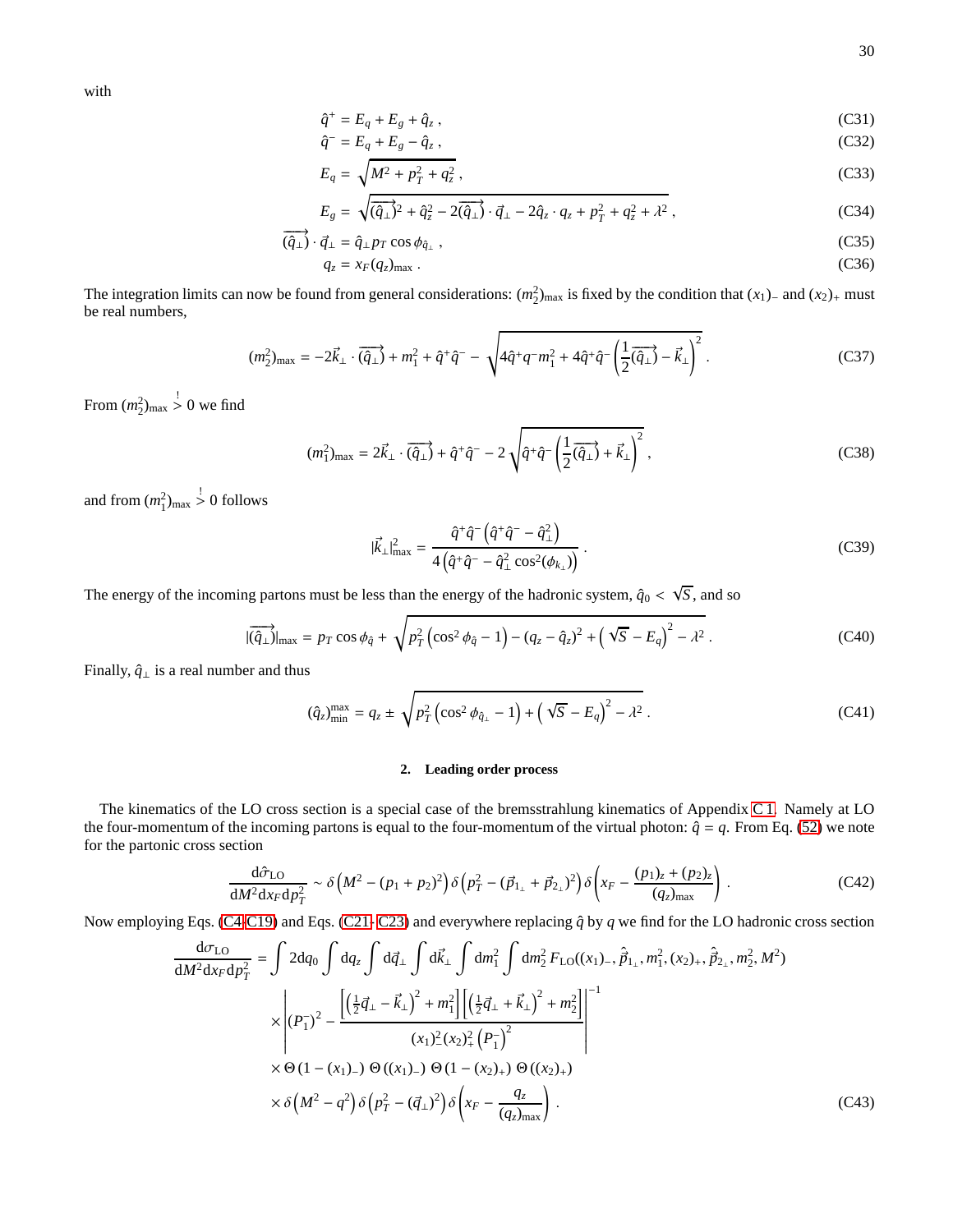With help of the three remaining δ-functions we can now easily perform the four integrations over the components of *q*:

$$
\frac{d\sigma_{LO}}{dM^2 dx_F dp_T^2} = \int_0^{2\pi} d\phi_\perp \int_0^{(\vec{k}_\perp)_{\text{max}}^2} \frac{1}{2} d(\vec{k}_\perp)^2 \int_0^{(m_1)_{\text{max}}^2} dm_1^2 \int_0^{(m_2)_{\text{max}}^2} dm_2^2 \frac{\pi (q_z)_{\text{max}}}{E_q}
$$
\n
$$
\times \left| (P_1^-)^2 - \frac{\left[ \left(\frac{1}{2}\vec{q}_\perp - \vec{k}_\perp\right)^2 + m_1^2 \right] \left[ \left(\frac{1}{2}\vec{q}_\perp + \vec{k}_\perp\right)^2 + m_2^2 \right]}{(x_1)^2 (x_2)^2 + (P_1^-)^2} \right|^{-1} F_{LO}((x_1)_{-}, \hat{p}_1, m_1^2, (x_2)_+, \hat{p}_2, m_2^2, M^2)
$$
\n
$$
\times \Theta (1 - (x_1)_{-}) \Theta ((x_1)_{-}) \Theta (1 - (x_2)_+) \Theta ((x_2)_+).
$$
\n(C44)

The integration limits are now recovered from Eqs. [\(C37](#page-29-1)[-C39\)](#page-29-2), again by replacing  $\hat{q}$  with *q*.

## <span id="page-30-0"></span>**3. Compton scattering**

At this point we like to stress the kinematical differences between bremsstrahlung and Compton scattering. For bremsstrahlung we have a quark from nucleon 1 annihilating with an antiquark from nucleon 2 or vice versa. However, we treat quarks and antiquarks on equal footing and distribute their masses with the same spectral function, cf. Sec. [II D 2.](#page-5-4) Thus we can easily take care of both cases by simply summing over all quark- *and* antiquark-flavors in Eq. [\(C1\)](#page-26-9). Gluon Compton scattering is different since we keep the gluons massless and the simplification from above does not apply anymore. However, we can calculate one of the two cases, for example quark/antiquark from nucleon 1 annihilates with gluon from nucleon 2, and then simply find the other case by symmetry considerations: nucleon 1 and 2 are defined by their direction of motion along the *z*-axis. Thus by changing *z* to −*z* and so *x<sub>F</sub>* to −*x<sub>F</sub>* we find that the second case corresponds to the first case with  $x_F \to -x_F$ . The hadronic cross section therefore reads, compare with Eq. [\(C1\)](#page-26-9),

$$
\frac{d\sigma_{C}}{dM^{2}dp_{T}^{2}dx_{F}} = \int_{0}^{1} dx_{1} \int_{0}^{1} dx_{2} \int d\vec{p}_{1_{\perp}} \int d\vec{p}_{2_{\perp}} \int dm_{1}^{2} \times \sum_{i} q_{i}^{2}(\hat{f}_{i})_{1}(x_{1}, \vec{p}_{1_{\perp}}, m_{1}^{2}, q^{2}) \tilde{g}_{2}(x_{2}, \vec{p}_{2_{\perp}}, q^{2}) \cdot \frac{2\sqrt{5}p_{cm}(q_{z})_{\text{max}}}{E_{q}} \cdot \frac{d\hat{\sigma}_{C}}{dM^{2}dt} \delta((p_{1} + p_{2} - q)^{2}) \n+ \int_{0}^{1} dx_{1} \int_{0}^{1} dx_{2} \int d\vec{p}_{1_{\perp}} \int d\vec{p}_{2_{\perp}} \int dm_{1}^{2} \times \sum_{i} q_{i}^{2}(\hat{f}_{i})_{2}(x_{1}, \vec{p}_{1_{\perp}}, m_{1}^{2}, q^{2}) \tilde{g}_{1}(x_{2}, \vec{p}_{2_{\perp}}, q^{2}) \cdot \frac{2\sqrt{5}p_{cm}(q_{z})_{\text{max}}}{E_{q}} \cdot \frac{d\hat{\sigma}_{C}}{dM^{2}dt} \delta((p_{1} + p_{2} - q)^{2}) \Big|_{x_{F} \to -x_{F}} \n= \frac{(d\sigma_{C})_{12}}{dM^{2}dp_{T}^{2}dx_{F}} + \frac{(d\sigma_{C})_{21}}{dM^{2}dp_{T}^{2}dx_{F}} \Big|_{x_{F} \to -x_{F}}.
$$
\n(C45)

The indices 1 and 2 for the parton distributions denote the parent nucleons  $(p,n,\overline{p})$ .  $\tilde{g}$  is the transverse momentum dependent gluon distribution function and we choose it in analogy with the transverse momentum dependent quark distribution function of Eq. [\(67\)](#page-5-5),

$$
\tilde{g}(x, \vec{p}_{\perp}, q^2) = g(x_i, q^2) \cdot f_{\perp}(\vec{p}_{i_{\perp}})
$$
\n(C46)

with *f*<sup>⊥</sup> defined in Eq. [\(68\)](#page-5-6) and with the usual gluon PDF *g*. Now can we proceed similarly to Sec. [C 1:](#page-26-0)

$$
\frac{(\mathrm{d}\sigma_{\mathrm{C}})_{12}}{\mathrm{d}M^{2}\mathrm{d}\rho_{T}^{2}\mathrm{d}x_{F}} = \int_{0}^{1} \mathrm{d}x_{1} \int_{0}^{1} \mathrm{d}x_{2} \int d\vec{p}_{1_{\perp}} \int d\vec{p}_{2_{\perp}} \int d\vec{q}_{\perp} \int d\vec{q}_{\perp} \int d\vec{n}_{1} \int d\hat{q}^{+} \int d\hat{q}^{-} F(x_{1}, \vec{p}_{1_{\perp}}, m_{1}^{2}, x_{2}, \vec{p}_{2_{\perp}}, M^{2})
$$

$$
\times \delta(\hat{q}^{+} - (p_{1}^{+} + p_{2}^{+})) \delta(\hat{q}^{-} - (p_{1}^{-} + p_{2}^{-})) \delta^{(2)} (\overrightarrow{(\hat{q}_{\perp})} - (\vec{p}_{1_{\perp}} + \vec{p}_{2_{\perp}})) \delta^{(2)} (\vec{k}_{\perp} - \frac{1}{2} (\vec{p}_{1_{\perp}} - \vec{p}_{2_{\perp}}))
$$

$$
\times \delta((p_{1} + p_{2} - q)^{2} - m_{1}^{2}). \tag{C47}
$$

We use Eqs. [\(C21\)](#page-27-8) and [\(C23\)](#page-28-0) and

$$
\int dm_1^2 \delta \left( (p_1 + p_2 - q)^2 - m_1^2 \right) = 1
$$
\n(C48)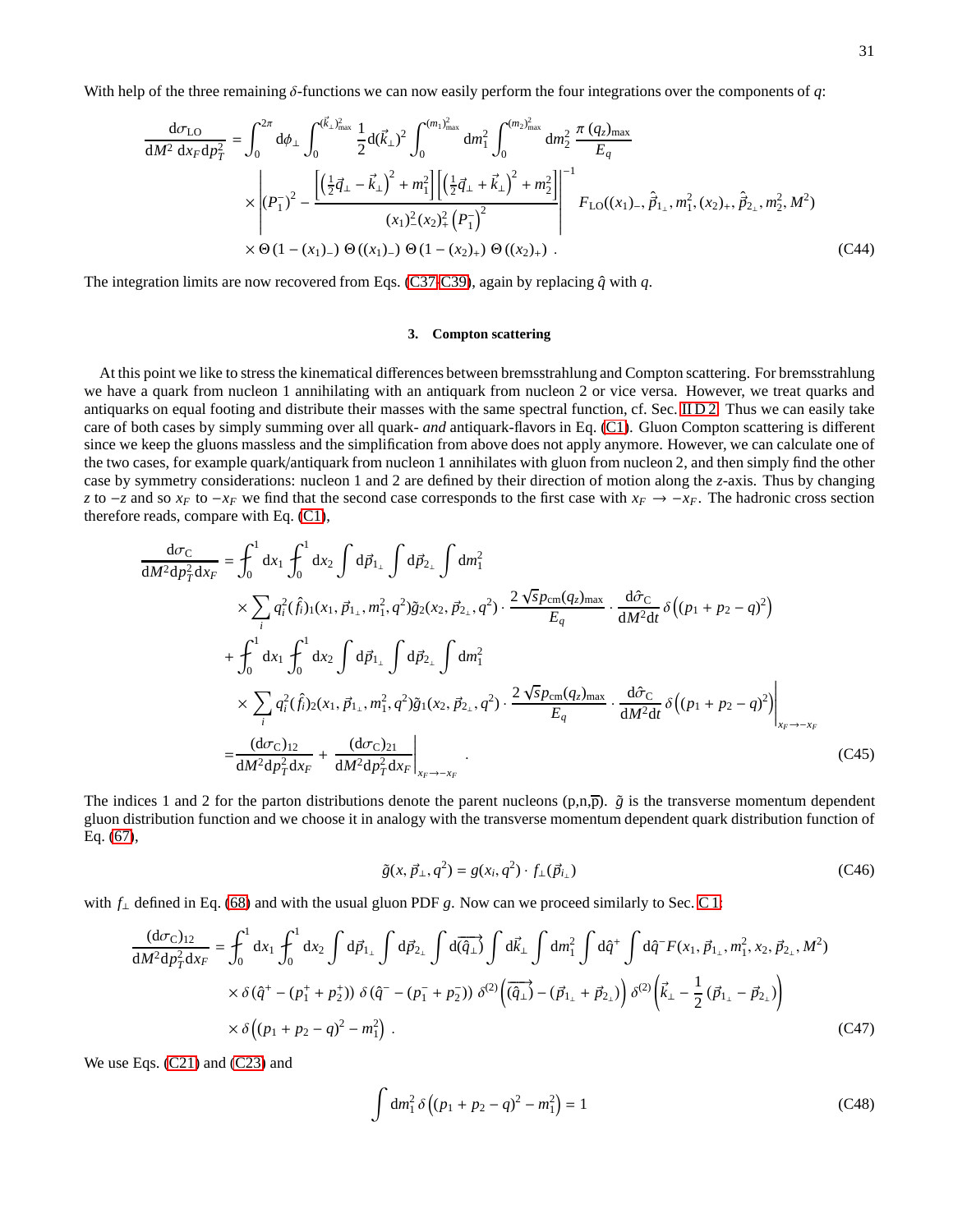to find

$$
\frac{(\mathrm{d}\sigma_{\mathrm{C}})_{12}}{\mathrm{d}M^{2}\mathrm{d}p_{T}^{2}\mathrm{d}x_{F}} = \int_{(q_{z})_{\min}}^{(q_{z})_{\max}} \mathrm{d}\hat{q}_{z} \int_{0}^{|\overline{q}_{\perp}\rangle} \frac{\mathrm{d}\overline{q}}{\mathrm{d}(\hat{q}_{\perp})} \int_{(\hat{q}_{0})_{\min}}^{(\hat{q}_{0})_{\max}} 2\mathrm{d}\hat{q}_{0} \int_{0}^{|\overrightarrow{k}_{\perp}|_{\max}} \mathrm{d}\overrightarrow{k}_{\perp} F(x_{1}, \vec{p}_{1_{\perp}}, m_{1}^{2}, x_{2}, \vec{p}_{2_{\perp}}, M^{2})
$$

$$
\times \left| (P_{1}^{-})^{2} - \frac{\left[ \left(\frac{1}{2}(\overrightarrow{q}_{\perp}) - \overrightarrow{k}_{\perp} \right)^{2} + m_{1}^{2} \right] \left[ \left(\frac{1}{2}(\overrightarrow{q}_{\perp}) + \overrightarrow{k}_{\perp} \right)^{2} \right] \right|^{-1}}{(x_{1})^{2} (x_{2})_{+}^{2} (P_{1}^{-})^{2}}
$$

$$
\times \Theta (1 - (x_{1})_{-}) \Theta ((x_{1})_{-}) \Theta (1 - (x_{2})_{+}) \Theta ((x_{2})_{+}) . \tag{C49}
$$

Now  $(x_1)$ <sub>−</sub>,  $\hat{p}_{1_\perp}$ ,  $(x_2)$ <sub>+</sub> and  $\hat{p}_{2_\perp}$  are fixed by

$$
(x_1)_{-} = \frac{1}{P_1} \left( \frac{\hat{q}^{-}}{2} - \frac{\vec{k}_{\perp} \cdot (\overrightarrow{q_{\perp}})}{\hat{q}^{+}} + \frac{m_1^2}{2\hat{q}^{+}} + \sqrt{\left( \frac{\vec{k}_{\perp} \cdot (\overrightarrow{q_{\perp}})}{\hat{q}^{+}} - \frac{m_1^2}{2\hat{q}^{+}} \right)^2 + \frac{\hat{q}^{-}}{\hat{q}^{+}} \left( \frac{1}{4} \hat{q}^{2} - \vec{k}_{\perp}^2 - \frac{m_1^2}{2} \right)} \right),
$$
 (C50)

$$
(x_2)_+ = \frac{1}{P_1} \left( \frac{\hat{q}^+}{2} + \frac{\vec{k}_\perp \cdot (\overrightarrow{\hat{q}_\perp})}{\hat{q}^-} - \frac{m_1^2}{2\hat{q}^-} + \sqrt{\left( \frac{\vec{k}_\perp \cdot (\overrightarrow{\hat{q}_\perp})}{\hat{q}^-} - \frac{m_1^2}{2\hat{q}^-} \right)^2 + \frac{\hat{q}^+}{\hat{q}^-} \left( \frac{1}{4} \hat{q}^2 - \vec{k}_\perp^2 - \frac{m_1^2}{2} \right) \right),
$$
 (C51)

$$
\hat{\vec{p}}_{1_{\perp}} = \frac{1}{2} \overrightarrow{(\hat{q}_{\perp})} - \vec{k}_{\perp} \,,\tag{C52}
$$

$$
\hat{\vec{p}}_{2_{\perp}} = \frac{1}{2}(\overrightarrow{\hat{q}_{\perp}}) + \vec{k}_{\perp} \,, \tag{C53}
$$

$$
\vec{k}_{\perp} \cdot (\vec{q}_{\perp}) = k_{\perp} \hat{q}_{\perp} \cos \phi_{k_{\perp}},
$$
\n(C54)

$$
m_1^2 = (\hat{q}_0 - E_q)^2 - (\overrightarrow{(\hat{q}_\perp)} - \vec{q}_\perp)^2 - (q_z - \hat{q}_z)^2
$$
 (C55)

with

$$
\hat{q}^+ = \hat{q}_0 + \hat{q}_z, \qquad (C56)
$$

$$
\hat{q}^- = \hat{q}_0 - \hat{q}_z \,,\tag{C57}
$$

$$
E_q = \sqrt{M^2 + p_T^2 + q_z^2} \,,\tag{C58}
$$

$$
\overrightarrow{\left(\hat{q}_{\perp}\right)} \cdot \vec{q}_{\perp} = \hat{q}_{\perp} p_T \cos \phi_{\hat{q}_{\perp}},\tag{C59}
$$

$$
q_z = x_F(q_z)_{\text{max}} \tag{C60}
$$

The integration limits can now be found from general considerations.  $|\vec{k}_{\perp}|_{\text{max}}$  is fixed by the condition that  $(x_1)$ <sub>−</sub> and  $(x_2)$ <sub>+</sub> must be real numbers:

$$
|\vec{k}_{\perp}|_{\max} = -\frac{\left| \overrightarrow{(\hat{q}_{\perp})} \right| \cos \phi_{k_{\perp}} m_{1}^{2}}{2(\hat{q}^{+}\hat{q}^{-} - \hat{q}_{\perp}^{2} \cos^{2} \phi_{k_{\perp}})} + \sqrt{\left( \frac{\left| \overrightarrow{(\hat{q}_{\perp})} \right| \cos \phi_{k_{\perp}} m_{1}^{2}}{2(\hat{q}^{+}\hat{q}^{-} - \hat{q}_{\perp}^{2} \cos^{2} \phi_{k_{\perp}})} \right)^{2} + \left( \frac{-\frac{m_{1}^{4}}{4} - \frac{1}{4} \hat{q}^{+} \hat{q}^{-} (\hat{q}^{+}\hat{q}^{-} - \hat{q}_{\perp}^{2}) + \hat{q}^{+} \hat{q}^{-} \frac{m_{1}^{2}}{2}}{ \hat{q}_{\perp}^{2} \cos^{2} \phi_{k_{\perp}} - \hat{q}^{+} \hat{q}^{-}} \right)}.
$$
 (C61)

From  $0 < m_1^2 < m_N^2$  one finds

$$
(\hat{q}_0)_{\min} = E_q + \sqrt{(\hat{q}_\perp)^2 + \hat{q}_z^2 - 2(\hat{q}_\perp) \cdot \vec{q}_\perp - 2\hat{q}_z \cdot q_z + p_T^2 + q_z^2},
$$
\n(C62)

$$
(\hat{q}_0)_{\text{max}} = E_q + \sqrt{(\hat{q}_\perp)^2 + \hat{q}_z^2 - 2(\hat{q}_\perp) \cdot \vec{q}_\perp - 2\hat{q}_z \cdot q_z + p_T^2 + q_z^2 + m_N^2} \,. \tag{C63}
$$

Since the energy of the incoming partons cannot be larger than the hadronic energy, we have  $\hat{q}_0 < \sqrt{S}$  and thus

$$
\left| \overrightarrow{(q_{\perp})} \right|_{\max} = p_T \cos \phi_{\hat{q}_{\perp}} + \sqrt{p_T^2 \left( \cos^2 \phi_{\hat{q}_{\perp}} - 1 \right) - (q_z - \hat{q}_z)^2 - m_N^2 + \left( \sqrt{S} - E_q \right)^2} \,. \tag{C64}
$$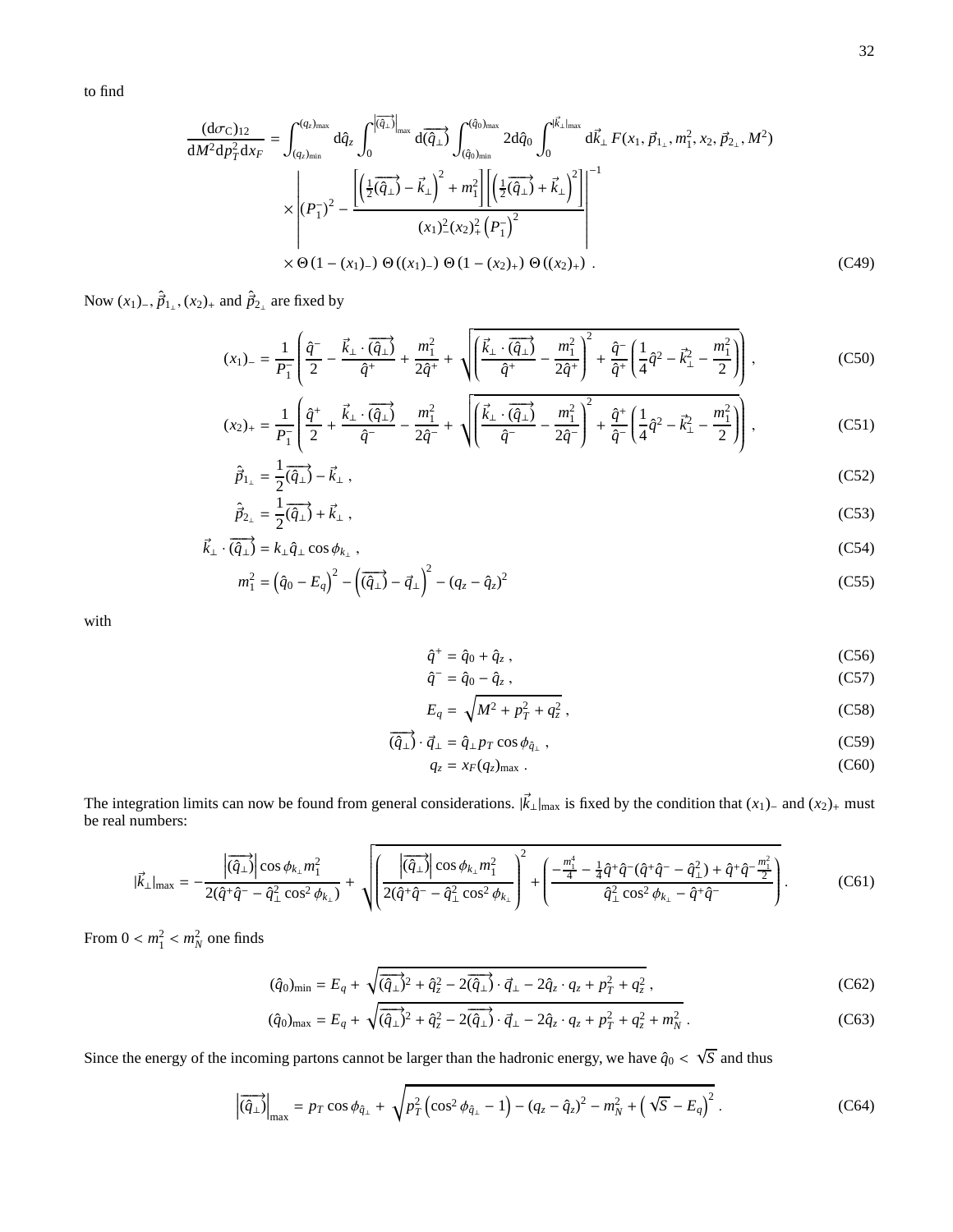$$
(\hat{q}_z)_{\min}^{\max} = q_z \pm \sqrt{p_T^2 \left(\cos^2 \phi_{\hat{q}_\perp} - 1\right) + \left(\sqrt{S} - E_q\right)^2 - m_N^2} \,. \tag{C65}
$$

- <span id="page-32-0"></span>[1] S. D. Drell and T.-M. Yan, [Phys. Rev. Lett.](http://dx.doi.org/10.1103/PhysRevLett.25.316) **25**, 316 (1970).
- <span id="page-32-2"></span><span id="page-32-1"></span>[2] J. D. Bjorken and E. A. Paschos, Phys. Rev. **185**[, 1975 \(1969\).](http://dx.doi.org/10.1103/PhysRev.185.1975) [3] S. Alekhin, K. Melnikov, and F. Petriello,
- <span id="page-32-3"></span>Phys. Rev. D **74**[, 054033 \(2006\),](http://dx.doi.org/10.1103/PhysRevD.74.054033) [arXiv:hep-ph](http://arxiv.org/abs/hep-ph/0606237)/0606237. [4] The PANDA collaboration, M. F. M. Lutz, B. Pire,
- O. Scholten, and R. Timmermans, (2009), [arXiv:0903.3905 \[hep-ex\].](http://arxiv.org/abs/0903.3905)
- <span id="page-32-4"></span>[5] V. Barone *et al.* (PAX), (2005), [arXiv:hep-ex](http://arxiv.org/abs/hep-ex/0505054)/0505054.
- <span id="page-32-5"></span>[6] G. Bunce, N. Saito, J. Soffer, and W. Vogelsang, [Ann. Rev. Nucl. Part. Sci.](http://dx.doi.org/ 10.1146/annurev.nucl.50.1.525) **50**, 525 (2000), [arXiv:hep-ph](http://arxiv.org/abs/hep-ph/0007218)/0007218.
- <span id="page-32-6"></span>[7] G. Bunce *et al.*, Plans for the RHIC Spin Physics Program (2008), http://spin.riken.bnl.gov/rsc/report/spinplan 2008/ spinplan08.pdf.
- <span id="page-32-7"></span>[8] J. Peng, S. Sawada, *et al.*, Proposal - Measurement of High-Mass Dimuon Production at the 50-GeV Proton Synchrotron (2006), http://j-parc.jp/NuclPart/pac 0606/pdf/ p04-Peng.pdf.
- [9] Y. Goto, H. Sato, *et al.*, Proposal Polarized Proton Acceleration at J-PARC (2007), http://j-parc.jp/NuclPart/pac 0801/ pdf/Goto.pdf.
- <span id="page-32-8"></span>[10] S. Kumano, [AIP Conf. Proc.](http://dx.doi.org/10.1063/1.3013077) **1056**, 444 (2008), [arXiv:0807.4207 \[hep-ph\].](http://arxiv.org/abs/0807.4207)
- <span id="page-32-9"></span>[11] V. V. Abramov *et al.*, (2005), [arXiv:hep-ex](http://arxiv.org/abs/hep-ex/0511046)/0511046.
- <span id="page-32-10"></span>[12] A. Sissakian, O. Shevchenko, A. Nagaytsev, and O. Ivanov, [Eur. Phys. J. C](http://dx.doi.org/10.1140/epjc/s10052-008-0806-0) **59**, 659 (2009), [arXiv:0807.2480 \[hep-ph\].](http://arxiv.org/abs/0807.2480)
- <span id="page-32-11"></span>[13] F. Bradamante (COMPASS), [Nucl. Phys. A](http://dx.doi.org/ 10.1016/S0375-9474(97)00332-1) **622**, 50c (1997).
- <span id="page-32-12"></span>[14] G. Baum *et al.* (COMPASS), (1996), CERN-SPSLC-96-14.
- <span id="page-32-13"></span>[15] P. E. Reimer, J. Phys. G **34**[, S107 \(2007\),](http://dx.doi.org/10.1088/0954-3899/34/7/S06) [arXiv:0704.3621 \[nucl-ex\].](http://arxiv.org/abs/0704.3621)
- <span id="page-32-14"></span>[16] F. Halzen and D. M. Scott, [Phys. Rev. Lett.](http://dx.doi.org/10.1103/PhysRevLett.40.1117) **40**, 1117 (1978).
- [17] G. Altarelli, G. Parisi, and R. Petronzio, [Phys. Lett. B](http://dx.doi.org/10.1016/0370-2693(78)90805-5) **76**, 351 (1978).
- <span id="page-32-15"></span>[18] S. Arnold, A. Metz, and M. Schlegel, Phys. Rev. D **79**[, 034005 \(2009\),](http://dx.doi.org/10.1103/PhysRevD.79.034005) [arXiv:0809.2262 \[hep-ph\].](http://arxiv.org/abs/0809.2262) [19] S. Gavin *et al.*, [Int. J. Mod. Phys. A](http://dx.doi.org/10.1142/S0217751X9500142X) **10**, 2961 (1995),
- <span id="page-32-16"></span>[arXiv:hep-ph](http://arxiv.org/abs/hep-ph/9502372)/9502372.
- <span id="page-32-17"></span>[20] U. D'Alesio and F. Murgia, Phys. Rev. D **70**[, 074009 \(2004\),](http://dx.doi.org/10.1103/PhysRevD.70.074009) [arXiv:hep-ph](http://arxiv.org/abs/hep-ph/0408092)/0408092.
- <span id="page-32-18"></span>[21] J. C. Collins, D. E. Soper, and G. Sterman, [Nucl. Phys. B](http://dx.doi.org/10.1016/0550-3213(85)90479-1) **250**, 199 (1985).
- [22] C. T. H. Davies, B. R. Webber, and W. J. Stirling, [Nucl. Phys. B](http://dx.doi.org/10.1016/0550-3213(85)90402-X) **256**, 413 (1985).
- <span id="page-32-19"></span>[23] G. I. Fai, J.-w. Qiu, and X.-f. Zhang, [Phys. Lett. B](http://dx.doi.org/10.1016/j.physletb.2003.05.007) **567**, 243 (2003), [arXiv:hep-ph](http://arxiv.org/abs/hep-ph/0303021)/0303021.
- <span id="page-32-20"></span>[24] H. Shimizu, G. Sterman, W. Vogelsang, and H. Yokoya, Phys. Rev. D **71**[, 114007 \(2005\),](http://dx.doi.org/10.1103/PhysRevD.71.114007) [arXiv:hep-ph](http://arxiv.org/abs/hep-ph/0503270)/0503270.
- [25] V. Barone, A. Cafarella, C. Coriano', M. Guzzi, and P. Ratcliffe, [Phys. Lett. B](http://dx.doi.org/ 10.1016/j.physletb.2006.07.012) **639**, 483 (2006), [arXiv:hep-ph](http://arxiv.org/abs/hep-ph/0512121)/0512121.
- <span id="page-32-21"></span>[26] O. Martin, A. Schäfer, M. Stratmann, and W. Vogelsang, Phys. Rev. D **57**[, 3084 \(1998\),](http://dx.doi.org/10.1103/PhysRevD.57.3084) [arXiv:hep-ph](http://arxiv.org/abs/hep-ph/9710300)/9710300.
- <span id="page-32-22"></span>[27] F. Eichstaedt, S. Leupold, and U. Mosel,
- Phys.Rev. D **81**[, 034002 \(2010\),](http://dx.doi.org/10.1103/PhysRevD.81.034002) [arXiv:0909.4159 \[hep-ph\].](http://arxiv.org/abs/0909.4159) [28] D. B. Day, J. S. McCarthy, T. W. Donnelly, and I. Sick, Ann.
- <span id="page-32-23"></span>Rev. Nucl. Part. Sci. **40**, 357 (1990).
- <span id="page-32-24"></span>[29] K. Nakamura *et al.* (Particle Data Group), J. Phys. G **37**[, 075021 \(2010\).](http://dx.doi.org/10.1088/0954-3899/37/7A/075021)
- <span id="page-32-25"></span>[30] J. C. Collins, D. E. Soper, and G. Sterman, Adv. Ser. Direct. High Energy Phys. **5**, 1 (1988), [arXiv:hep-ph](http://arxiv.org/abs/hep-ph/0409313)/0409313.
- <span id="page-32-26"></span>[31] W. J. Stirling, (2008), [arXiv:0812.2341 \[hep-ph\].](http://arxiv.org/abs/0812.2341) [32] M. Anselmino *et al.*, Phys. Rev. D **73**[, 014020 \(2006\),](http://dx.doi.org/10.1103/PhysRevD.73.014020)
- <span id="page-32-27"></span>[arXiv:hep-ph](http://arxiv.org/abs/hep-ph/0509035)/0509035.
- <span id="page-32-28"></span>[33] X.-d. Ji, J.-P. Ma, and F. Yuan, [Phys. Lett. B](http://dx.doi.org/ 10.1016/j.physletb.2004.07.026) **597**, 299 (2004), [arXiv:hep-ph](http://arxiv.org/abs/hep-ph/0405085)/0405085.
- <span id="page-32-29"></span>[34] J. C. Webb, (2003), [arXiv:hep-ex](http://arxiv.org/abs/hep-ex/0301031)/0301031.
- <span id="page-32-30"></span>[35] J. C. Webb *et al.* (NuSea), (2003), [arXiv:hep-ex](http://arxiv.org/abs/hep-ex/0302019)/0302019.
- <span id="page-32-31"></span>[36] X.-N. Wang, Phys. Rev. C **61**[, 064910 \(2000\),](http://dx.doi.org/10.1103/PhysRevC.61.064910) [arXiv:nucl-th](http://arxiv.org/abs/nucl-th/9812021)/9812021.
- <span id="page-32-32"></span>[37] J. Raufeisen, J.-C. Peng, and G. C. Nayak, Phys. Rev. D **66**[, 034024 \(2002\),](http://dx.doi.org/10.1103/PhysRevD.66.034024) [arXiv:hep-ph](http://arxiv.org/abs/hep-ph/0204095)/0204095.
- <span id="page-32-33"></span>[38] F. Froemel, S. Leupold, and U. Mosel, Phys. Rev. C **67**[, 015206 \(2003\),](http://dx.doi.org/10.1103/PhysRevC.67.015206) [arXiv:nucl-th](http://arxiv.org/abs/nucl-th/0111004)/0111004.
- <span id="page-32-34"></span>[39] F. Froemel and S. Leupold, Phys. Rev. C **76**[, 035207 \(2007\),](http://dx.doi.org/10.1103/PhysRevC.76.035207) [arXiv:nucl-th](http://arxiv.org/abs/nucl-th/0702017)/0702017.
- <span id="page-32-35"></span>[40] S. R. Smith *et al.*, [Phys. Rev. Lett.](http://dx.doi.org/10.1103/PhysRevLett.46.1607) **46**, 1607 (1981).
- <span id="page-32-36"></span>[41] A. D. Martin, W. J. Stirling, R. S. Thorne, and G. Watt, [Eur. Phys. J. C](http://dx.doi.org/10.1140/epjc/s10052-009-1072-5) **63**, 189 (2009), [arXiv:0901.0002 \[hep-ph\].](http://arxiv.org/abs/0901.0002)
- <span id="page-32-37"></span>[42] M. R. Whalley, D. Bourilkov, and R. C. Group, (2005), [arXiv:hep-ph](http://arxiv.org/abs/hep-ph/0508110)/0508110.
- <span id="page-32-38"></span>[43] M. E. Peskin and D. V. Schroeder, *An Introduction to quantum field theory* (Addison-Wesley, Reading, USA, 1995).
- <span id="page-32-39"></span>[44] T. Muta, World Sci. Lect. Notes Phys. **57**, 1 (1998).
- <span id="page-32-40"></span>[45] F. A. Berends, K. J. F. Gaemer, and R. Gastmans, [Nucl. Phys. B](http://dx.doi.org/10.1016/0550-3213(73)90108-9) **57**, 381 (1973).
- <span id="page-32-41"></span>[46] T. Kinoshita, J. Math. Phys. **3**, 650 (1962).
- [47] T. Kinoshita and A. Ukawa, Phys. Rev. D **13**[, 1573 \(1976\).](http://dx.doi.org/10.1103/PhysRevD.13.1573)
- [48] E. C. Poggio and H. R. Quinn, [Phys. Rev. D](http://dx.doi.org/10.1103/PhysRevD.14.578) **14**, 578 (1976).
- <span id="page-32-42"></span>[49] G. F. Sterman, Phys. Rev. D **14**[, 2123 \(1976\).](http://dx.doi.org/10.1103/PhysRevD.14.2123)
- <span id="page-32-43"></span>[50] T. D. Lee and M. Nauenberg, Phys. Rev. **133**[, B1549 \(1964\).](http://dx.doi.org/10.1103/PhysRev.133.B1549)
- <span id="page-32-44"></span>[51] R. Ellis, W. Stirling, and B. Webber, Camb.Monogr.Part.Phys.Nucl.Phys.Cosmol. **8**, 1 (1996).
- <span id="page-32-45"></span>[52] M. Gluck, P. Jimenez-Delgado, and E. Reya, [Eur. Phys. J. C](http://dx.doi.org/10.1140/epjc/s10052-007-0462-9) **53**, 355 (2008), [arXiv:0709.0614 \[hep-ph\].](http://arxiv.org/abs/0709.0614)
- <span id="page-32-46"></span>[53] T. Sjostrand, P. Eden, C. Friberg, L. Lonnblad, G. Miu, *et al.*, [Comput.Phys.Commun.](http://dx.doi.org/ 10.1016/S0010-4655(00)00236-8) **135**, 238 (2001), arXiv:hep-ph/[0010017 \[hep-ph\].](http://arxiv.org/abs/hep-ph/0010017)
- <span id="page-32-47"></span>[54] H. Lai *et al.* (CTEQ Collaboration), [Eur.Phys.J. C](http://dx.doi.org/10.1007/s100529900196) **12**, 375 (2000), arXiv:hep-ph/[9903282 \[hep-ph\].](http://arxiv.org/abs/hep-ph/9903282)
- <span id="page-32-48"></span>[55] P. L. McGaughey *et al.* (E772), Phys. Rev. D **50**[, 3038 \(1994\).](http://dx.doi.org/10.1103/PhysRevD.50.3038)
- <span id="page-32-49"></span>[56] G. Moreno *et al.*, Phys. Rev. D **43**[, 2815 \(1991\).](http://dx.doi.org/10.1103/PhysRevD.43.2815)
- <span id="page-32-50"></span>[57] A. S. Ito *et al.*, [Phys. Rev. D](http://dx.doi.org/10.1103/PhysRevD.23.604) **23**, 604 (1981).
- <span id="page-32-51"></span>[58] E. Anassontzis *et al.*, Phys. Rev. D **38**[, 1377 \(1988\).](http://dx.doi.org/10.1103/PhysRevD.38.1377)